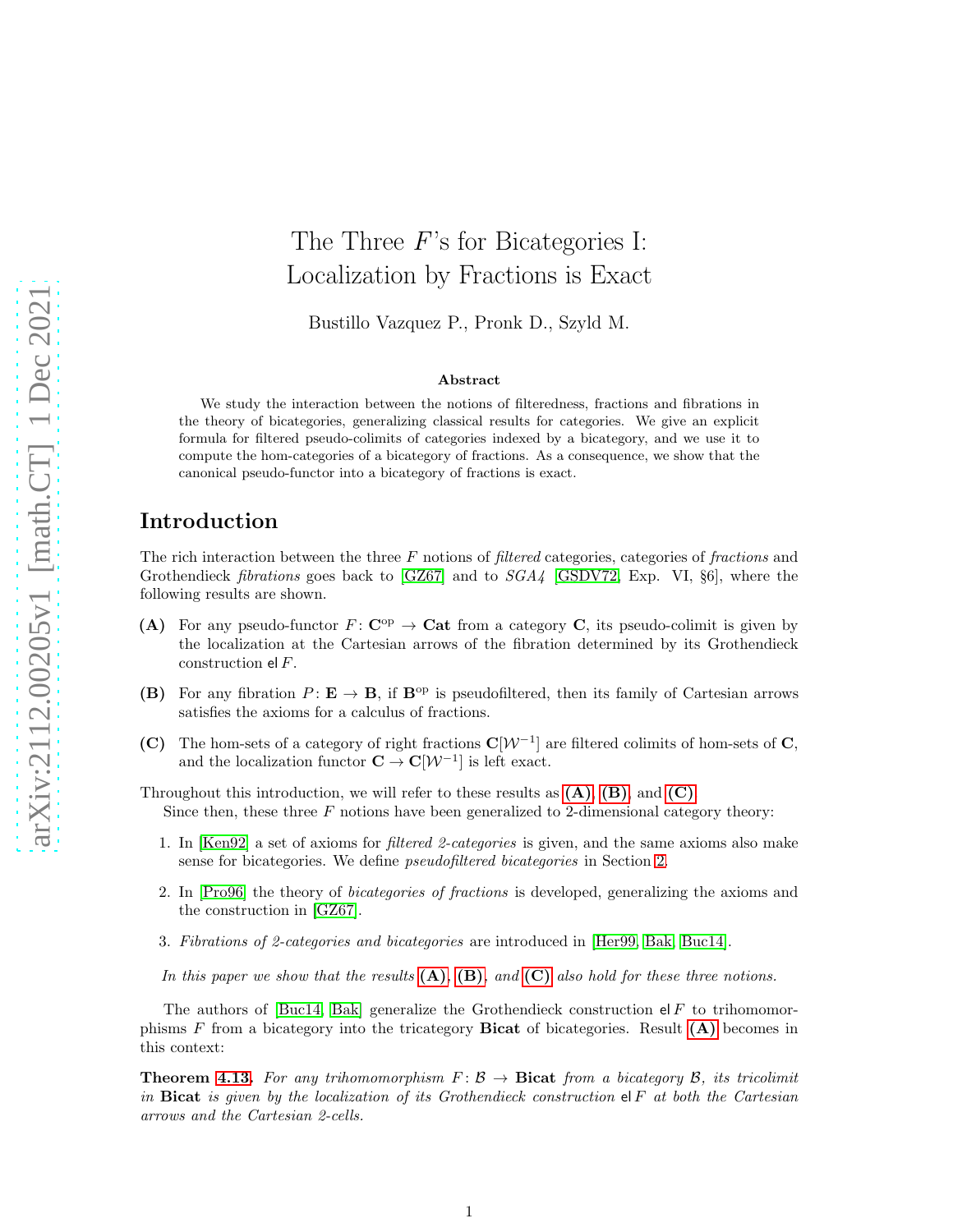We show how, with the proper setup, the proof of this theorem can be given as a one-line computation using the fact, shown in [\[Buc14,](#page-32-1) Prop 3.3.12], that the Grothendieck construction provides an equivalence between trihomomorphisms into **Bicat** and fibrations between bicategories. Note that Theorem [4.13](#page-18-0) involves the localization of a bicategory at both arrows and 2-cells, which we define but won't use at this level of generality (in [\[BVPS\]](#page-32-2), the sequel to this paper, we will compute this tricolimit for the case when  $\beta$  is filtered). The less general situation that is relevant to us here is that of a pseudo-functor  $F: \mathcal{B} \to \mathbf{Cat}$  from a bicategory  $\mathcal{B}$ , for which we show that it suffices to localize only at the Cartesian arrows (in what follows  $\pi_0$  denotes the left adjoint to the inclusion  $d$  of Cat into Bicat):

**Corollary [4.15.](#page-19-0)** For any pseudo-functor  $F : \mathcal{B} \to \mathbf{Cat}$  from a bicategory  $\mathcal{B}$ , its pseudo-colimit is given by the localization of  $\pi_0(\text{el } dF)$  at the family of equivalence classes of Cartesian arrows.

This result generalizes  $(A)$  to the case in which  $C$  is a bicategory.

We also show (see Corollary [3.14\)](#page-16-0) that  $(B)$  still holds when each of the three F notions is replaced by their bicategorical analogues introduced in items 1, 2, and 3 above. This follows from the following more general Lifting Fractions Lemma (since in a co-pseudofiltered bicategory, the collection of all arrows satisfies right fractions).

**Lemma [3.12](#page-14-0)** (Lifting Fractions Lemma). For a fibration of bicategories  $\mathcal{E} \to \mathcal{B}$ , if a family of arrows in  $\beta$  satisfies right fractions, then so does the family of Cartesian arrows over it.

We prove this lemma using a new set  $\textbf{Frc}$  $\textbf{Frc}$  $\textbf{Frc}$  of fractions axioms for a family of arrows of a bicategory that we introduce. This set of axioms is simpler but equivalent to the original one in [\[Pro96\]](#page-33-3). Working with the new set of axioms instead of the original one makes a significant difference here. This proof provided the main motivation for the new formulation of the axioms.

Since applying  $\pi_0$  to a bicategorical calculus of fractions yields a 1-dimensional calculus of fractions (see Lemma [3.7\)](#page-12-0), it follows that if  $\beta$  is pseudofiltered then the localization in Corollary [4.15](#page-19-0) can be computed as a category of fractions. This yields an explicit formula for filtered pseudocolimits of categories indexed by a bicategory in terms of the data of  $\beta$  and the image of F. We give the details in Proposition [4.17.](#page-19-1) We note that a similar formula is given in [\[DS06\]](#page-32-3) for the case in which  $\beta$  is a (strict) 2-category, and F is a (strict) 2-functor; see also [\[Dat14\]](#page-32-4) for the relation with the bicategory of fractions. Our formula in Proposition [4.17](#page-19-1) is the generalization of the formula in [\[DS06\]](#page-32-3) to the non-strict case, and can immediately be seen to match theirs when the coherence datum is dropped. We sketch now how we apply this formula in Section [5](#page-24-0) to establish result [\(C\)](#page-0-2) for bicategories of fractions, where both  $\mathcal{B} := (\mathcal{W}/A)^{op}$  and  $F := F_A^B$  are non-strict.

Recall from [\[GZ67\]](#page-33-0) that the hom-sets of the category of fractions are given as filtered colimits of sets. More precisely, for a family W of arrows of a category  $\mathcal{C}$ , and a pair of objects  $A, B$ , we can define a slice category  $\mathcal{W}/A$ , whose objects are the arrows in W with codomain A and whose arrows are given by commutative triangles, and a functor

<span id="page-1-0"></span>
$$
F_A^B: (\mathcal{W}/A)^{\text{op}} \xrightarrow{U} \mathcal{C}^{\text{op}} \xrightarrow{\mathcal{C}(-,B)} \mathbf{Set}
$$
 (0.1)

where U is the functor that maps each arrow to its domain. When  $W$  satisfies fractions, this is a filtered diagram of sets whose colimit is  $\mathcal{C}[\mathcal{W}^{-1}](A, B)$ . We show in Section [5.1](#page-25-0) that a similar description exists for the hom-categories of a bicategory of fractions. For a family  $W$  of arrows of a bicategory  $\mathcal{B}$ , and a pair of objects  $A, B$ , we define a slice bicategory  $\mathcal{W}/A$  and a pseudo-functor

$$
F_A^B\colon (\mathcal{W}/A)^{\text{op}}\stackrel{U}{\longrightarrow} \mathcal{B}^{\text{op}}\stackrel{\mathcal{B}(-,B)}{\longrightarrow} \mathbf{Cat}
$$

similarly to [\(0.1\)](#page-1-0). As a further application of the Lifting Fractions Lemma [3.12](#page-14-0) to the fibration given by U, we show that if W satisfies fractions then  $(W/A)^{\text{op}}$  is a filtered bicategory. Furthermore, we show that the formula for the pseudo-colimit of  $F_A^B$ , which one gets from Proposition [4.17,](#page-19-1) can be seen to match the construction in [\[Pro96\]](#page-33-3) of the hom-categories  $\mathcal{B}[W^{-1}](A, B)$ . This is the content of Proposition [5.6,](#page-26-0) establishing the first part of the result  $(C)$  for bicategories of fractions.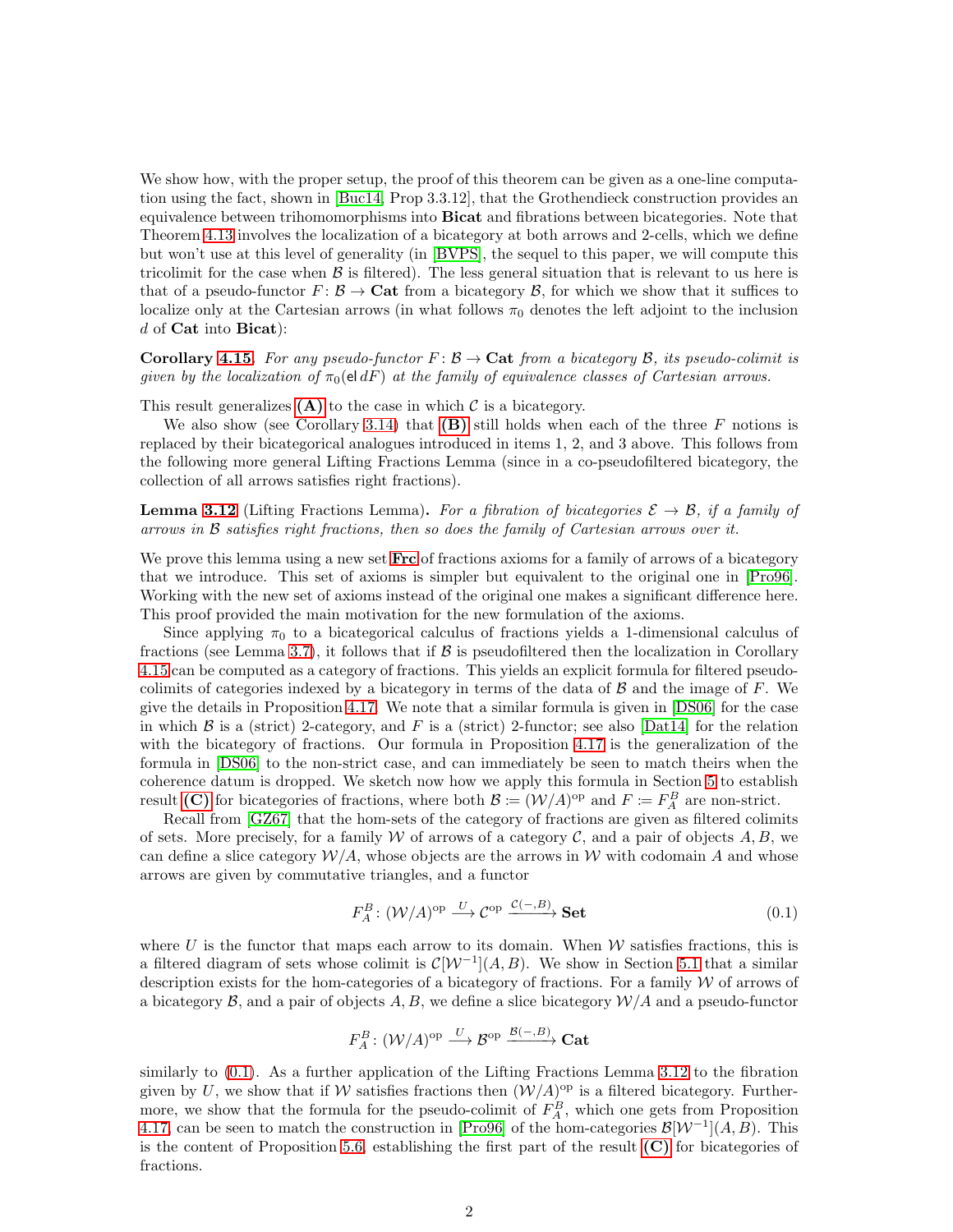Since composition of arrows in a 1-category of fractions does not depend on the choice of the Ore squares used in the construction, we obtain as a first consequence of Proposition [5.6](#page-26-0) that the vertical composition of 2-cells in [\[Pro96,](#page-33-3) p.258] does not depend on the choice of Ore squares in B. The fact that the vertical composition of 2-cells is independent of these choices was also proved directly in [\[Tom16,](#page-33-5) Prop. 5.1].

As another application of Proposition [5.6,](#page-26-0) we show in Section [5.2](#page-30-0) how this result can be combined with an exactness property of  $Cat$  to show the second part of result  $(C)$  for bicategories. In [\[Can16\]](#page-32-5), see also [\[DDS18a\]](#page-32-6), the commutativity in **Cat** of filtered pseudo-colimits and finite weighted limits is shown, when these limits are indexed by strict 2-functors with 2-categories as domain. We use the facts that any bicategory is biequivalent to a 2-category and that any Cat-valued pseudo-functor from a 2-category is equivalent to a 2-functor to deduce that this commutativity still holds for pseudo-functors from bicategories. Finally, following the same method of the 1-dimensional original proof in [\[GZ67,](#page-33-0) §I.3], we combine this commutativity result with Proposition [5.6](#page-26-0) to prove the following theorem, that finishes to establish  $(C)$  for bicategories:

**Theorem [5.17.](#page-31-0)** Let  $\beta$  be a bicategory and  $\mathcal{W}$  be a right bicalculus of fractions. Then the localization pseudo-functor  $\mathcal{B} \to \mathcal{B}[W^{-1}]$  commutes with finite weighted bilimits.

#### **Organization**

The paper is organized as follows. In Sections [1.1](#page-2-0) and [1.2,](#page-3-0) we introduce the notation we will be using and recall basic properties of bicategory theory. In Section [1.3,](#page-4-0) we introduce some classical properties of fibrations of bicategories that we will need in the paper.

In Section [2,](#page-5-0) we introduce a new set of axioms for a pseudofiltered bicategory, that can be related to the filtered axioms for a 2-category in [\[Ken92\]](#page-33-2) just like the axioms for a pseudofiltered category are related to the axioms for a filtered category in  $SGA \neq [GSDV72]$  $SGA \neq [GSDV72]$  (see Propositions [2.8](#page-8-0) and [2.9\)](#page-8-1). We show how these axioms are equivalent to (a subset of) the ones introduced in [\[DS06\]](#page-32-3) and corrected in [\[DS21\]](#page-32-7).

In Section [3,](#page-9-0) we introduce a new set  $\textbf{Frc}$  $\textbf{Frc}$  $\textbf{Frc}$  of fractions axioms for a family W of arrows of a bicategory and we show that these axioms are equivalent to the original ones in [\[Pro96\]](#page-33-3) (and to the modified version that can be found in [\[PS21\]](#page-33-6)). Using these axioms, we show the Lifting Fractions Lemma [3.12](#page-14-0) mentioned in the introduction, and its Corollary [3.14](#page-16-0) that establishes the analogue of result [\(B\)](#page-0-1) for bicategories.

In Section [4,](#page-16-1) Theorem [4.13,](#page-18-0) we generalize result  $(A)$  to an arbitrary trihomomorphism F into Bicat. We then show in Corollary [4.15](#page-19-0) how, when  $F$  takes its values in Cat, we obtain a simpler formula for its pseudo-colimit as a localization of a 1-category, which can be computed by fractions when the indexing bicategory is pseudofiltered. We give the explicit formula of this pseudo-colimit in Proposition [4.17.](#page-19-1)

Finally, in Section [5](#page-24-0) we show result [\(C\)](#page-0-2) for bicategories, as detailed above.

Acknowledgements. The second author acknowledges the support of the Natural Sciences and Engineering Research Council of Canada (NSERC) through a Discovery Grant. The third author acknowledges the support of the NSERC and the Atlantic Association for Research in the Mathematical Sciences (AARMS).

We wish to thank Eduardo J. Dubuc for several helpful conversations on the subject.

## <span id="page-2-0"></span>1 Preliminaries

#### 1.1 Notation

Throughout the paper, in addition to the usual hyperref links, we also use links to tie together the different axioms that are introduced: clicking on the name of an axiom (that we denote with boldface letters) will take the reader to its definition.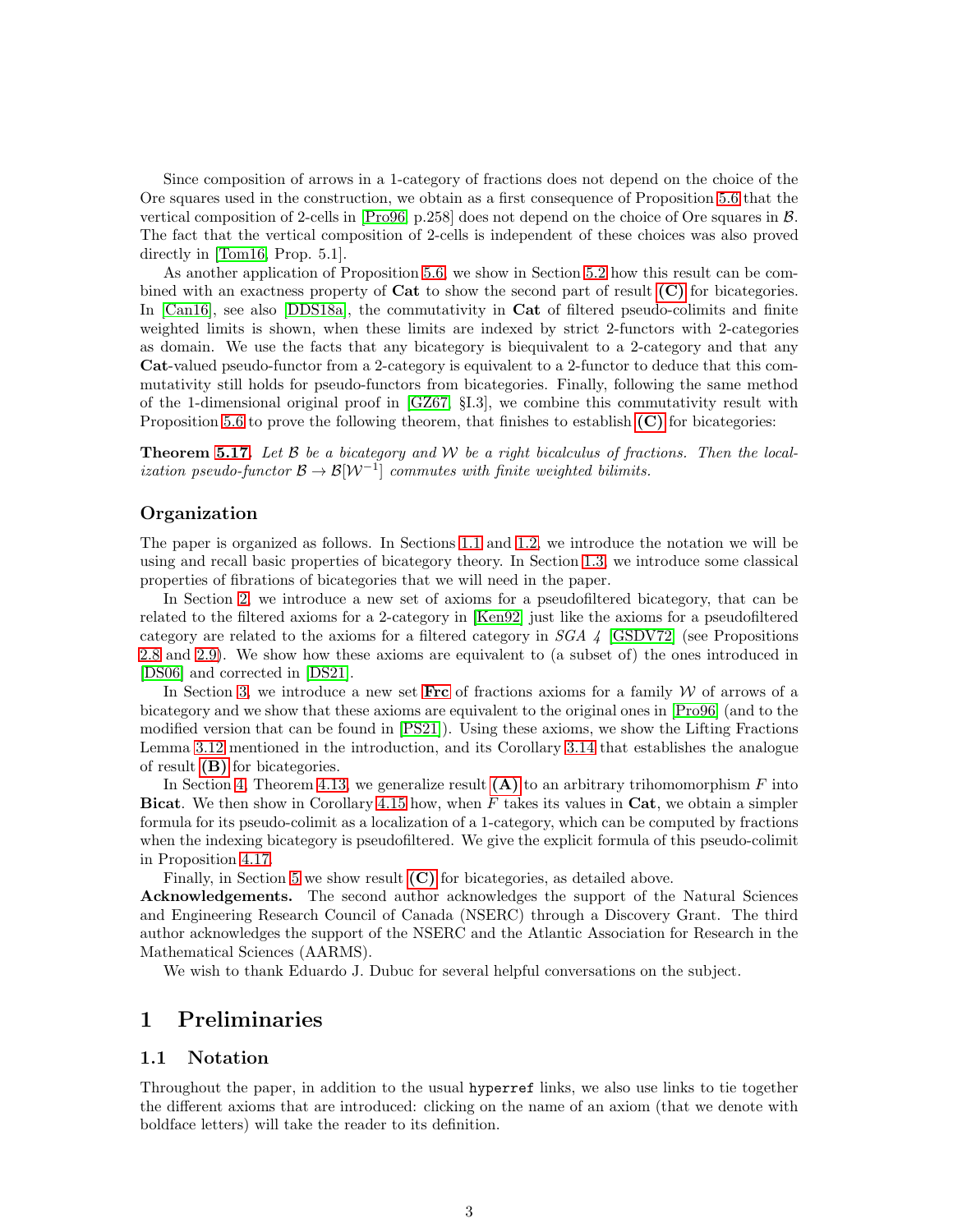- 1. Abstract categories are written using a bold font style  $(A, B, C)$ , and bicategories using a calligraphic font style  $(A, \mathcal{B}, \mathcal{C})$ . Set denotes the category of sets, Cat denotes the 2-category of categories, and Bicat denotes the tricategory of bicategories [\[GPS95\]](#page-33-7).
- 2. To introduce elements in a (bi)category, we use the type-theory inspired notation "A:  $\mathcal{A}$ " rather than the usual set-theory inspired notation " $A \in \mathcal{A}$ ". We use a classical "trickle down" abbreviation of typing declarations, for example  $f: A \rightarrow B: A$  is short for  $A, B: A$  and  $f: A \rightarrow B: A$  $A \rightarrow B$ .
- 3. We write  $f: A \simeq B$ : A to denote an equivalence f from A to B in the bicategory A. We write  $\alpha: f \simeq g: A \to B: A$  to denote an invertible 2-cell  $\alpha$  from f to g. Isomorphisms of (bi)categories are denoted by  $\cong$ .
- 4. As in [\[JFS17\]](#page-33-8), we use  $\angle$  (the first letter of "Yoneda" when written in hiragana) to denote Yoneda embeddings.
- 5. For  $A, B$ : Bicat, we denote by  $[A, B]$  the bicategory of pseudo-functors, pseudo-natural transformations and modifications. This is the hom-bicategory  $\textbf{Bicat}(\mathcal{A}, \mathcal{B})$  of the tricategory  $\textbf{Bicat}$ .

#### <span id="page-3-0"></span>1.2 A few bicategorical facts

We study here bicategories as introduced by Bénabou [Bén67], following mostly the notation from the book "2-Dimensional Categories" written by Niles Johnson and Donald Yau [\[JY21\]](#page-33-9). We recall here the main definitions of bicategory theory to fix our notation for the rest of this paper. We omit details which are ubiquitous in the literature, referring the reader to [\[JY21\]](#page-33-9), among many other choices.

**Definition 1.1** (Bicategory). A bicategory  $\mathcal{B}$ : Bicat is the data of objects, arrows between objects and 2-cells between parallel arrows together with:

- A vertical composition that we denote by  $\circ$ , which makes  $\mathcal{B}(A, B)$  into a category for all A, B: B. For each arrow  $f: A \to B$ : B we denote its identity 2-cell by  $1_f: f \to f$ .
- A horizontal composition which is functorial in the vertical composition:

$$
c_{A,B,C}
$$
:  $\mathcal{B}(B,C) \times \mathcal{B}(A,B) \longrightarrow \mathcal{B}(A,C)$ : Cat

We denote horizontal composition of arrows by  $\circ$ , and horizontal composition of 2-cells by  $\star$ . By a usual abuse of notation, we use the same symbol  $\star$  for the *whiskering* of arrows with 2-cells:  $\beta \star f \coloneqq \beta \star 1_f$  and  $g \star \alpha \coloneqq 1_g \star \alpha$ .

We allow ourselves to omit the symbol  $\circ$  both for the horizontal composition of arrows and the vertical composition of 2-cells.

• An identity arrow  $1_A: A \to A$  for each object A: B, right and left unitors  $r_u: u1_A \simeq u$ and  $l_u: 1_B u \simeq u$  respectively for each  $u: A \to B: \mathcal{B}$ , and **associators**  $a_{u,v,w}: (uv)w \simeq u(vw)$ for each triple  $u, v, w$  of composable arrows. Unitors and associators are required to be natural, and the triangle and pentagon axioms are required to hold.

We will assume that the reader is familiar with the idea of pasting diagrams and with the coherence theorems of bicategory theory.

**Definition 1.2** (Functors between Bicategories). A **pseudo-functor**  $F: A \rightarrow B$ : **Bicat** is the data of a mapping of objects to objects, a mapping of arrows to arrows and a mapping of 2-cells to 2-cells, compatible with domain and codomain, together with:

- A natural **functoriality constraint**  $F_{u,v}^2$ :  $Fu \circ F v \simeq F(u \circ v)$  for each pair  $u, v$  of composable arrows.
- A unity constraint  $F_A^0: 1_{FA} \simeq F(1_A)$  for each object  $A: \mathcal{B}$ .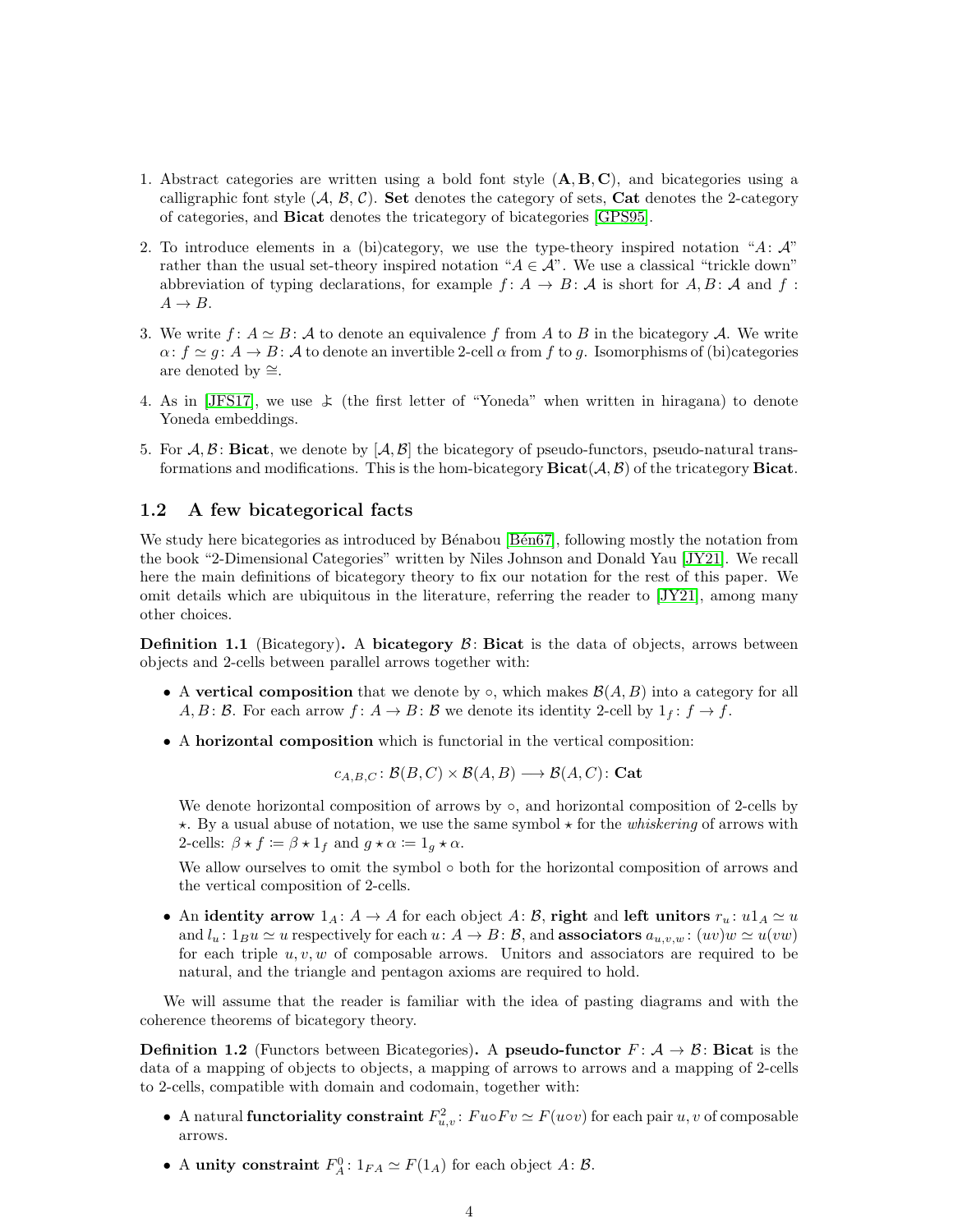This data is subject to four axioms: local functoriality, the lax associativity, lax left and lax right unity axioms. For each A, B: A we denote the local hom-functors by  $F_{A,B}$ :  $A(A,B) \rightarrow$  $\mathcal{B}(FA, FB)$ .

Remark 1.3 (Orientation of Diagrams). As much as possible, throughout this paper, arrows and 2-cells in diagrams are oriented downwards or rightwards. In particular, when the symbol " $\simeq$ " is used in a diagram to denote an invertible 2-cell, its orientation, if unclear, is assumed to be governed by this general principle.

<span id="page-4-3"></span>Remark 1.4 (Equivalences).

- We say that a pseudo-functor  $F: \mathcal{A} \to \mathcal{B}$ : **Bicat** is a *biequivalence*, or equivalently an equivalence, when there exists a pseudo-functor  $G : \mathcal{B} \to \mathcal{A}$  and natural equivalences  $id_{\mathcal{A}} \simeq GF$ ,  $FG \simeq id_{\mathcal{B}}$  in the bicategories  $[\mathcal{A}, \mathcal{A}]$  and  $[\mathcal{B}, \mathcal{B}].$
- $F: \mathcal{A} \to \mathcal{B}$  is a biequivalence if and only if F is essentially surjective (for all  $B: \mathcal{A}$ , there exists A: A and  $f: B \simeq FA$ ) and locally an equivalence (each  $F_{A,B}$  is an equivalence). Note that this characterization of biequivalences requires the axiom of choice.
- Recall that a pseudo-natural transformation  $\alpha: F \to B: A \to \mathcal{B}$ : Bicat is an equivalence in  $[\mathcal{A}, \mathcal{B}]$  if and only if  $\alpha_A$  is an equivalence in  $\mathcal{B}$  for each  $A : \mathcal{A}$ .

#### <span id="page-4-0"></span>1.3 On fibrations and 1-fibrations of bicategories

We begin by recalling some basic definitions of the theory of fibrations of bicategories from [\[Buc14\]](#page-32-1), in a way that fits our purpose. We fix  $P: \mathcal{E} \to \mathcal{B}$  a pseudo-functor between bicategories. Recall that an arrow  $f: X \to Y$ : E is Cartesian if and only if, for every  $Z: \mathcal{E}$ , the canonical diagram

$$
\mathcal{E}(Z, X) \xrightarrow{f^*} \mathcal{E}(Z, Y)
$$
\n
$$
P_{Z,X} \downarrow \qquad P_{\underline{f}, -}^2 \downarrow \qquad P_{Z,Y}
$$
\n
$$
\mathcal{B}(PZ, PX) \xrightarrow{(Pf)^*} \mathcal{B}(PZ, PY)
$$
\n(1.5)

exhibits the category  $\mathcal{E}(Z, X)$  as a bipullback of  $\mathcal{E}(Z, Y)$  and  $\mathcal{B}(PZ, PX)$  over  $\mathcal{B}(PZ, PY)$ . We denote by  $C_1$  the family of Cartesian arrows of P.

Recall also that Cat has pseudo-pullbacks, which are computed as follows: given a cospan of functors  ${\bf A} \stackrel{F}{\longrightarrow} {\bf B} \stackrel{G}{\longleftarrow} {\bf C}$ , the objects in the pseudo-pullback  ${\bf A} \times_{\bf B} {\bf C}$  are given by triples  $(A, C, \alpha)$ , where  $FA \stackrel{\alpha}{\simeq} GC$  is an invertible arrow, and the arrows  $(A, C, \alpha) \rightarrow (A', C', \alpha')$  by pairs  $A \stackrel{f}{\longrightarrow} A'$ ,  $C \stackrel{f}{\longrightarrow} C'$  such that  $\alpha'(Ff) = (Gg)\alpha$ . Then, we can express the statement above that "the canonical diagram exhibits the category  $\mathcal{E}(Z, X)$  as a bipullback..." equivalently as "the comparison morphism

<span id="page-4-1"></span>
$$
\mathcal{E}(Z,X) \xrightarrow{(f_*,P_{Z,X},P_{f,-}^2)} \mathcal{E}(Z,Y) \times_{\mathcal{B}(PZ,PY)} \mathcal{B}(PZ,PX) \tag{1.6}
$$

is an equivalence of categories". Writing explicitly what it means for the functor in [\(1.6\)](#page-4-1) to be respectively essentially surjective, full, and faithful, we have the following detailed description of the properties of a Cartesian arrow, equivalent to the ones in [\[Buc14,](#page-32-1) Def. 3.1.1].

<span id="page-4-2"></span>**Lemma 1.7.** An arrow  $f: X \to Y: \mathcal{E}$  is Cartesian if and only if it satisfies

0. For each  $Z: \mathcal{E}, g: Z \to Y$ , h:  $PZ \to PX$  with an isomorphism  $\alpha: Pf \circ h \simeq Pg$ 

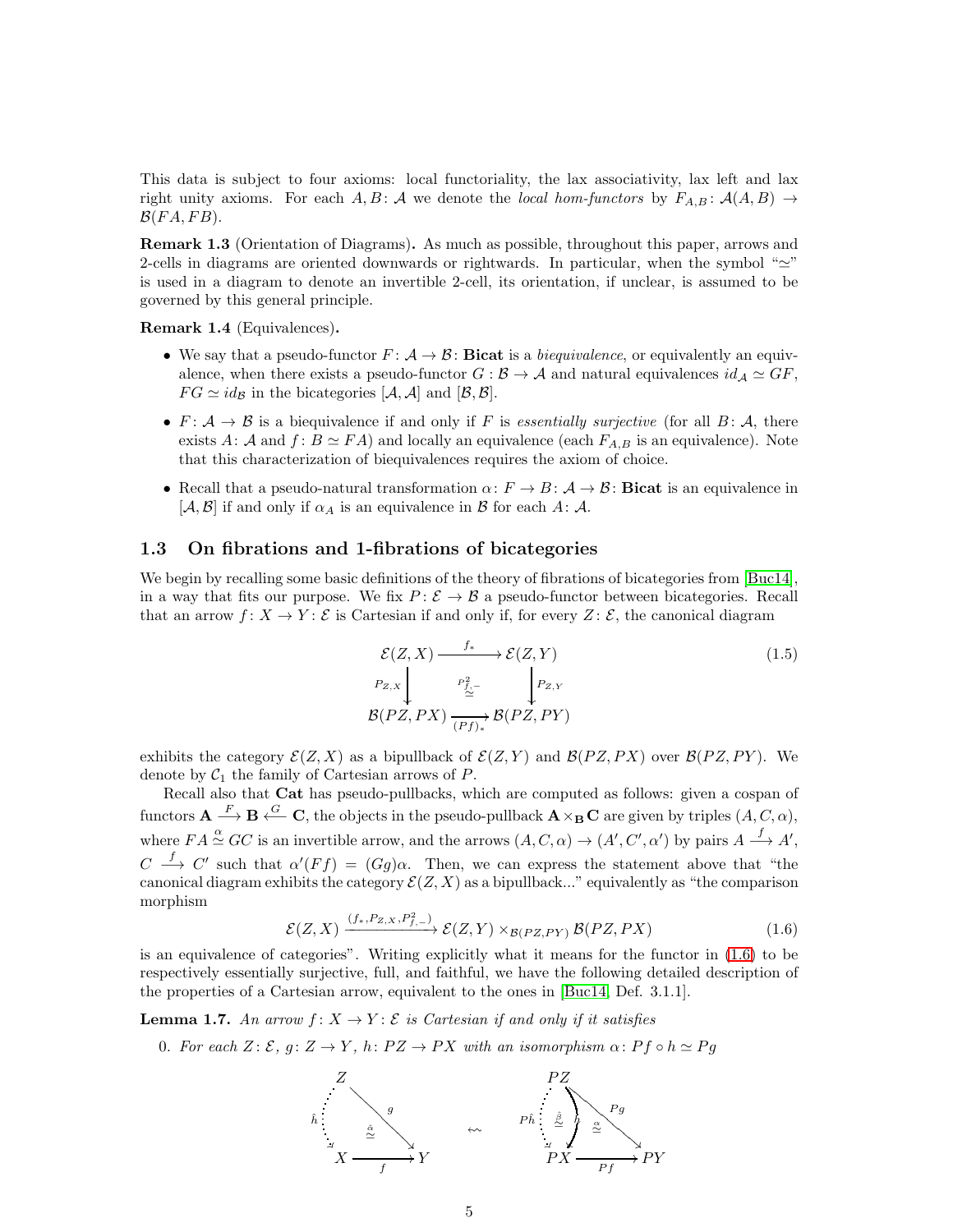there exists an  $\hat{h}: Z \to X$  and isomorphisms  $\hat{\alpha}: f\hat{h} \simeq g$ ,  $\hat{\beta}: P\hat{h} \simeq h$  such that  $\alpha \circ (Pf \star \hat{\beta}) =$  $P\hat{\alpha} \circ P_{h,f}^2$ . We say that  $(\hat{h}, \hat{\alpha}, \hat{\beta})$  is a lift of  $(h, \alpha)$ , or that it factors g through (the Cartesian arrow)  $f$  above  $\alpha$ .

- 1. If  $g, h: Z \to X$  are arrows in  $\mathcal{E}$ , and there are 2-cells  $\alpha: fg \Rightarrow fh$  in  $\mathcal{E}$ ,  $\beta: Pg \Rightarrow Ph$  in  $\mathcal{B}$ , such that P $\alpha$  equals the composition  $P(fg) \simeq Pf \circ Pg \stackrel{Pf \star \beta}{\Rightarrow} Pf \circ Ph \simeq P(fh)$ , then there is a 2-cell  $\beta: g \Rightarrow h$  in  $\mathcal E$  such that  $P\beta = \beta, f \star \beta = \alpha$ .
- 2. If  $\alpha, \beta \colon g \Rightarrow h: Z \rightarrow X$  are 2-cells in  $\mathcal{E}$ , then the equalities  $P \alpha = P \beta$  and  $f \star \alpha = f \star \beta$ together imply  $\alpha = \beta$ . In particular, this implies that the 2-cell  $\hat{\beta}$  in item 1 is unique. □

We begin by introducing a notion of 1-fibration, which is weaker than the notion of fibration introduced in [\[Buc14,](#page-32-1) Def. 3.1.5] and does not involve Cartesian 2-cells (see Definition [1.10\)](#page-5-1). This is done here mainly for a matter of convenience, because we noticed that Cartesian 2-cells are not needed for proving the Lifting Fractions Lemma [3.12.](#page-14-0) In addition, we mention that some preliminary computations seem to indicate that 1-fibrations could be related to a kind of lax homomorphism into **Bicat**, with an equivalence given by a Grothendieck construction, just like fibrations are related to trihomomorphisms in [\[Buc14\]](#page-32-1).

<span id="page-5-2"></span>**Definition 1.8** (1-Fibration). We say that P is a 1-fibration if for any E:  $\mathcal{E}$  and  $f: B \to PE$ , there exists an object  $\hat{B}$ :  $\hat{B}$  and a Cartesian arrow  $\hat{f}$ :  $\hat{B} \to E$  with  $P\hat{B} = B$  and  $P\hat{f} = f$ :

$$
\hat{B} \xrightarrow{\hat{f}} E \qquad \qquad \omega \qquad B \xrightarrow{\quad f} PE
$$

We refer to  $\hat{f}$  as a *Cartesian lift* of  $f$  (at  $E$ ).

It is natural to ask in Definition [1.8](#page-5-2) for an invertible 2-cell  $P \hat{f} \simeq f$  instead of the equality (see [\[Buc14,](#page-32-1) Rem. 3.1.6]), or even for an equivalence  $P\hat{B} \simeq B$  and an invertible 2-cell filling the appropriate triangle. A careful check of the proof of Lemma [3.12](#page-14-0) shows that the results still hold under those hypotheses.

We recall now from [\[Buc14,](#page-32-1) 3.1.4, 3.1.5] what it means for the pseudo-functor  $P: \mathcal{E} \to \mathcal{B}$  to be a fibration.

**Definition 1.9.** We say that  $\alpha: f \Rightarrow g: X \rightarrow Y$ :  $\mathcal{E}$  is Cartesian if it is Cartesian for the local functor  $P_{X,Y} : \mathcal{E}(X,Y) \to \mathcal{B}(PX,PY)$ . We denote by  $\mathcal{C}_2$  the family of Cartesian 2-cells of P.

<span id="page-5-1"></span>**Definition 1.10.** We say that  $P$  is a *fibration* when it is a locally fibred 1-fibration such that the horizontal composition of Cartesian 2-cells is Cartesian.

The following are some basic properties of Cartesian arrows that hold when  $P$  is a fibration (see [\[Buc14,](#page-32-1) 3.1.8 to 3.1.12]) and that we will be using in this paper:

<span id="page-5-3"></span>Proposition 1.11. Equivalences are Cartesian, and Cartesian arrows are closed both under composition and under invertible 2-cells.

<span id="page-5-4"></span>**Proposition 1.12.** Given composable arrows f and g, if g and gf are Cartesian then so is f. **Proposition 1.13.** If f is Cartesian and Pf is an equivalence, then so is f.

## <span id="page-5-0"></span>2 Filtered and Pseudofiltered Bicategories

In this section we consider the filtered axioms for a 2-category that can be found in [\[Ken92\]](#page-33-2) and the pseudofiltered axioms introduced in [\[DS06\]](#page-32-3) and corrected in [\[DS21\]](#page-32-7). We give here the definitions of filtered [\(2.2\)](#page-6-0) and pseudofiltered [\(2.7\)](#page-8-2) bicategories in two equivalent ways: as a set of axioms and as a general statement about existence of pseudo-cocones. By showing that the axioms introduced here are equivalent to the ones in the literature, it follows from our work that some of the requirements can be dropped from these axioms (see Lemma [2.4](#page-7-0) and Proposition [2.14\)](#page-9-1).

We begin by recalling the definition of pseudo-cocone of a diagram in a bicategory (a version for 2-categories and 2-functors can be found, for example, in [\[DS21,](#page-32-7) p.13]).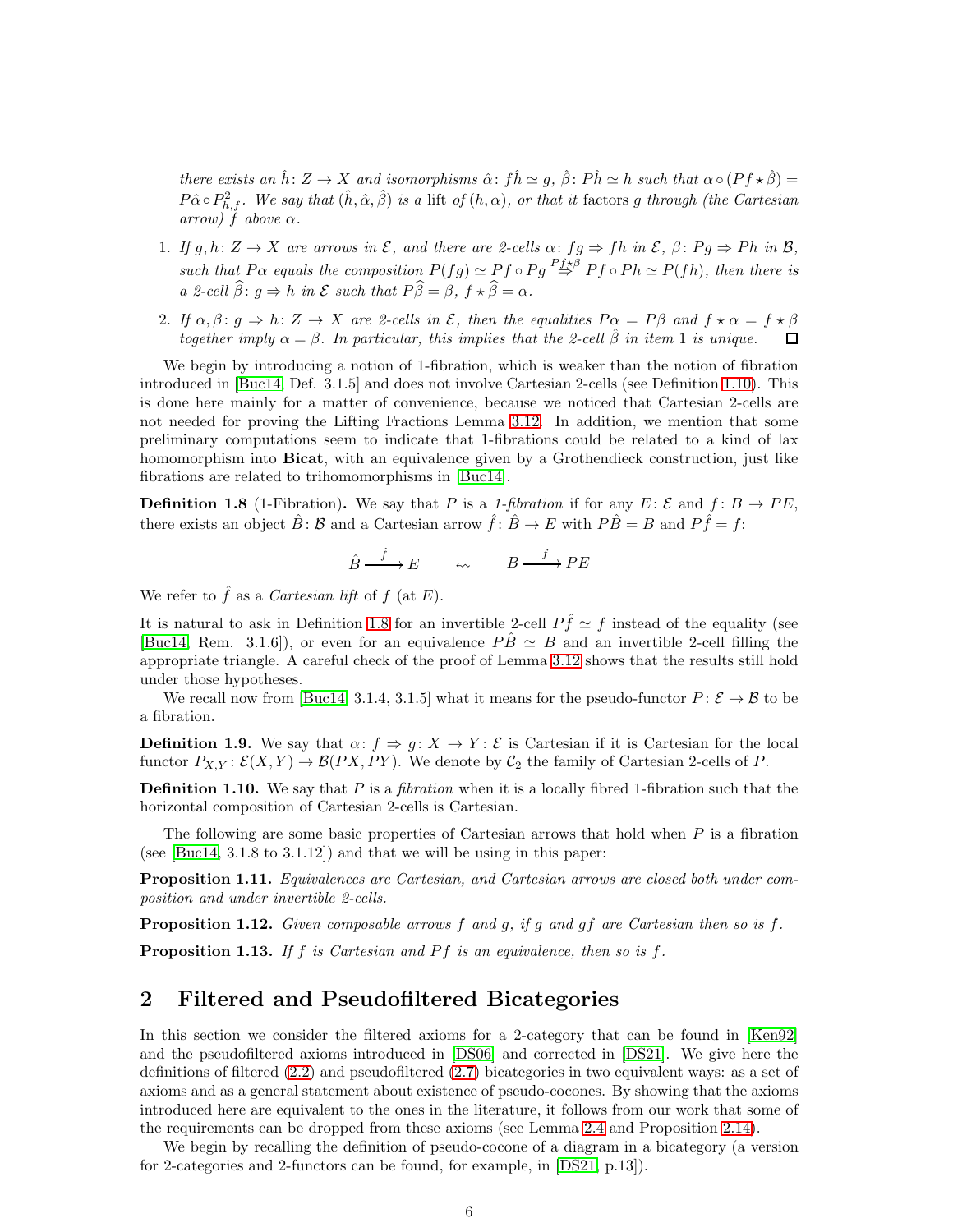<span id="page-6-4"></span>**Definition 2.1** (Pseudo-Cocones). By a *diagram* (in B) we mean a pseudo-functor  $F: \mathcal{C} \to \mathcal{B}$ , where C is a bicategory. The diagram is said to be *finite* when C is (that is, it has finitely many objects, arrows, and 2-cells). A *pseudo-cocone* of a diagram, with apex  $E: \mathcal{B}$  is given, as usual, by a pseudo-natural transformation  $\theta: F \Rightarrow \Delta E$  into the constant pseudo-functor. As such, it is given by two families of arrows and invertible 2-cells -  $\{FA \xrightarrow{\theta_A} E\}_{A \colon C}$  and  $\{\theta_B Ff \xrightarrow{\theta_f} \theta_A\}_{A \xrightarrow{f} B \colon C}$ satisfying the following three axioms that we recall here for the reader's convenience (note that  $\alpha$ priori, the codomain of  $\theta_f$  should be  $1_E \theta_A$  but we can write is as above by using implicitly the left unitor of  $\mathcal{B}$ :

<span id="page-6-3"></span>**PC0** For  $A: \mathcal{C}$ , we have a unity axiom



**PC1** For  $A \xrightarrow{f} B \xrightarrow{g} C: C$ , we have a functoriality axiom



<span id="page-6-5"></span>PC2 For A f "  $\bigvee_{g} B : C$ , we have a vertical naturality axiom



The dual notion is called *pseudo-cone*.

#### 2.1 On filtered bicategories

Now that we have explicitly stated the definition of pseudo-cocone, we can define and characterize filtered bicategories as follows:

<span id="page-6-0"></span>**Definition 2.2** (Filtered Bicategory). A non-empty bicategory  $\beta$  is said to be filtered if every finite diagram has a pseudo-cocone. B is said to be *cofiltered* if  $\mathcal{B}^{\text{op}}$  is filtered; that is, if any finite diagram in  $\beta$  has a pseudo-cone.

<span id="page-6-2"></span>**Proposition 2.3** (Filtered Bicategory). A non-empty bicategory is filtered if and only if it satisfies the following three axioms:

<span id="page-6-1"></span>**0-Fit** For any objects A, B, there exist an object C and arrows  $u: A \to C$ ,  $v: B \to C$ ,

$$
\begin{array}{ccc}\nA & & u \\
& \downarrow C \\
B & & v\n\end{array}
$$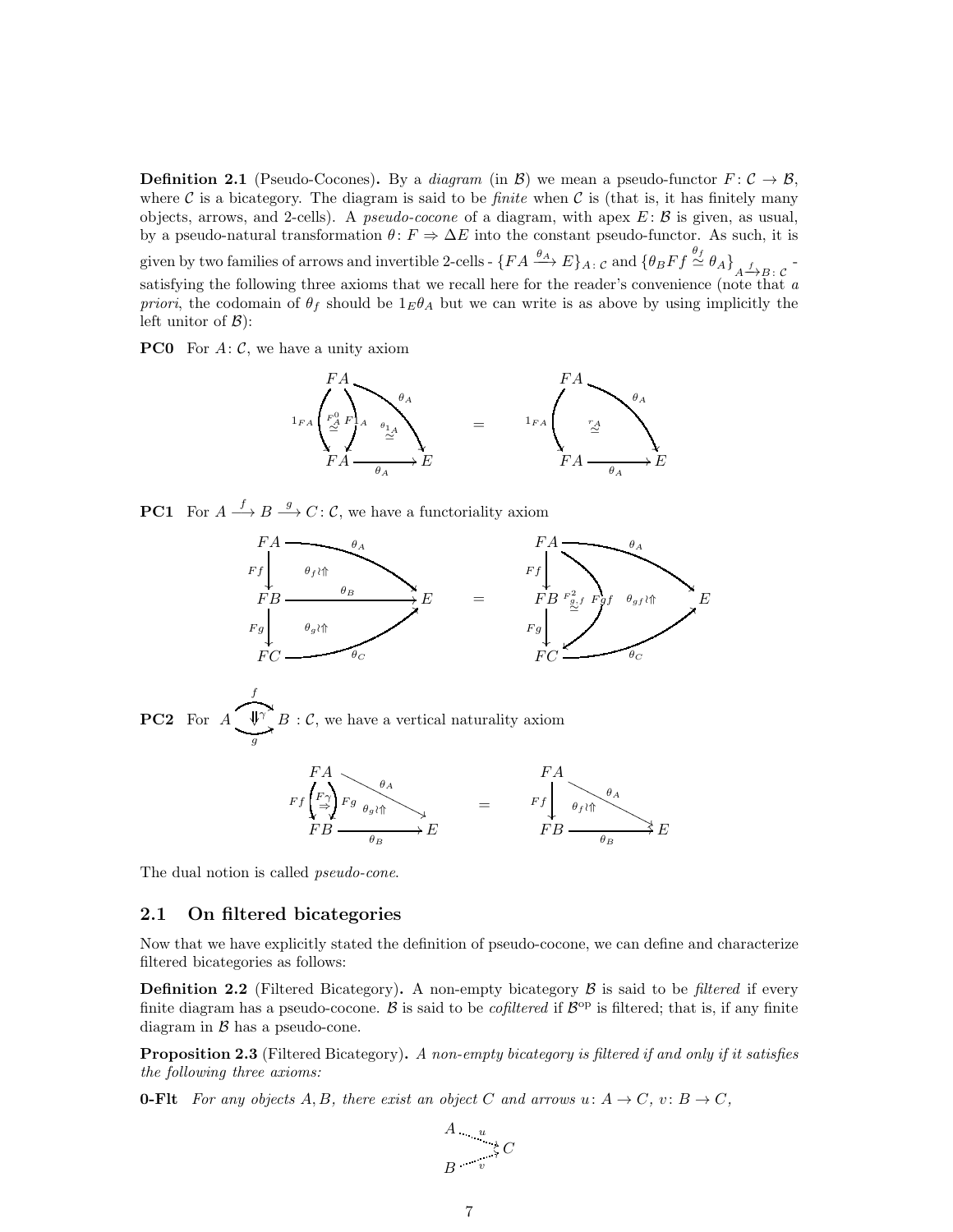<span id="page-7-1"></span>**1-Flt** For any pair of parallel arrows  $f, g: A \to B$ , there exist an object C, an arrow  $u: B \to C$ , and a 2-cell  $\gamma: uf \Rightarrow ug$ ,



<span id="page-7-2"></span>**2-Fit** For any pair of parallel 2-cells  $\alpha, \beta : f \Rightarrow g : A \rightarrow B$ , there exist an object C and an arrow  $u: B \to C$  such that  $u \star \alpha = u \star \beta$ ,

$$
A \underbrace{\underbrace{\Downarrow^{\alpha}}_{g} B \xrightarrow{u \dots u} C}_{\qquad \qquad } = \qquad A \underbrace{\underbrace{\Downarrow^{\beta}}_{g} B \xrightarrow{u \dots u} C}_{\qquad \qquad }
$$

We denote the dual cofiltered axioms with the names  $0$ - $Flt^{op}$ ,  $1$ - $Flt^{op}$  and  $2$ - $Flt^{op}$ .

We note that these three axioms appear in [\[Ken92\]](#page-33-2) for the case of 2-categories except that the 2-cell in Axiom [1-Flt](#page-7-1) was required to be invertible<sup>[1](#page-7-3)</sup>. Before providing the proof of Proposition [2.3,](#page-6-2) we show that this requirement can be omitted in the presence of Axiom [2-Flt](#page-7-2). A similar situation was observed for an axiom for the right bicalculus of fractions (see [\[PS21,](#page-33-6) Prop. 2.3]). We mention in passing to the interested reader that we have realized that with the same reasoning one can show that, in [\[DDS18a,](#page-32-6) Def. 3.1.2], the sentence "If  $f \in \Sigma$ , we may choose  $\alpha$  invertible" can be omitted as well.

#### <span id="page-7-0"></span>**Lemma 2.4.** Assuming [2-Flt](#page-7-2), the 2-cell  $\gamma$  in Axiom [1-Flt](#page-7-1) can be taken to be invertible.

*Proof.* Consider a pair of parallel arrows  $f, g: A \to B$ . We use Axiom **1-Fit** twice. First we apply this axiom to f and g, which yields an arrow  $u^1$ :  $B \to C^1$  and a 2-cell  $\gamma^1$ :  $u^1 f \to u^1 g$ . Then, we apply Axiom [1-Flt](#page-7-1) to  $u^1g$  and  $u^1f$ , which yields an arrow  $u^2: C^1 \to C'$  and, after composing with the associators, a 2-cell  $\delta' : (u^2u^1)g \Rightarrow (u^2u^1)f$ . Taking  $u' = u^2u^1 : B \rightarrow C'$ , and defining  $\gamma'$  as a composition of  $u^2 \star \gamma^1$  with the associators, we have a pair of 2-cells  $\gamma' : u'f \Rightarrow u'g$  and  $\delta'$ :  $u'g \Rightarrow u'f$ .

We then use Axiom [2-Flt](#page-7-2), also twice. First we apply it to the 2-cells  $\delta' \gamma'$ , and  $1_{u'f}$ , which yields an arrow  $v^1: C' \to C^2$  that co-equifies these 2-cells. We then apply Axiom [2-Flt](#page-7-2) to the 2-cells  $v^1 \star (\gamma' \delta')$  and  $1_{v^1(u'g)}$ , this yields an arrow  $v^2: C^2 \to C$  that co-equifies these 2-cells. Taking  $v = v^2v^1$ :  $C' \to C$ , it follows that  $\gamma = v \star \gamma'$  and  $\delta = v \star \delta'$  are the inverses of each other, and taking  $u = vu'$  concludes the proof. ◻

Proof of Proposition [2.3.](#page-6-2) The same ideas from [\[DDS18a,](#page-32-6) Prop. 3.1.5] work, but for the sake of completeness we give this brief proof here. For the  $(\Rightarrow)$  direction, each of the three axioms in Proposition [2.3](#page-6-2) follows by considering pseudo-cones of the diagrams

$$
\{\bullet\ \bullet\} \to \{A\ B\} \qquad \{\bullet\ \bigcirc\hspace{-5pt}\bullet\} \to \{\ A\ \underbrace{\ \bullet\ \bullet\ }_{g} B\ \} \qquad \{\bullet\ \bigcirc\hspace{-5pt}\bullet\ \bullet\} \to \{\ A\ \underbrace{\ \bullet\ \bullet\ }_{g} B\ \}
$$

For the opposite direction  $(\Leftarrow)$ , given a finite pseudo-diagram  $F : \mathcal{C} \to \mathcal{B}$ , we proceed as follows:

0. First, we build a pseudo-cocone on the objects of the diagram; that is, a collection of arrows  $FA \xrightarrow{\theta_A} E$ , one for each A: C, by using **[0-Flt](#page-6-1)** successively.

<span id="page-7-3"></span> $\overline{1$ One of our reasons not to keep the names BF0-BF2 from [\[Ken92\]](#page-33-2) is to avoid confusion with the names of the axioms for a bicategory of fractions [\[Pro96\]](#page-33-3).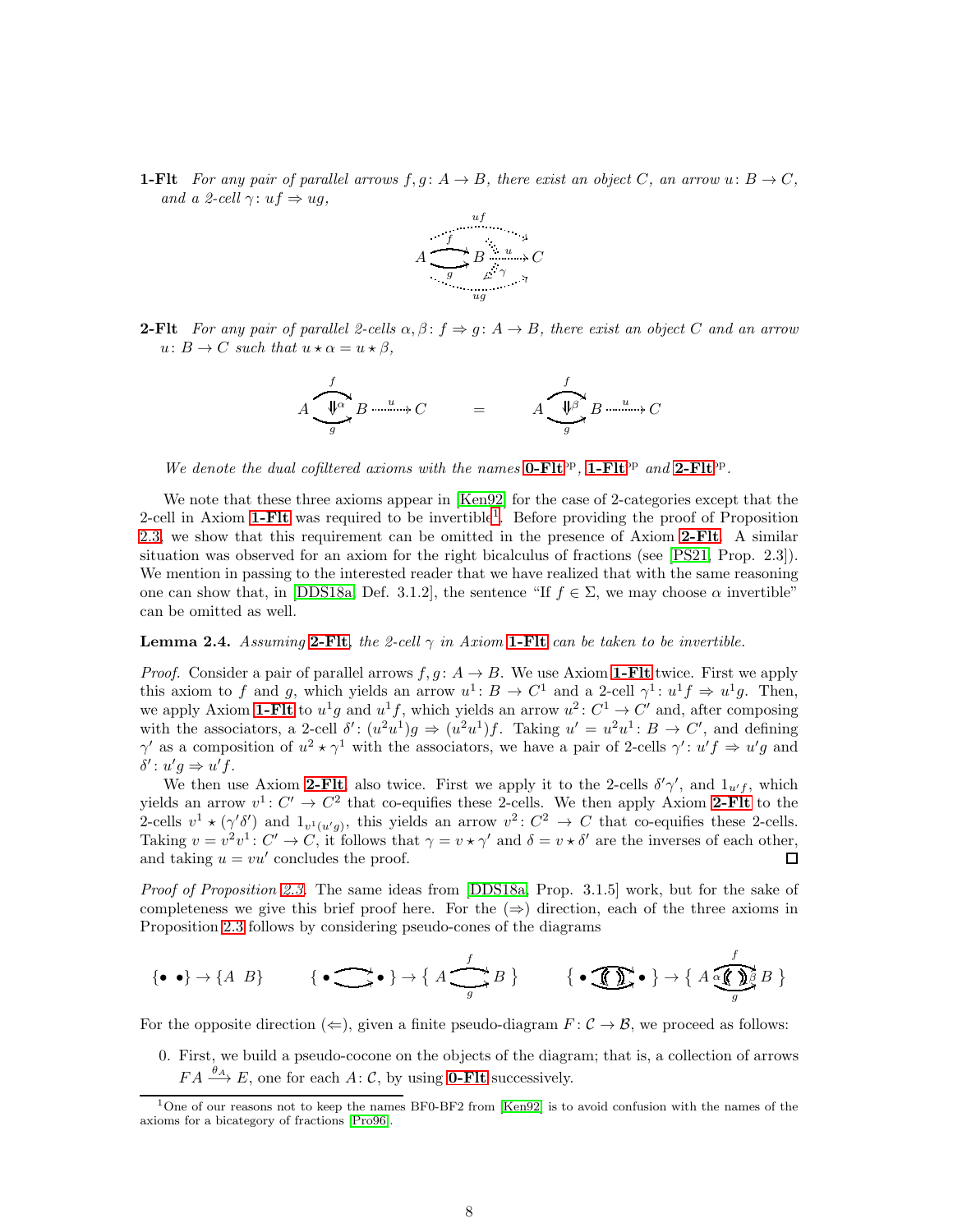- 1. We consider then each arrow of C. Given such an arrow  $A \stackrel{f}{\longrightarrow} B$ , we use axiom **1-Fit** with the two parallel arrows  $\theta_A$  and  $\theta_B F f$ , this gives an arrow  $E \stackrel{u}{\longrightarrow} E'$  and a 2-cell  $\theta_f$  (that can be taken invertible by Lemma [2.4\)](#page-7-0). We then "update" our cocone by composing it with u, in other words we rename  $E := E'$ ,  $\theta_A := u\theta_A$  for all A, and  $\theta_g := u\theta_g$  for any previously constructed 2-cell  $\theta_q$ . After considering all the arrows of the diagram one by one, we obtain a pseudo-cocone on the objects and arrows of the diagram.
- 2. Finally we consider each of the equations coming from the axioms [PC0-2](#page-6-3) in Definition [2.1.](#page-6-4) We proceed in a similar manner to step 1, but using [2-Flt](#page-7-2) instead of [1-Flt](#page-7-1), to make our pseudo-cocone satisfy these finitely many equations.  $\Box$

Remark 2.5 (Why not weighted cocones?). The notion of conical cocone in bicategory theory is not sufficient for all applications. Hence it is a natural question to wonder if one could define other forms of filteredness using other, more exhaustive, types of cocones. Even though this level of generalization might be useful to consider, in this specific case, the conical cocones are enough. Indeed any conical cocone is also a weighted cocone on the same diagram for any weight, as the conical weight is terminal. Hence, if we were to define a filtered bicategory with the family of all finite weighted diagrams having a cocone, we would get an equivalent definition.

### 2.2 On pseudofiltered bicategories

A bicategory is said to be connected if it is connected as a graph; that is, for any pair of objects in it, there is a "zig-zag" (a finite sequence of forward and backward arrows) linking them. A diagram  $\mathcal{C} \to \mathcal{B}$  is said to be connected if  $\mathcal{C}$  is.

Warning 2.6. The use of the prefix "pseudo" (without hyphen) in the following definition of pseudofiltered bicategory comes from the 1-dimensional case [\[GSDV72,](#page-33-1) (SGA 4, Tome 2)]. It weakens the notion of filtered by requiring the diagram to be connected. This should not be confused with the use of the same prefix (with hyphen) in the word "pseudo-cocone" in the same definition. Recall that the notion of pseudo-cocone is given in Definition [2.1:](#page-6-4) this is the usual use of the prefix "pseudo-" in bicategory theory, as in pseudo-functor and pseudo-natural transformation.

<span id="page-8-2"></span>**Definition 2.7** (Pseudofiltered Bicategory). A non-empty bicategory  $\beta$  is said to be *pseudofiltered* if every finite *connected* diagram has a pseudo-cocone. B is said to be *pseudocofiltered* if  $\mathcal{B}^{\text{op}}$  is pseudofiltered.

Almost by definition, we have

<span id="page-8-0"></span>**Proposition 2.8** (Filtered = Pseudofiltered + Connected). A non-empty bicategory is filtered if and only if it is pseudofiltered and connected. П

<span id="page-8-1"></span>**Proposition 2.9** (Pseudofiltered Bicategory). A bicategory is pseudofiltered if and only if it satisfies the following three axioms:

<span id="page-8-5"></span>**0-pFlt** For any objects A, B, C and arrows u:  $C \rightarrow A$ , v:  $C \rightarrow B$ , there exist an object D and arrows  $r: A \rightarrow D$ ,  $s: B \rightarrow D$ :

$$
C \xrightarrow{\begin{array}{c}\n u \to A \\
 v \to B\n \end{array}} B \xrightarrow{s} D
$$

<span id="page-8-4"></span>1-pFlt Axiom [1-Flt](#page-7-1) in Proposition [2.3.](#page-6-2)

2-pFlt Axiom [2-Flt](#page-7-2) in Proposition [2.3.](#page-6-2)

<span id="page-8-3"></span>As we only changed the names of [1-Flt](#page-7-1) and [2-Flt](#page-7-2), Lemma [2.4](#page-7-0) still applies here and we have:

**Corollary 2.10.** Assuming 2-pFIt, the 2-cell  $\gamma$  in Axiom 1-pFIt can be taken to be invertible. 口

 $\Box$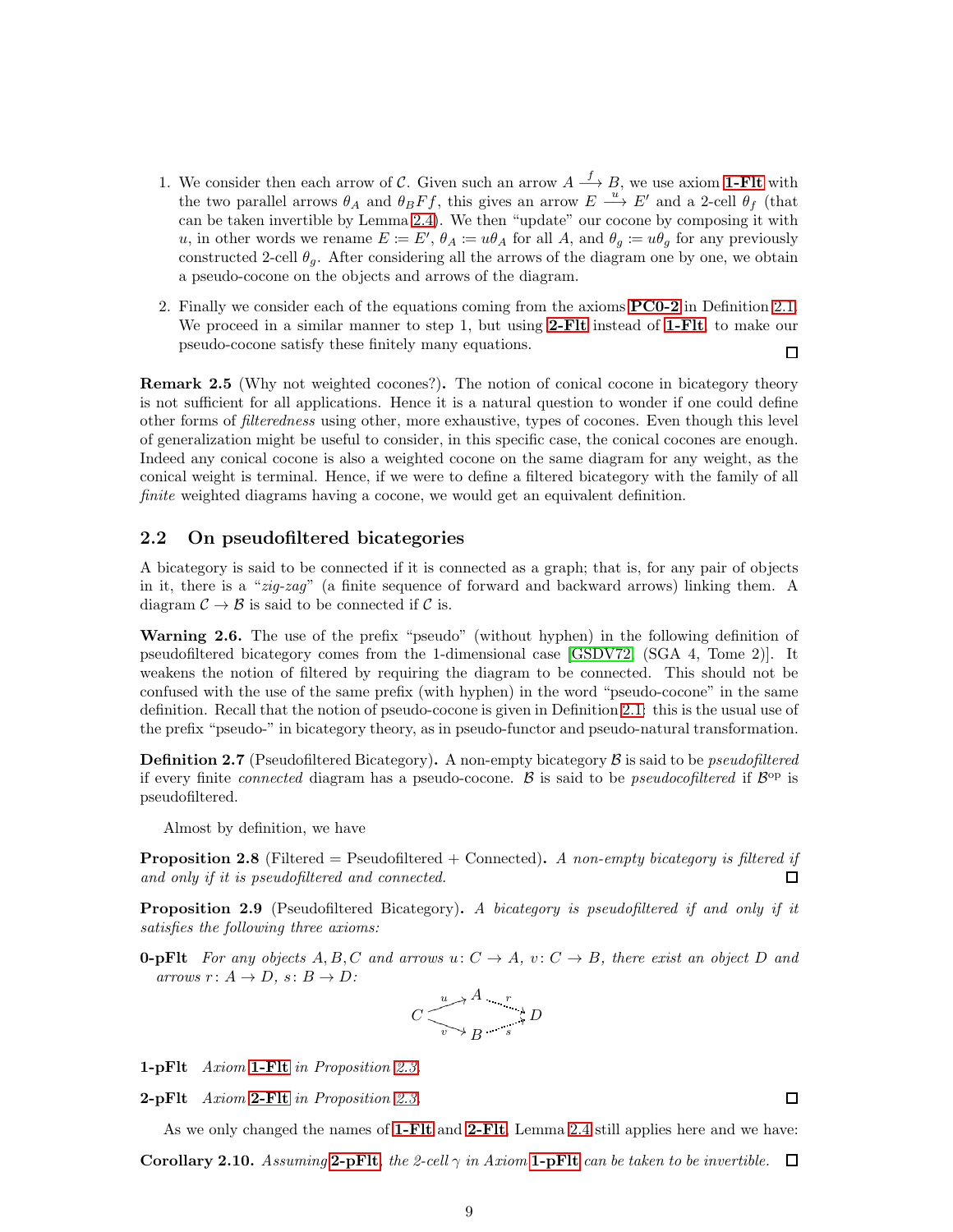And we also have, with an evident application of **[1-pFlt](#page-8-4)**:

<span id="page-9-4"></span>**Lemma 2.11.** Under the asymption of  $1$ -pFlt and  $2$ -pFlt, one can add the existence of an (invertible) 2-cell  $\gamma: ru \Rightarrow sv$  to the consequence of **[0-pFlt](#page-8-5)**.  $\Box$ 

Remark 2.12 (A few other definitions and axioms).

- In [\[DS06\]](#page-32-3), the authors give a definition of a pre-2-filtered 2-category using two axioms **F1** and **F2**. This is a notion that, while weaker than that of pseudo-2-filtered, still admits a construction of pre-2-filtered pseudo-colimits of categories that is analogous to the construction of (pseudo)filtered colimits of sets. The notion of pseudo-2-filtered 2-category is however needed in order to show that these pseudo-colimits commute with finite connected cotensors [\[DS06,](#page-32-3) Th. 2.4].
- In [\[DS06\]](#page-32-3) the authors define pseudo-2-filtered 2-categories by strengthening F1 to FF1, while keeping F2. In [\[DS21\]](#page-32-7), they correct this definition so that [\[DS06,](#page-32-3) Th. 2.4] holds, by adding a third axiom, F3.
- All these axioms can be considered for a bicategory instead of a strict 2-category. We outline below how one can show that the notion of pseudofiltered bicategory in Definition [2.7](#page-8-2) is equivalent to the one in [\[DS21\]](#page-32-7), obtaining along the way that axiom F2 can in fact be dropped from this definition.

#### Exercise 2.13.

- 1. Assume that  $\beta$  is pseudofiltered. Show that each of the axioms FF1, F2, and F3 given in [\[DS21\]](#page-32-7) holds in B, by using a pseudo-cocone of a finite connected diagram.
- 2. Show that axiom  $\bf{FF1}$  immediately implies both **[0-pFlt](#page-8-5)** and **[1-pFlt](#page-8-4)**. Note, as mentioned in [\[DS21,](#page-32-7) Remark in p.[2](#page-9-2)40]<sup>2</sup> that axiom **F3** immediately implies [2-pFlt](#page-8-3).

After doing the exercise above, the reader will have shown:

<span id="page-9-1"></span>**Proposition 2.14.** The following are equivalent sets of axioms, each expressing the property that B is pseudofiltered:

- (i)  $0$ -pFlt, [1-pFlt](#page-8-4), and [2-pFlt](#page-8-3) in Proposition [2.9.](#page-8-1)
- (ii) FF1, F2, and F3 in  $|DS21|$ .
- $(iii)$  FF1 and F3 in  $|DS21|$ .

## <span id="page-9-0"></span>3 Diagrammatic Axioms of Fractions

In this section, we introduce a new set of axioms for a right bicalculus of fractions for a family W of arrows of a bicategory  $\mathcal{B}$ , a notion originally introduced in [\[Pro96\]](#page-33-3). This new set of axioms is then used to prove a series of lemmas, that are important for the rest of this paper, with simpler computations than the ones that would be required with the original axioms. We show in Proposition [3.6](#page-11-0) that both sets of axioms are equivalent, so that when these axioms are satisfied the localization of  $\beta$  at W can be constructed as in [\[Pro96\]](#page-33-3). We begin by recalling the results as can be found in [\[Pro96\]](#page-33-3), except that we give the following more general definition of a localization simultaneously at a family of 1-cells and at a family of 2-cells, since this notion will be used in the present paper (see Theorem [4.13\)](#page-18-0).

<span id="page-9-3"></span>**Definition 3.1** (Localization by a family of arrows and 2-cells). Let B be a bicategory,  $\mathcal{W}_1$  be a family of arrows of B and  $\mathcal{W}_2$  be a family of 2-cells of B. We say that a pseudo-functor  $L: \mathcal{B} \to \mathcal{C}$ is a localization of  $\beta$  with respect to  $\mathcal{W}_{1,2}$  if:

 $\Box$ 

<span id="page-9-2"></span><sup>2</sup> In private correspondence, E. Dubuc has made the following clarifications to the content of [\[DS21\]](#page-32-7): the 2-cell  $\varepsilon$  in axiom **F3** is required to be invertible, and axiom **F2** is not needed for proving the Remark on p.240.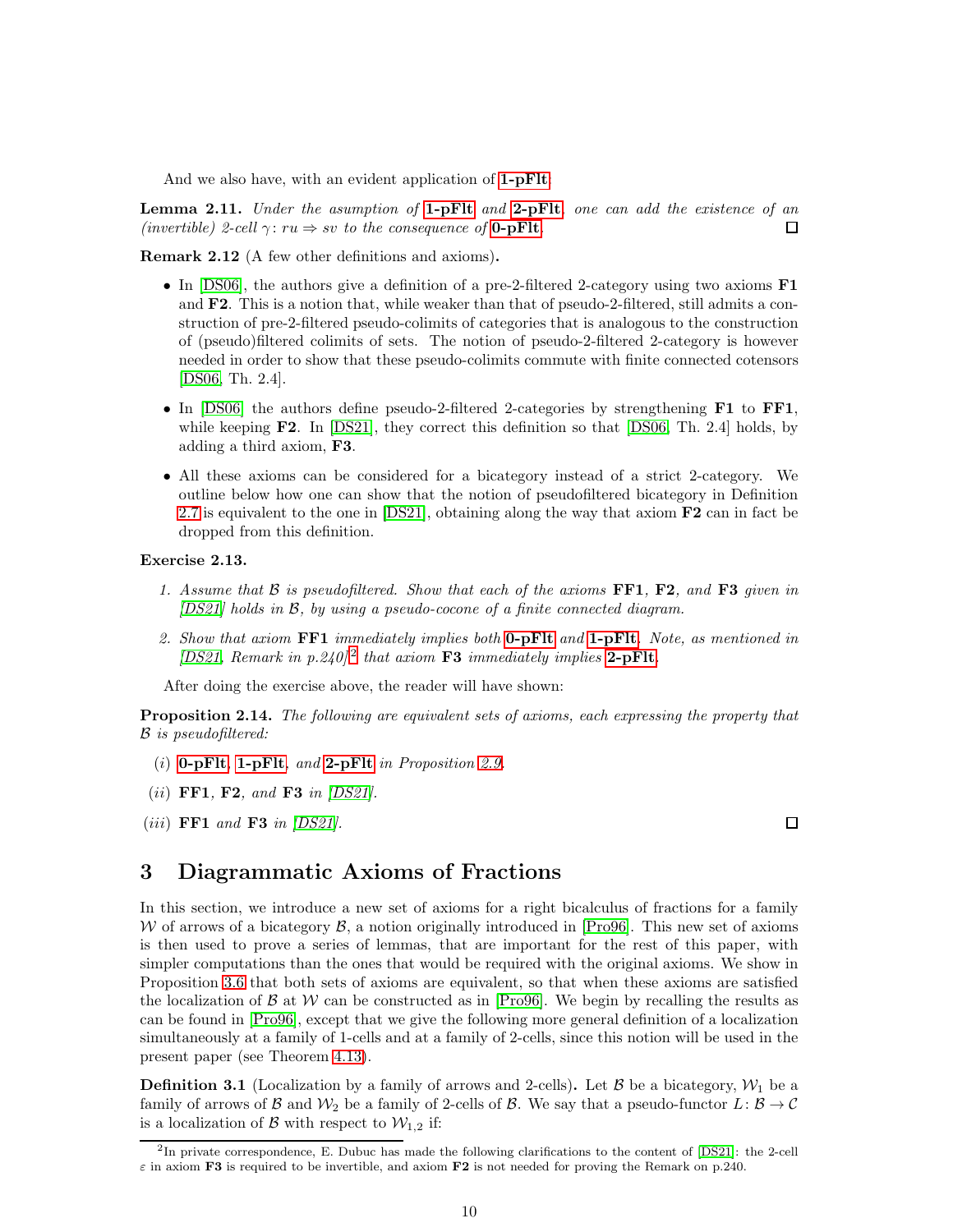- it maps the arrows of  $W_1$  to equivalences and the 2-cells of  $W_2$  to invertible 2-cells, and furthermore,
- for each bicategory  $D$ , the precomposition with  $L$ ,

$$
[\mathcal{C},\mathcal{D}] \xrightarrow{\hspace{0.5cm} L^*} [\mathcal{B},\mathcal{D}]_{\mathcal{W}_{1,2}}
$$

is a biequivalence of bicategories.

Here  $[\mathcal{B},\mathcal{D}]_{\mathcal{W}_{1,2}}$  stands for the full sub-bicategory of  $[\mathcal{B},\mathcal{D}]$  on those pseudo-functors that send the arrows of  $W_1$  to equivalences and 2-cells of  $W_2$  to invertible 2-cells. If such a localization exists, it is unique up to biequivalence and pseudo-natural isomorphism. We usually denote  $\mathcal{C}$  by  $\mathcal{B}[\mathcal{W}_{1,2}^{-1}]$ and L by  $L_{W_{1,2}}$ . Similarly, we define a localization of a bicategory B by a family of arrows  $W$ , using the empty family of 2-cells in the above (or any subfamily of the family of invertible 2-cells). For simplicity, we then write  $[\mathcal{B}, \mathcal{D}]_{\mathcal{W}}, \mathcal{B}[\mathcal{W}^{-1}]$  and  $L_{\mathcal{W}}$  omitting the empty family of 2-cells.

<span id="page-10-1"></span>The first time a localization for bicategories was considered is in [\[Pro96\]](#page-33-3), where a set of conditions BF1-BF5 is given that allows for a construction of the localization of a family of arrows by a "right bicalculus of fractions", generalizing the one in [\[GZ67\]](#page-33-0). We record this result below:

**Definition 3.2** (Calculus of Fractions). We say that the pair  $(\mathcal{B}, \mathcal{W})$  (or the family W) admits a bicalculus of right fractions, or satisfies right fractions, when the conditions **[BF1-BF5](#page-10-1)** in [\[Pro96\]](#page-33-3) are satisfied. We say that  $(\mathcal{B}, \mathcal{W})$  satisfies left fractions if  $(\mathcal{B}^{op}, \mathcal{W}^{op})$  satisfies right fractions, and we say that  $W$  satisfies *fractions* if it satisfies right or left fractions.

**Theorem 3.3.** Let  $\beta$  be a bicategory and  $\mathcal{W}$  be a family of arrows admitting a bicalculus of fractions. Then the localization of  $\beta$  by  $W$  exists.  $\Box$ 

Note that in the original [\[Pro96\]](#page-33-3), the universal property of the bicategory of fractions is stated slightly differently from the one we give in Definition [3.1](#page-9-3) above, but in [\[PS21\]](#page-33-6) both properties are seen to coincide, see  $[PS21,$  Remarks 3.7  $(1), (2)$ ].

#### 3.1 A new set of diagrammatic axioms of fractions

We fix throughout this section a class  $W$  of arrows of a bicategory  $\beta$  that contains the equivalences ([BF1](#page-10-1)), is stable under composition ([BF2](#page-10-1)), and is closed under invertible 2-cells ([BF5](#page-10-1)). We use the symbol  $\rightarrow$  to denote arrows in W. We present now a set of three axioms that can replace the remaining axioms  $3$  and  $4$  from [\[Pro96\]](#page-33-3) (or from [\[PS21\]](#page-33-6)), that is the *diagrammatic* axioms.

<span id="page-10-0"></span>**0-Frc** Given objects  $A, B, C$  and arrows  $w: A \rightarrow B \in \mathcal{W}, f: C \rightarrow B$ , there exist an object D, arrows  $u: D \to C \in \mathcal{W}$ ,  $h: D \to A$ , and an invertible 2-cell  $\alpha: fu \simeq wh$ 

$$
D \xrightarrow{h} A
$$
  
\n
$$
u_1^0 \xrightarrow{\alpha} \downarrow w
$$
  
\n
$$
C \xrightarrow{f} B
$$

<span id="page-10-2"></span>**1-Frc** Given objects  $B, C, D$ , arrows  $w: C \rightarrow D \in W$ ,  $f, g: B \rightarrow C$ , and a 2-cell  $\alpha: wf \Rightarrow wg$ , there exist an object A, an arrow  $u: A \rightarrow B \in W$ , and a 2-cell  $\beta: fu \Rightarrow gu$  such that  $a_{w,g,u} \circ (\alpha \star u) = (w \star \beta) \circ a_{w,f,u}$ 

$$
B \underbrace{\underbrace{\underbrace{\underbrace{\underbrace{\underbrace{\cdots}}_{g}}_{g}}_{w g} C}_{w g} D \qquad \rightsquigarrow \qquad A \xrightarrow{\underbrace{\cdots}_{g} B \xrightarrow{\underbrace{\cdots}_{g} C}_{g u}} C
$$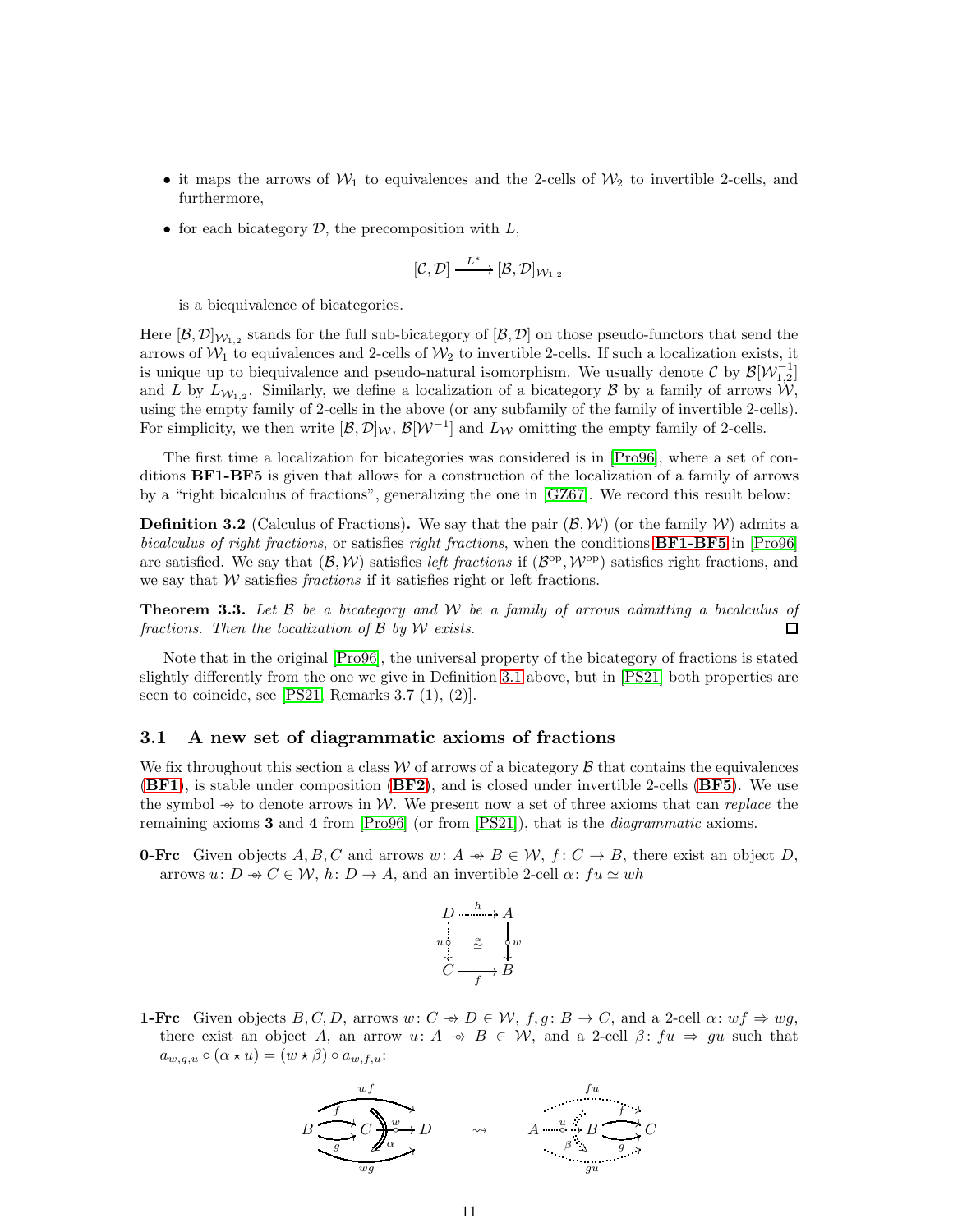$$
A \xrightarrow{u} B \xrightarrow{wf} D \qquad = \qquad A \xrightarrow{fu} C \xrightarrow{w} D
$$

<span id="page-11-1"></span>**2-Frc** For any objects  $B, C, D$ , arrows  $w: C \rightarrow D \in \mathcal{W}$ ,  $f, g: B \rightarrow C$ , and 2-cells  $\alpha, \beta: f \Rightarrow g$ , such that  $w \star \alpha = w \star \beta$ , there exist an object A and an arrow  $u: A \twoheadrightarrow B \in \mathcal{W}$ , such that  $\alpha \star u = \beta \star u$ :

$$
B \underset{g}{\bigotimes} \underset{g}{\bigoplus} \underset{\alpha \in \mathcal{O}}{\alpha} C \xrightarrow{w} D \qquad \rightsquigarrow \qquad A \xrightarrow{u} B \underset{g}{\bigoplus} \underset{g}{\bigoplus} \underset{\alpha \in \mathcal{O}}{\alpha} C
$$

<span id="page-11-2"></span>Remark 3.4. Note that the axiom [0-Frc](#page-10-0) is the same as axiom [BF3](#page-10-1) in [\[Pro96\]](#page-33-3). Also, the content of axiom [2-Frc](#page-11-1) is shown to follow from the [BF](#page-10-1) set of axioms in [\[Tom16,](#page-33-5) Lemma 2.1] (see also [\[PS21,](#page-33-6) Lemma 2.5]). Finally, note that axiom [BF4](#page-10-1) has a first part which is exactly the content of axiom [1-Frc](#page-10-2), a statement about the invertibility of  $\beta$  that can be omitted (as shown in [\[PS21,](#page-33-6) Lemma 2.3]), and a final part that we recall now for convenience:

Furthermore, the collection of triples  $(A, u, \beta)$  such that  $\alpha \star u = w \star \beta$  as in **[1-Frc](#page-10-2)** satisfies the following property: for any two such triples  $(A_1, u_1, \beta_1), (A_2, u_2, \beta_2)$ , there exists an object  $X: \mathcal{B}$ , arrows  $s: X \to A_1$  and  $t: X \to A_2$ , and an invertible 2-cell  $\varepsilon: u_1 s \simeq u_2 t$  such that  $u_1s$  and  $u_2t$  are in W and such that we have the following equality of pastings:

<span id="page-11-3"></span>
$$
s\begin{array}{ccc}\n t & u_2 \\
\hline\n\frac{\varepsilon}{2} & u_2 \frac{\beta_2}{2} \\
\hline\n\frac{\varepsilon}{2} & u_1 \frac{\beta_2}{2} \\
\hline\n\frac{\varepsilon_1}{2} & u_2 \frac{\beta_1}{2} \\
\hline\n\frac{\varepsilon_2}{2} & u_1 \frac{\beta_1}{2} \\
\hline\n\frac{\varepsilon_1}{2} & u_2 \n\end{array}
$$
\n(3.5)

<span id="page-11-0"></span>**Proposition 3.6** (Equivalence of Diagrammatic Axioms). Assuming the closure Axioms **[BF1](#page-10-1)**, [BF2](#page-10-1) and [BF5](#page-10-1), we have the equivalence

#### $(BF3 + BF4) \iff (0-Frc + 1-Frc + 2-Frc)$  $(BF3 + BF4) \iff (0-Frc + 1-Frc + 2-Frc)$  $(BF3 + BF4) \iff (0-Frc + 1-Frc + 2-Frc)$  $(BF3 + BF4) \iff (0-Frc + 1-Frc + 2-Frc)$  $(BF3 + BF4) \iff (0-Frc + 1-Frc + 2-Frc)$  $(BF3 + BF4) \iff (0-Frc + 1-Frc + 2-Frc)$  $(BF3 + BF4) \iff (0-Frc + 1-Frc + 2-Frc)$  $(BF3 + BF4) \iff (0-Frc + 1-Frc + 2-Frc)$  $(BF3 + BF4) \iff (0-Frc + 1-Frc + 2-Frc)$  $(BF3 + BF4) \iff (0-Frc + 1-Frc + 2-Frc)$  $(BF3 + BF4) \iff (0-Frc + 1-Frc + 2-Frc)$

*Proof.* In view of Remark [3.4,](#page-11-2) it only remains to show that the final part of the axiom  $BF4$  follows from the [Frc](#page-10-0) set of axioms. Pick two triples  $(a_1, u_1, \beta_1), (a_2, u_2, \beta_2)$  as in [1-Frc](#page-10-2). Applying first **[0-Frc](#page-10-0)** to  $u_1$  and  $u_2$ , we get

$$
s' \stackrel{\mathbf{t'}}{\underset{\mathbf{v}}{\overset{\mathbf{t'}}{\sum}}} \quad \underset{\mathbf{u}_1}{\overset{\mathbf{t'}}{\sum}} \quad \underset{\mathbf{u}_2}{\overset{\mathbf{u}_2}{\sum}}
$$

such that both  $u_1s'$  and  $u_2t'$  are in W. As we have the following equalities of pasting:

$$
s' \downarrow \frac{t'}{\underbrace{\sum\limits_{i=1}^{t'} \left\{u_2 \frac{\beta_2}{2} \right\}}_{w} g} = s' \downarrow \frac{t'}{\underbrace{\sum\limits_{i=1}^{t'} \left\{u_2 \right\}}_{w} g} = \frac{s' \downarrow \frac{t'}{\underbrace{\sum\limits_{i=1}^{t'} \left\{u_2 \right\}}_{w} g}}_{wf} = \frac{s' \downarrow \frac{t'}{\underbrace{\sum\limits_{i=1}^{t'} \left\{u_2 \right\}}_{u_1} u_2}}_{u_1 \downarrow \underbrace{\sum\limits_{i=1}^{t'} \left\{u_2 \right\}}_{w} g}.
$$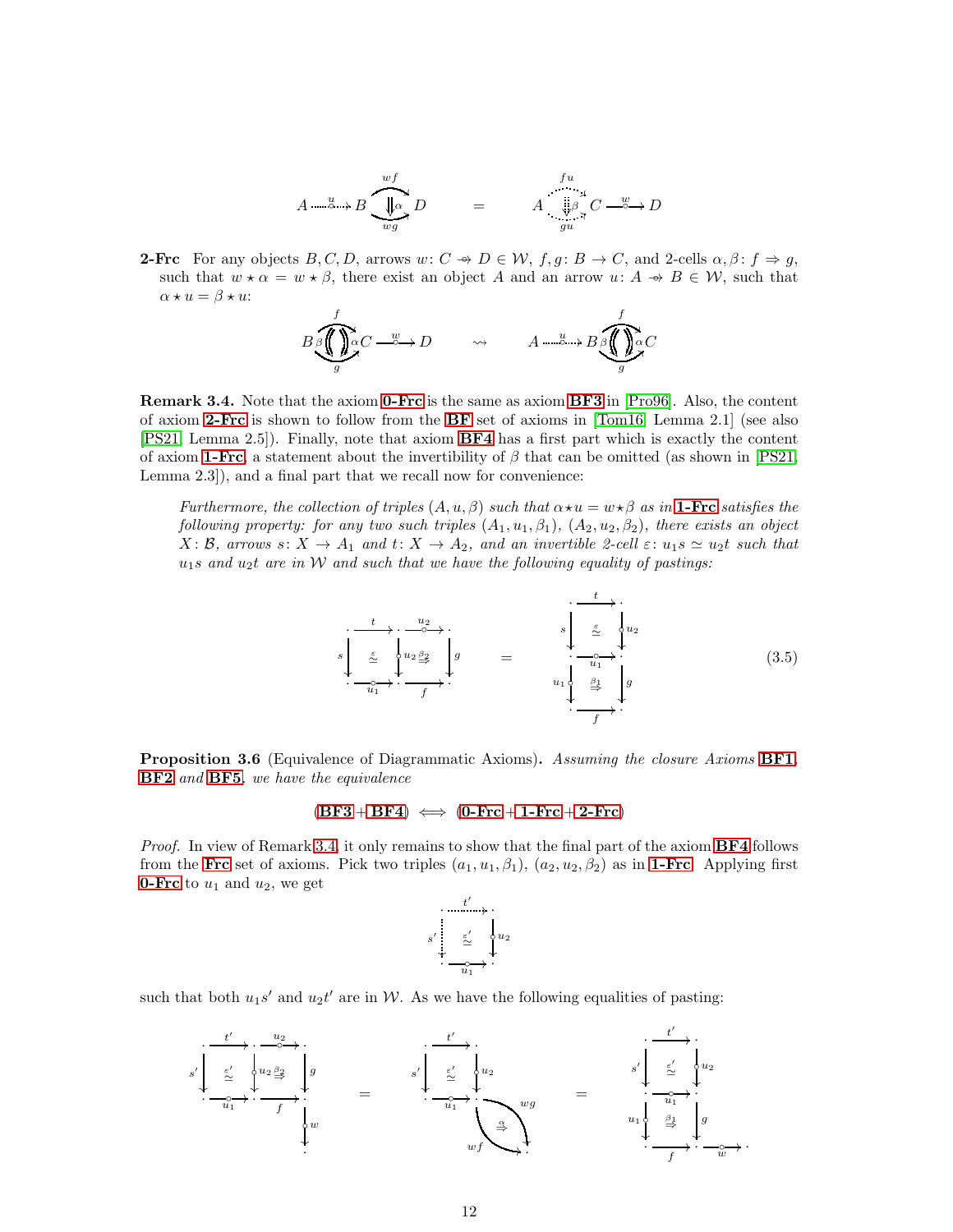we get, by **[2-Frc](#page-11-1)**, that the two 2-cells in  $(3.5)$  can be made equal by precomposing with an arrow  $u \in \mathcal{W}$ , that is



We then take  $s = s'u$ ,  $t = t'u$  and  $\varepsilon = a_{u_2,t',u} \circ (\varepsilon' \star u) \circ a_{u_1,s',u}^{-1}$  and the equation we get is precisely the one in  $(3.5)$ . □

#### 3.2 On one- and two-dimensional calculi of fractions

<span id="page-12-3"></span>We introduce here the following lemma, that will allow us to compute pseudofiltered pseudocolimits of categories using only the ordinary calculus of fractions from [\[GZ67\]](#page-33-0). We will denote these well-known axioms for right fractions by  $\bf{R0}$  (wide subcategory),  $\bf{R1}$  (Ore condition) and R2 (existence of equalizing arrows), we refer to [\[GZ67\]](#page-33-0) or [\[Fri11,](#page-32-9) §3] for details. We consider  $\pi_0$ , the left adjoint to the inclusion d: Cat  $\hookrightarrow$  Bicat. We note that [2-Frc](#page-11-1) plays no role in the following proof.

<span id="page-12-0"></span>**Lemma 3.7.** Let B be a bicategory and W a family of arrows of B satisfying right fractions. Let  $\mathcal{W}_0 = [\mathcal{W}]$  be the family of arrows of  $\pi_0 \mathcal{B}$  given by the equivalence classes containing arrows of W. Then  $W_0$  admits a (one-dimensional) calculus of right fractions in the category  $\pi_0 \mathcal{B}$ .

*Proof.* We will write  $[f]: x \to y$  for the equivalence class of an arrow  $f: x \to y$  in  $\pi_0 \mathcal{B}$ . An arrow of  $W_0$  is, by definition, of the form [w] for some  $w \in W$ . However, the reader will notice that even if f is not in W, it's possible that [f] is in  $W_0$ . W<sub>0</sub> satisfies **[R0](#page-12-1)** as W contains identities and is stable under composition. Also, **[0-Frc](#page-10-0)** implies that  $W_0$  satisfies **[R1](#page-12-2)**. Hence the only technical step is proving [R2](#page-12-3). Let  $f, g : b \to c$  and  $w : c \to d \in W$  be arrows of B such that

<span id="page-12-2"></span><span id="page-12-1"></span>
$$
[wf] = [wg]
$$

We want to show that there is an arrow  $u: a \rightarrow b \in W$  such that  $[fu] = [gu]$ . We know that the relation  $[wf] = [wg]$  corresponds to the existence of a *zig-zag* of 2-cells from wf to wg. More precisely, there is an integer  $n \geq 1$ , a sequence of parallel arrows  $h_0, \ldots, h_n : b \to d$  with  $h_0 = wf$ ,  $h_n = wg$  and a sequence of 2-cells each oriented either as  $\alpha_i : h_i \Rightarrow h_{i+1}$  or as  $\alpha_i : h_{i+1} \Rightarrow h_i$ , for  $i \in \{0, \ldots, n-1\}$ . If all arrows  $h_i$  were of the form  $wk_i$ , then we could easily conclude by applying **[1-Frc](#page-10-2)** successively, but this is not necessarily the case. We solve this problem by using **[0-Frc](#page-10-0)** in the following proof by induction on  $n$ .

If  $n = 1$ , as stated above, we're done by **[1-Frc](#page-10-2)**. If  $n > 1$ , we apply the axiom **[0-Frc](#page-10-0)** to the arrows  $w \in \mathcal{W}$  and  $h_1$  to obtain a square,

$$
p \xrightarrow{\text{in} \mathcal{U}} c
$$
\n
$$
\downarrow \qquad \qquad \frac{1}{2} \qquad \qquad \downarrow \qquad \qquad \downarrow \qquad \qquad (0-\text{Frc})
$$
\n
$$
b \xrightarrow{\text{in} \mathcal{U}} d
$$
\n
$$
(0-\text{Frc})
$$

This will allow us, in the rest of this proof, to replace  $h_1$  with  $h_1v$ , which, using the 2-cell above, can itself be seen as being of the form  $wh'$  as desired. We do this by whiskering the 2-cells  $\alpha_i$  with v, for  $i \in \{1, \ldots, n-1\}$ , and we construct in this way a zig-zag of length  $n-1$  between  $(wg)v$  and h<sub>1</sub>v. By adding the invertible 2-cell  $h_1v \simeq wh'$  on one side and the associator on the other side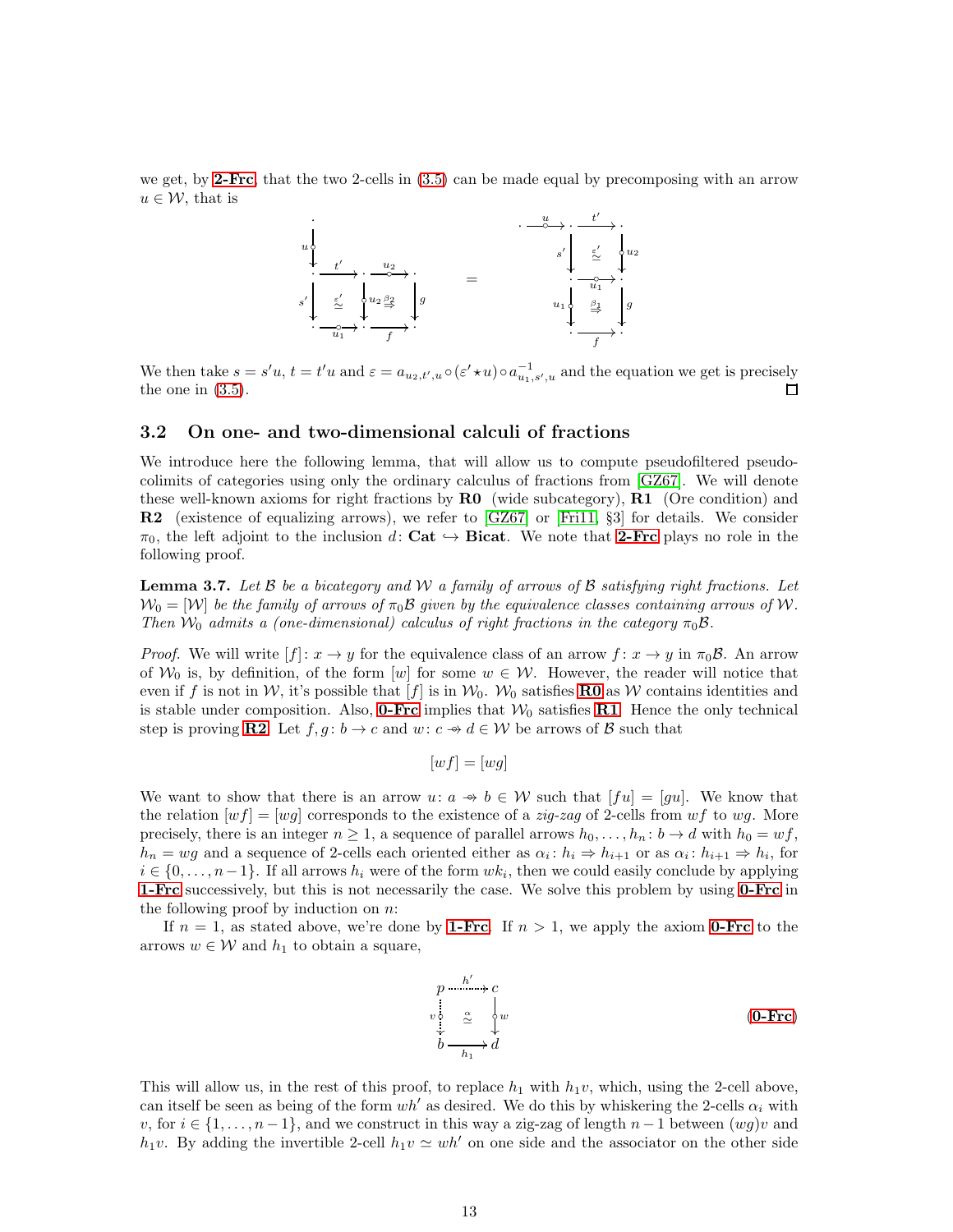of this zig-zag, we then get a zig-zag of length  $n-1$  between  $w(gv)$  and wh'. By the induction hypothesis, we have an object  $a_1 : \mathcal{B}$  and an arrow  $u_1 : a_1 \rightarrow p \in \mathcal{W}$  such that  $[(gv)u_1] = [h'u_1]$ :

<span id="page-13-0"></span>
$$
a_1 \xrightarrow{u_1} p \xrightarrow{w(gv)} d \qquad \text{ind. hyp.} \qquad [(gv)u_1] = [h'u_1] \qquad (3.8)
$$

We are now only left to deal with the 2-cell  $\alpha_0$  and, to do so, we construct first a 2-cell  $\gamma$ between wh' and  $w(fv)$  using  $\alpha_0 \star v$  and  $\alpha$  as follows. Note that  $\alpha_0$  is oriented in an arbitrary direction, so  $\gamma$  can either be  $a_{w,f,v} \circ (\alpha_0 \star v) \circ \alpha$  or  $\alpha^{-1} \circ (\alpha_0 \star v) \circ a_{w,f,v}^{-1}$  depending on the direction of  $\alpha_0$ . Now by [1-Frc](#page-10-2) on  $\gamma$  (independently of its direction, which below is drawn downwards but could be upwards), we have an object  $a_0: \mathcal{B}$  and  $u_0: a_0 \rightarrow p \in \mathcal{W}$  such that  $[(fv)u_0] = [h'u_0]$ :

<span id="page-13-1"></span>
$$
a_0 \xrightarrow{u_0} p \xrightarrow{v h' \to c} c \xrightarrow{w h'} d \qquad \qquad 1-\text{Frc} \qquad [(fv)u_0] = [h'u_0] \qquad (3.9)
$$

Finally, applying **[0-Frc](#page-10-0)** to  $u_0$  and  $u_1$ , we get an object a and an arrow  $u: a \rightarrow p \in \mathcal{W}$  that factors, up to invertible 2-cells, through both  $u_0$  and  $u_1$  and hence such that

$$
[g(vu)] = [(gv)u] \stackrel{(3.8)}{=} [h'u] \stackrel{(3.9)}{=} [(fv)u] = [f(vu)]
$$

Noting that  $vu \in \mathcal{W}$ , this finishes the proof.

#### 3.3 Lifting fractions and filtered axioms through fibrations

We are now ready to *combine the three F's*. We will show in Lemma [3.12](#page-14-0) that a family of arrows satisfying right fractions can be lifted through a 1-fibration of bicategories. We obtain as a corollary that the Cartesian arrows of a fibration over a pseudocofiltered bicategory satisfy fractions, as shown in [\[GSDV72,](#page-33-1) (SGA 4, Tome 2)] for categories.

<span id="page-13-2"></span>**Lemma 3.10** (Pseudocofiltered implies Fractions). If  $\beta$  is a pseudocofiltered bicategory as in Definition [2.7,](#page-8-2) then the collection of all arrows of  $\beta$  satisfies right fractions.

*Proof.* When  $W$  is the collection of all arrows of  $B$ , certainly the closure properties are satisfied. Also, **[0-Frc](#page-10-0)** is given by **[0-pFlt](#page-8-5)**<sup>op</sup> (see Lemma [2.11\)](#page-9-4), and **[2-Frc](#page-11-1)** is given by **[2-pFlt](#page-8-3)**<sup>op</sup>. To show [1-Frc](#page-10-2), consider the (connected) diagram:



The existence of the 2-cell  $\beta$ :  $fu \Rightarrow gu$  such that  $a_{w,g,u} \circ (\alpha \star u) = (w \star \beta) \circ a_{w,f,u}$  follows either by considering a pseudo-cone of this diagram, or as follows. First we apply  $1$ -pFlt<sup>op</sup> to f and g, we get thus an arrow  $u' : A \to B$  and a 2-cell  $\gamma : f u' \Rightarrow gu'$ , and then we apply [2-pFlt](#page-8-3)<sup>op</sup> to the 2-cells  $a_{w,g,u'} \circ (\alpha \star u')$  and  $(w \star \gamma) \circ a_{w,f,u'}$ . 口

<span id="page-13-3"></span>Remark 3.11 (Conditions for Fractions to imply (Pseudo)cofilteredness). Recall that an object 1 in a bicategory  $\beta$  is called (bi)terminal if it is the bilimit of the empty diagram; that is, if for all  $E: \mathcal{B}$  the category  $\mathcal{B}(E, 1)$  is a contractible groupoid. This immediately implies that for any  $E: \mathcal{B}$ , for any  $u: E \to 1$  and for any  $E': \mathcal{B}$ , we have

 $\Box$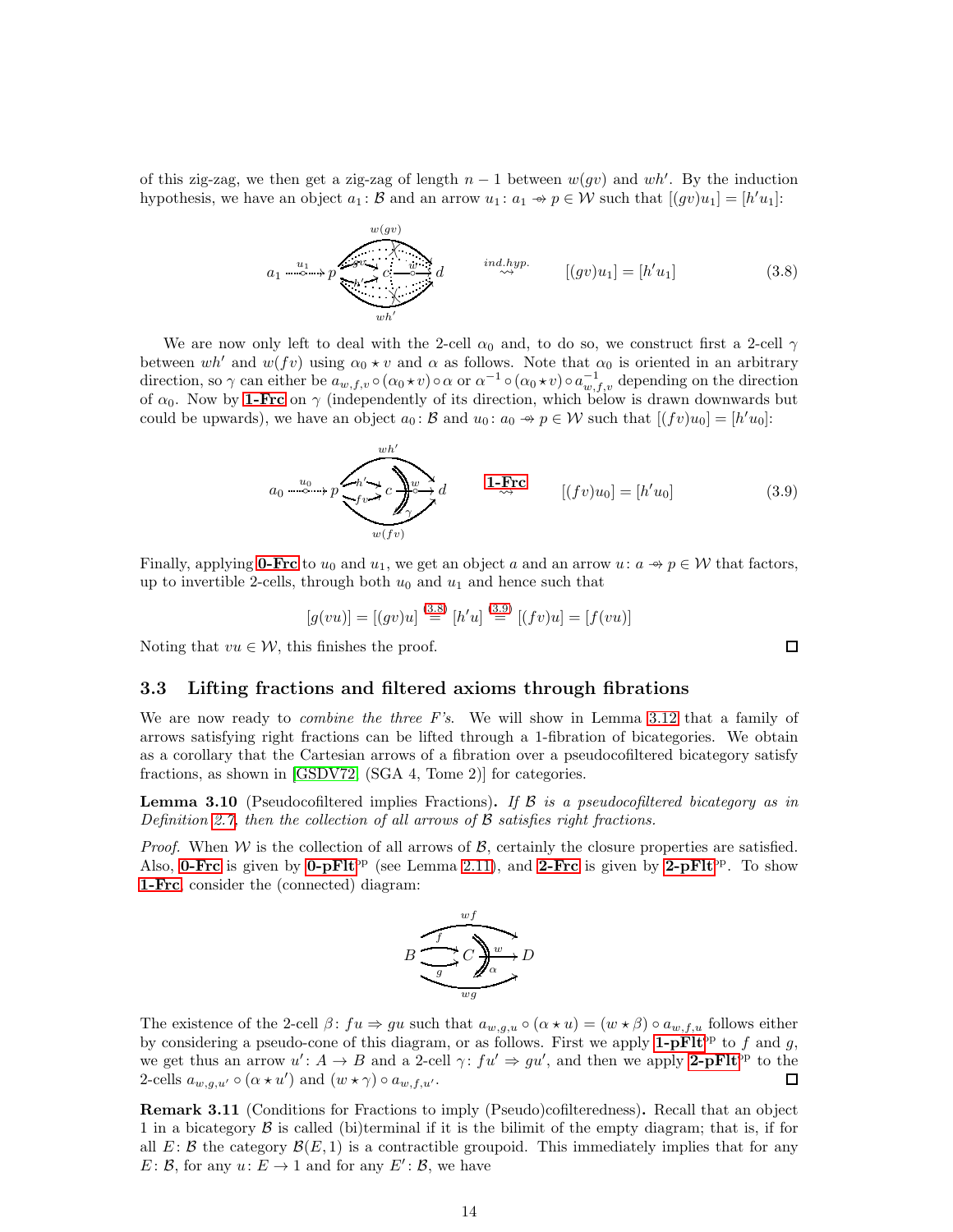1. for any pair of parallel arrows  $E'$ f )  $\sum_{g} E$ , there is an (invertible) 2-cell  $uf \simeq ug$ , and

2. for any pair of parallel 2-cells  $E'$ f " g  $\bigotimes^{\beta}$   $\bigotimes^{\beta}$ ļ , their whiskerings by  $u$  are equal.

Assume that  $\beta$  has a (bi)terminal object 1, and let W be a family of arrows of  $\beta$  admitting a calculus of fractions, such that W contains all the arrows into 1. Note that in this case  $\beta$  is connected and hence the notions of cofilteredness and co-pseudofilteredness are equivalent via Proposition [2.8.](#page-8-0) Then, using item 1 above, 1-FIt<sup>op</sup> (for B) follows from [1-Frc](#page-10-2) (for B and W), and similarly [2-Frc](#page-11-1) implies 2-FI $t^{op}$  using item 2. Finally, under these hypotheses **[0-Frc](#page-10-0)** implies **[0-Flt](#page-6-1)**<sup>op</sup> at once, so  $\beta$  is cofiltered.

Note that, considering the family W of all the arrows of  $\beta$ , we have in particular that when  $\beta$ has a terminal object the converse of Lemma [3.10](#page-13-2) holds.

<span id="page-14-0"></span>**Lemma 3.12** (Lifting Fractions Lemma). Let  $P: \mathcal{E} \to \mathcal{B}$  be a 1-fibration of bicategories (in particular, P could be a fibration). Let W admit a calculus of right fractions on B. Then  $\mathcal{C}_W$ admits a calculus of right fractions on  $\mathcal{E}$ , where  $\mathcal{C}_{\mathcal{W}}$  is the family of Cartesian arrows over W.

Proof. The required closure properties of Cartesian arrows are shown in Proposition [1.11.](#page-5-3) In view of Proposition [3.6,](#page-11-0) we can work with the [Frc](#page-10-0) set of axioms instead of  $BF3$  and  $BF4$ . Throughout this proof we denote both the arrows in W and those in  $\mathcal{C}_{\mathcal{W}}$  by  $\rightarrow$  (but not all Cartesian arrows).

**[0-Frc](#page-10-0)** Consider objects  $A, B, C$ :  $\mathcal{E}$  and arrows  $w: A \rightarrow B$  in  $\mathcal{C}_{\mathcal{W}}$  and  $f: C \rightarrow B$ . Use first **0-Frc** in  $\beta$ , to get a diagram of the form

$$
P \xrightarrow{h \to P A} P A
$$
\n
$$
P C \xrightarrow{\alpha} P B
$$
\n
$$
P C \xrightarrow{P f} P B
$$

Now choose a Cartesian lift  $\hat{u}$ :  $\hat{D} \to C$  of u (at C) and then consider the 2-cell  $\gamma = P_{f,\hat{u}}^2 \circ \alpha^{-1}$ and a lift of  $(h, \gamma)$ , as in item 0 in Lemma [1.7:](#page-4-2)



The diagram on the left then shows **[0-Frc](#page-10-0)** as required.

**[1-Frc](#page-10-2)** Let us consider objects  $B, C, D: \mathcal{E}$ , arrows  $w: C \rightarrow D$  in  $\mathcal{C}_{W}$ ,  $f, g: B \rightarrow C$ , and a 2-cell  $\alpha: wf \Rightarrow wg.$  We define the 2-cell  $\widetilde{P\alpha}$  as the composition  $PwPf \simeq P(wf) \stackrel{P\alpha}{\Rightarrow} P(wg) \simeq PwPg$ , where the unnamed isomorphisms are structural 2-cells of  $F$ . We proceed now in three steps which are outlined in the diagram below

$$
B \underbrace{\overbrace{\bigcup_{g}^{wf} C \bigcup_{\alpha}^{w}}_{wg} D}^{wf} \xrightarrow{P} PB \underbrace{\overbrace{\bigcap_{Pg}^{PwPf} P C \bigcup_{\alpha}^{Pw}}_{Py} P D}^{wPf} \xrightarrow{P} \underbrace{\xrightarrow{p} P B \xrightarrow{p} P B \xrightarrow{p} P B}^{(Pf)u} P C}_{(Pg)u}^{Pf} P C
$$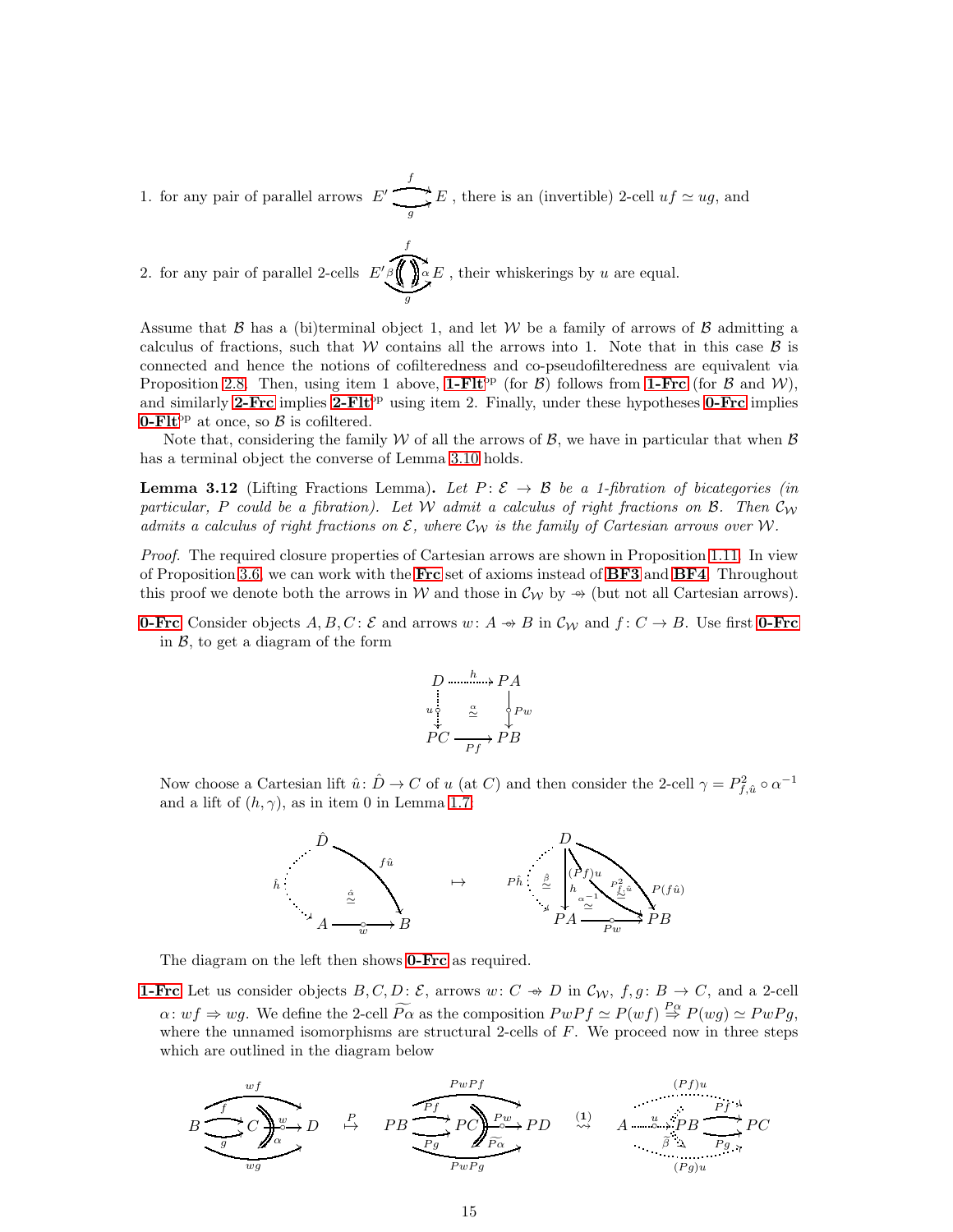$$
\begin{array}{cc}\n & f\hat{u} \\
(2), (3) & \hat{A} & \hat{u} \rightarrow B \\
 & \hat{\beta} & \Delta & g \rightarrow \gamma \\
 & & \hat{g}\hat{u}\n\end{array}
$$

In step (1), we use [1-Frc](#page-10-2) in  $\beta$ . We get then u and  $\tilde{\beta}$  such that the following equation holds:

<span id="page-15-0"></span>
$$
a_{Pw,Pg,u} \circ (\widetilde{P\alpha} \star u) = ((Pw) \star \widetilde{\beta}) \circ a_{Pw,PF,u}
$$
\n(3.13)

In step (2), we take a Cartesian lift  $\hat{u}$  of  $u$  (at  $B$ ).

In step (3), we apply item 1 in Lemma [1.7](#page-4-2) to construct  $\hat{\beta}$  using: " $f'' := w$ , " $g'' := f\hat{u}$ , " $h'' := g\hat{u}$ , "a" as the composition  $w(f\hat{u}) \simeq (wf)\hat{u} \stackrel{\alpha \star \hat{u}}{\Rightarrow} (wg)\hat{u} \simeq w(g\hat{u})$  and " $\beta$ " as the composition  $P(f\hat{u}) \simeq (Pf)u \stackrel{\tilde{\beta}}{\Rightarrow} (Pg)u \simeq P(g\hat{u})$  (where the unnamed isomorphisms are either structural 2-cells of  $F$  or associators). To verify the hypothesis in the Lemma amounts to checking that  $P(\alpha \star \hat{u})$  equals the following composition (where for convenience we write  $\circ$  for the composition of arrows in  $\beta$  but we omit this symbol for the composition in  $\mathcal{E}$ )

$$
P((wf)\hat{u}) \simeq Pw \circ (Pf \circ u) \stackrel{(Pw)\star \tilde{\beta}}{\Rightarrow} Pw \circ (Pg \circ u) \simeq P((wg)\hat{u}),
$$

where each of the two unnamed isomorphisms are given by the structural 2-cells of  $F$  and the associators, or equivalently that the two dashed paths in the cube below are equal.

$$
P((wf)\hat{u}) \longrightarrow P_{wf,\hat{u}}^{-2}
$$
\n
$$
P_{wf,\hat{u}}^{-1}
$$
\n
$$
P(wf) \circ u \longrightarrow P((wg)\hat{u}) \longrightarrow P(wf\hat{u})
$$
\n
$$
P_{w,f}^{-2}
$$
\n
$$
P(wf) \circ u \longrightarrow P((wg)\hat{u}) \longrightarrow P(wg\hat{u})
$$
\n
$$
P_{w,f}^{-2}
$$
\n
$$
P_{w,f}^{-2}
$$
\n
$$
(Pw \circ Pf) \circ u \longrightarrow P(wg) \circ u \longrightarrow P(wg) \circ u \longrightarrow P(wg, F_{f,u}^{-2})
$$
\n
$$
P_{w,f}^{-2}
$$
\n
$$
P(wg) \circ u \longrightarrow P(wg) \circ u \longrightarrow P(wg, F_{f,u}^{-2})
$$
\n
$$
P_{w,f}^{-2}
$$
\n
$$
P_{w,f}^{-2}
$$
\n
$$
P_{w,f}^{-2}
$$
\n
$$
P_{w,f}^{-2}
$$
\n
$$
P_{w,f}^{-2}
$$
\n
$$
P_{w,f}^{-2}
$$
\n
$$
P_{w,f}^{-2}
$$
\n
$$
P_{w,f}^{-2}
$$
\n
$$
P_{w,f}^{-2}
$$
\n
$$
P_{w,f}^{-2}
$$
\n
$$
P_{w,f}^{-2}
$$
\n
$$
P_{w,f}^{-2}
$$
\n
$$
P_{w,f}^{-2}
$$
\n
$$
P_{w,f}^{-2}
$$
\n
$$
P_{w,f}^{-2}
$$
\n
$$
P_{w,f}^{-2}
$$
\n
$$
P_{w,f}^{-2}
$$
\n
$$
P_{w,f}^{-2}
$$
\n
$$
P_{w,f}^{-2}
$$
\n
$$
P_{w,f}^{-2}
$$
\n
$$
P_{w,f}^{-2}
$$
\n
$$
P_{w,f}^{-2}
$$
\n
$$
P_{w,f}^{-2}
$$
\n
$$
P_{w,f}^{-2}
$$
\n
$$
P_{w,f}^{-2}
$$
\n
$$
P_{w,f}^{-2}
$$
\n
$$
P_{w,f}^{-2}
$$
\n
$$
P_{w,f}^{-2}
$$
\n<math display="</math>

Since the top part of the left face, the front and the back faces are all commutative by the definition of pseudo-functor, the bottom part of the left side is commutative by the definition of  $P\alpha$  above, and the commutativity of the bottom face is precisely equation [\(3.13\)](#page-15-0), these two paths are indeed equal as desired.

The equation " $f \star \hat{\beta} = \alpha$ " in the conclusion of item 1 in Lemma [1.7,](#page-4-2) when applied with the definitions above, becomes then  $a_{w,q,\hat{u}} \circ (\alpha \star \hat{u}) = (w \star \hat{\beta}) \circ a_{w,f,\hat{u}}$ , as required in the axiom [1-Frc](#page-10-2).

**[2-Frc](#page-11-1)** Let us consider objects  $B, C, D$ :  $\mathcal{E}$ , arrows  $w: C \rightarrow D$  in  $\mathcal{C}_{W}$ ,  $f, g: B \rightarrow C$ , and 2-cells  $\alpha, \beta \colon f \Rightarrow g$ , such that  $w \star \alpha = w \star \beta$ . We apply P and use [2-Frc](#page-11-1) in B, in this way we have  $u: A \to PB$  in W such that  $(P\alpha) \star u = (P\beta) \star u$ , and we lift u to a Cartesian arrow  $\hat{u}: \hat{A} \to B$ . Then, since by pre- and post-composing by structural cells of P we get  $P(\alpha \star \hat{u}) = P(\beta \star \hat{u})$ and since  $w \star (\alpha \star \hat{u}) = w \star (\beta \star \hat{u})$ , by item 2 in Lemma [1.7](#page-4-2)  $\alpha \star \hat{u} = \beta \star \hat{u}$  and we are done.

 $\Box$ 

Combining Lemmas [3.10](#page-13-2) and [3.12,](#page-14-0) we have a bicategorical version of [\[GSDV72,](#page-33-1) (SGA 4, Tome 2) exp. VI, Prop. 6.4]: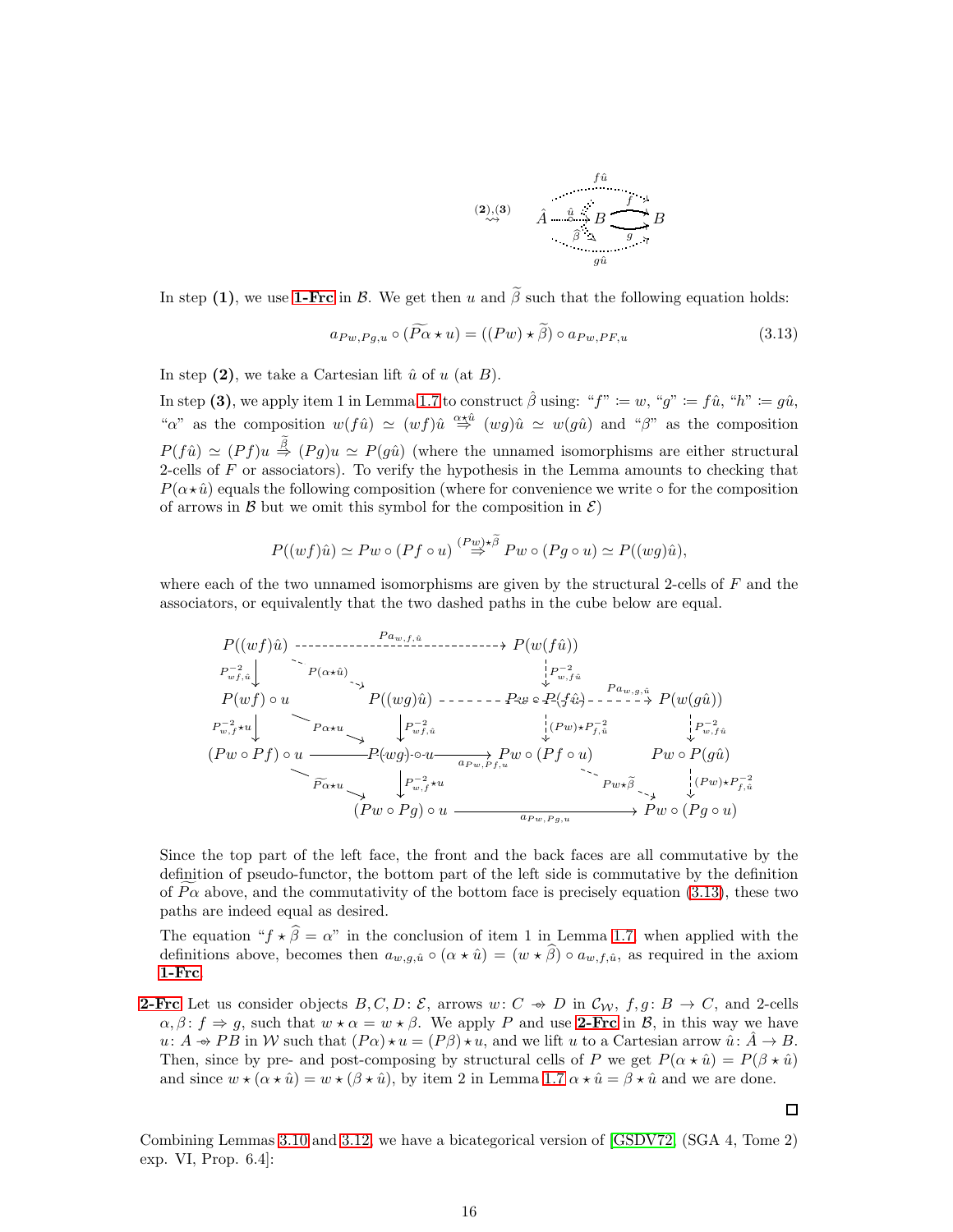<span id="page-16-0"></span>**Corollary 3.14.** Let  $\mathcal{E} \to \mathcal{B}$  be a fibration of bicategories. If  $\mathcal{B}$  is pseudocofiltered, then the Cartesian arrows satisfy right fractions.

Of course, we also have the dual results. Dualizing a calculus of fractions by  $-^{co}$  doesn't change the definition, and dualizing a right/left calculus of fractions by  $-^{op}$  makes it into a left/right calculus of fractions. Hence a co-fibration (see [\[Buc14,](#page-32-1) Remark 2.2.14]) lifts left calculi, an op-fibration lifts right calculi, and a coop-fibration lifts left calculi. We record here the following version of Corollary [3.14,](#page-16-0) which is the one we will actually use to compute colimits in this paper.

<span id="page-16-2"></span>**Corollary 3.15.** Let  $\mathcal{E} \to \mathcal{B}$  be a co-fibration of bicategories. If  $\mathcal{B}$  is pseudofiltered, then the co-Cartesian arrows satisfy left fractions.

## <span id="page-16-1"></span>4 Bicategory-Indexed Tricolimits of Bicategories

In ordinary 1-category theory, a pseudo-colimit of categories can be computed by localizing, at the Cartesian arrows, the fibration associated to the diagram by its Grothendieck construction [\[GSDV72,](#page-33-1) (SGA 4, Tome 2) Exposé VI Section 6. In this section we show, using fibrations and localizations of bicategories as described in Sections [1.3](#page-4-0) and [3](#page-9-0) respectively, how conical tricolimits of bicategories (as in Definition [4.10\)](#page-18-1) can similarly be computed by localizing the associated fibration at the Cartesian arrows and 2-cells. As an application, we show in Section [4.2](#page-19-2) that we can compute bicategory-indexed pseudofiltered pseudo-colimits of categories by using only the ordinary one-dimensional calculus of fractions.

#### 4.1 Computing colimits in Bicat

Let B be a bicategory. In this subsection we will consider a trihomomorphism  $F: \mathcal{B} \to \mathbf{Bicat}$ , as originally defined in [\[GPS95\]](#page-33-7) and developed in more detail in [\[Gur09\]](#page-33-10), and show that one can compute its conical tricolimit by localizing the bicategory given by its Grothendieck construction (or bicategory of elements,  $el F$ ).

We recall that for arbitrary tricategories A and B, there is a tricategory  $[\beta, \mathcal{A}]$  of trihomomorphisms, trinatural transformations, trimodifications and perturbations, defined in [\[GPS95,](#page-33-7) [Gur09\]](#page-33-10). A trihomomorphism F as above can be seen as an object of  $[\beta, \text{Bicat}]$ , when  $\beta$  is interpreted as a tricategory with trivial 3-cells.

<span id="page-16-3"></span>**Remark 4.1** (Variance and Duality). Since we have chosen to work with a covariant  $F: \mathcal{B} \to$ Bicat, it is convenient for us to consider the bicategory of elements  $\mathsf{el} F$ , with objects given by pairs  $(C, x)$ , with x: FC as usual, (that we will denote here as  $(x, x<sub>-</sub>)$  for the sake of comparison with [\[Buc14\]](#page-32-1)) and the following arrows and 2-cells

$$
(f, f_{-}) \colon (x, x_{-}) \to (y, y_{-})
$$
\n
$$
F f(x_{-}) \xrightarrow{f_{-}} y_{-}
$$
\n
$$
(x, \alpha_{-}) \colon (f, f_{-}) \Rightarrow (g, g_{-})
$$
\n
$$
F f(x_{-}) \xrightarrow{f_{-}} y_{-}
$$
\n
$$
(F \alpha)_{x_{-}} \xrightarrow{\alpha_{-}} y_{-}
$$
\n
$$
F g(x_{-})
$$

Throughout the paper, el F will refer to this bicategory, that can be traced back to at least  $\left[Str76\right]$ for the case of 2-categories. We found this particular choice of directions to be convenient for doing computations in the covariant case, since it induces a covariant trihomomorphism el:  $[\beta, Bicat] \rightarrow$  $Bicat/\beta$ , without any appearance of dual bicategories. We remark however that this is done only for convenience, and we could get similar results in this paper working with the construction el′ below instead (this is similar to how one can think of a pseudocone as either a lax or oplax cone whose structural 2-cells are invertible).

The bicategory  $\mathsf{el} \, F$  can be compared with the construction in [\[Bak\]](#page-32-0) and [\[Buc14\]](#page-32-1), where (following the classical correspondence between fibrations and pseudo-functors) one starts from a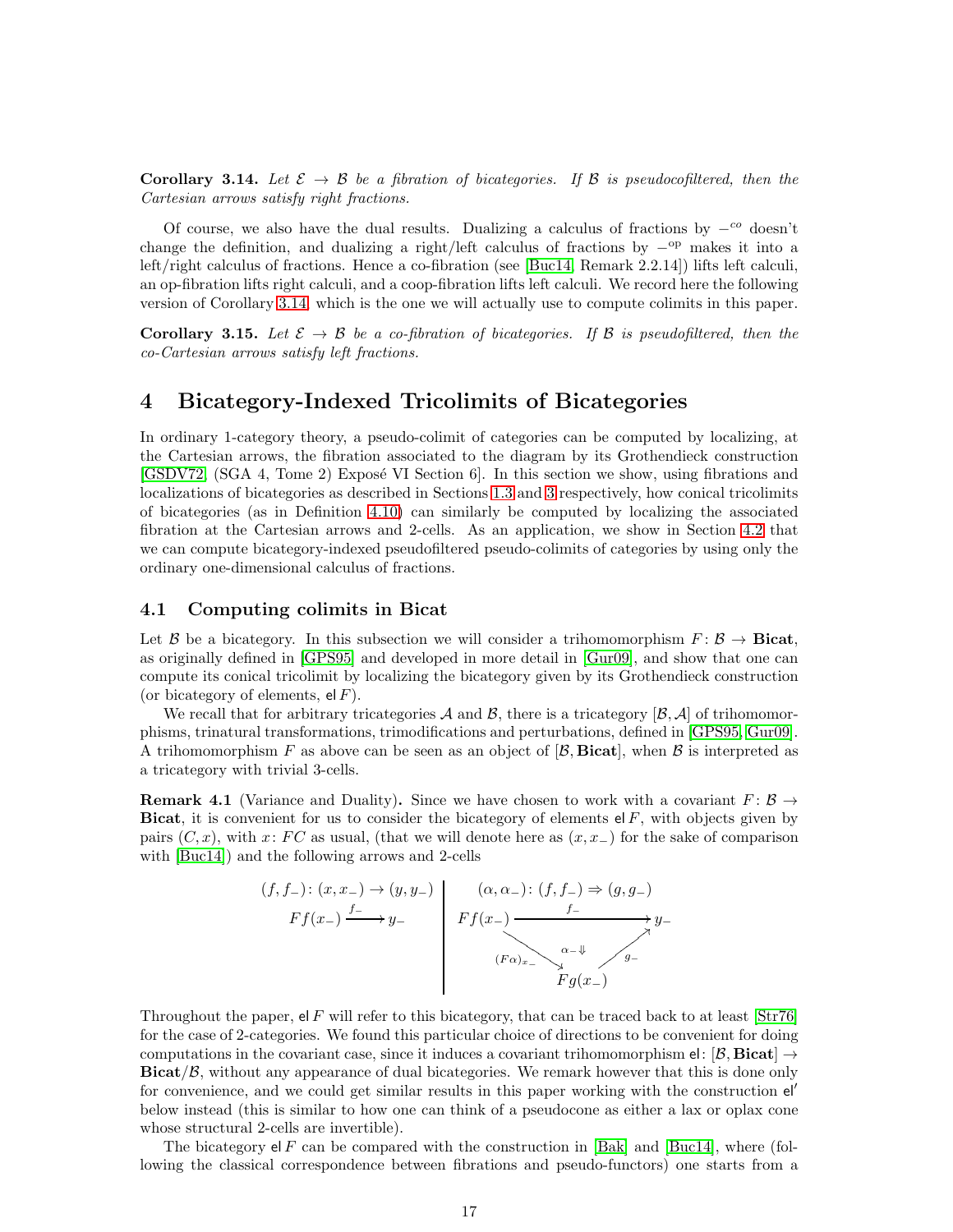trihomomorphism  $\mathcal{B}^{coop}\to\mathbf{Bicat}$  and defines the arrows and 2-cells of its Grothendieck construction as:



If we denote this construction by  $el'$ , we observe that we have

<span id="page-17-0"></span>
$$
\mathsf{el}\, F \coloneqq (\mathsf{el}'((D_{\mathrm{op}} \circ F)^{co}))^{\mathrm{op}} \tag{4.2}
$$

where  $D_{op}$ : **Bicat**  $\rightarrow$  **Bicat**<sup>co</sup> is the dual operator sending a bicategory to its op-dual bicategory  $\mathcal{X} \mapsto \mathcal{X}^{op}$ , and where the el' construction is taken over the base bicategory  $\mathcal{B}^{op}$  instead of over  $\mathcal{B}$ . As it is defined as a (fibration)<sup>op</sup>, we refer to it (and to the bicategories having the corresponding lifting properties) as a co-fibration.

Using [\(4.2\)](#page-17-0) we can translate definitions and results from [\[Buc14\]](#page-32-1) to our setting, as in the following proposition.

<span id="page-17-3"></span>**Proposition 4.3** ([\[Buc14,](#page-32-1) Prop. 3.3.4]). For each trihomomorphism  $F: \mathcal{B} \rightarrow$  Bicat, its Grothendieck construction yields a co-fibration of bicategories  $P_F:$  el  $F \to \mathcal{B}$  whose co-Cartesian arrows (resp. 2-cells) are those whose second coordinate is an equivalence (resp. invertible).  $\Box$ 

**Definition 4.4** (Constant Trihomomorphism). Let  $\beta$ ,  $\mathcal{A}$  be tricategories. The trihomomorphism  $\Delta: \mathcal{A} \to [\mathcal{B}, \mathcal{A}]$  maps A: A to the constant trihomomorphism that maps all objects of B to A, and all arrows, 2- and 3-cells of  $\beta$  to identities.

Consider the Cartesian product  $\mathcal{B} \times \mathcal{X}$  of bicategories, whose structure is defined pairwise. Then the projection  $\pi_1: \mathcal{B} \times \mathcal{X} \to \mathcal{B}$  is a fibration of bicategories whose Cartesian arrows (resp. 2-cells) are those pairs of arrows (resp. 2-cells) whose second coordinate is an equivalence (resp. invertible) in  $\mathcal{X}$ . The following results follows from [\[Buc14,](#page-32-1) Constr. 3.3.3].

<span id="page-17-1"></span>**Remark 4.5** (Constant Trihomomorphism). For any bicategory  $\mathcal{X}$ , there is a biequivalence of bicategories (that is actually an isomorphism) el( $\Delta \mathcal{X}$ ) ≅  $\mathcal{B} \times \mathcal{X}$ , making the following triangle commute strictly



We will now consider the following *strict slice* tricategory  $\text{Bicat}/\mathcal{B}$ , in which Buckley's generalisation of the Grothendieck construction naturally lands:

- 0. its objects are pairs  $(\mathcal{E}, P)$  where  $\mathcal{E}$  is a bicategory and  $P: \mathcal{E} \to \mathcal{B}$  is a pseudo-functor when it is clear we omit the pseudo-functor and denote these by  $\mathcal{E}$ ,
- 1. its arrows  $F: (\mathcal{E}, P) \to (\mathcal{E}', P')$  are pseudo-functors  $F: \mathcal{E} \to \mathcal{E}'$  such that  $P' \circ F = P$ ,
- 2. its 2-cells  $\alpha: F \to F'$  are pseudo-natural transformation such that  $P' \star \alpha = 1_P$ ,
- 3. its 3-cells  $\Gamma: \alpha \to \alpha'$  are modifications such that  $P' \star \Gamma = 1_{1_P}$  (where  $\star$  stands for the whiskering of a pseudo-functor and a modification).

**Remark 4.6** (Product of Bicategories). For any bicategory A, and any pseudo-functor  $P: \mathcal{E} \to \mathcal{B}$ , there is a natural biequivalence of bicategories (that is actually an isomorphism)

<span id="page-17-2"></span>
$$
(\mathbf{Bicat}/\mathcal{B})(\mathcal{E}, \mathcal{B} \times \mathcal{A}) \cong [\mathcal{E}, \mathcal{A}]
$$
\n(4.7)

 $\Box$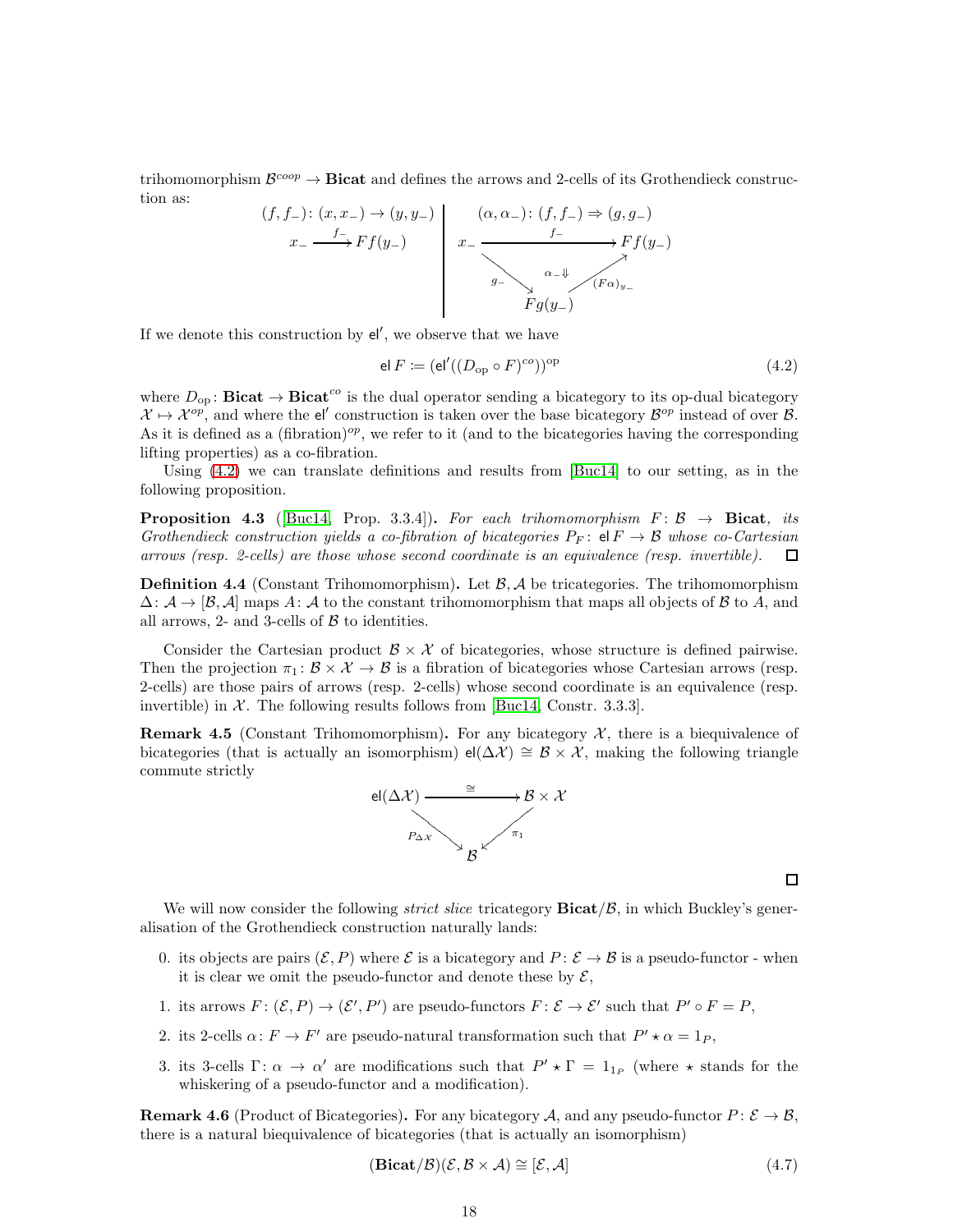The tricategory  $\text{Fib}(\mathcal{B})$  is defined in [\[Buc14,](#page-32-1) Def. 3.2.4] as a sub-tricategory of **Bicat**/ $\mathcal{B}$ , full on 2- and 3-cells, whose objects are those pseudo-functors that are fibrations of bicategories, and whose arrows are those pseudo-functors that are Cartesian as defined in [\[Buc14,](#page-32-1) Def. 3.2.4], that is such that they respect both Cartesian arrows and 2-cells. We define  $\mathrm{coFib}(\mathcal{B})$  analogously. The biequivalence of bicategories considered in Remark [4.5](#page-17-1) is clearly Cartesian in this sense. Recalling then the notation in Definition [3.1,](#page-9-3) we conclude:

**Remark 4.8** (Constant Trihomomorphism). For any bicategory  $A$ , and any pseudo-functor  $P: \mathcal{E} \to \mathcal{B}$ , there is a natural biequivalence of bicategories (that is actually an isomorphism)

<span id="page-18-3"></span>
$$
coFib(\mathcal{B})(\mathcal{E},el(\Delta \mathcal{A})) \cong [\mathcal{E},\mathcal{A}]_{\mathcal{C}_{1,2}} \tag{4.9}
$$

(given by postcomposition with the biequivalence of bicategories considered in Remark [4.5](#page-17-1) together with [\(4.7\)](#page-17-2)) where  $[\mathcal{E}, \mathcal{A}]_{\mathcal{C}_{1,2}}$  is the bicategory introduced in Definition [\(3.1\)](#page-9-3) and  $\mathcal{C}_1$ , resp.  $\mathcal{C}_2$ , are the families of co-Cartesian arrows, resp. 2-cells, of  $\mathcal{E}$ .

<span id="page-18-1"></span>**Definition 4.10** (Tricolimits). Let  $F: \mathcal{B} \to \mathcal{A}$  be a trihomomorphism between tricategories. We consider the trihomomorphism

$$
\mathcal{A} \stackrel{\Delta-}{\longrightarrow} [\mathcal{B},\mathcal{A}] \stackrel{[\mathcal{B},\mathcal{A}](F,-)}{\longrightarrow} \mathbf{Bicat}
$$

mapping A: A to the bicategory  $[\mathcal{B}, \mathcal{A}](F, \Delta A)$ . If this trihomomorphism is representable (in the sense of tricategory theory), we say that  $F$  has a tricolimit, and we refer to the object  $L$  representing it as the tricolimit of F. Explicitly, this amounts to saying that there are biequivalences of bicategories, natural in A:

$$
[\mathcal{B}, \mathcal{A}](F, \Delta A) \simeq \mathcal{A}(L, A)
$$

**Proposition 4.11** ([\[Buc14,](#page-32-1) Prop. 3.3.12], Local Biequivalence). For  $F, G: \mathcal{B} \rightarrow$  Bicat, the Grothendieck construction yields a biequivalence of bicategories

<span id="page-18-2"></span>
$$
[\mathcal{B}, \mathbf{Bicat}](F, G) \simeq \operatorname{coFib}(\mathcal{B})(\text{el } F, \text{el } G) \tag{4.12}
$$

that is natural in F and G.

$$
\Box
$$

We are now ready to prove:

<span id="page-18-0"></span>**Theorem 4.13** (Conical Tricolimits in Bicat). Let B be a bicategory, and  $F: \mathcal{B} \to \mathbf{Bicat}$  be a trihomomorphism. Then the tricolimit of F in Bicat is given by the localization  $(\text{el } F)[\mathcal{C}_{1,2}^{-1}]$ as defined in Definition [3.1,](#page-9-3) where  $C_1$ , resp.  $C_2$  are the families of co-Cartesian arrows, resp.  $co-Cartesian$  2-cells of el F.

*Proof.* Using in turn  $(4.12)$  and  $(4.9)$ , we have the desired natural biequivalence of bicategories

$$
[\mathcal{B}, \mathbf{Bicat}](F, \Delta(-)) \simeq \mathrm{coFib}(\mathcal{B})(\mathrm{el }\, F, \mathrm{el}(\Delta(-))) \simeq [\mathrm{el }\, F, -]_{\mathcal{C}_{1,2}}
$$

(Note that the tricolimit of F, resp. the desired localization, is defined as a trirepresentation of the trihomomorphism on the left hand side, resp. right hand side.)  $\Box$ 

As far as we know, the construction of a localization of a bicategory at both arrows and nontrivial 2-cells has never been considered. In this paper, we will apply this result in a case when we won't need to localize by the 2-cells: the *discrete case*, that is the computation of pseudofiltered pseudo-colimits of categories in the following section. As will be discussed in a follow-up paper [\[BVPS\]](#page-32-2), pseudofiltered tricolimits of bicategories can also be computed without localizing at the 2-cells, because the condition in the following corollary holds when  $\beta$  is pseudofiltered:

**Corollary 4.14.** Let B be a bicategory, and  $F : \mathcal{B} \to \mathbf{Bicat}$  be a trihomomorphism. Suppose that the localization  $(e|F)[C_1^{-1}]$  exists and that  $L_{C_1}: e|F \to (e|F)[C_1^{-1}]$  sends co-Cartesian 2-cells to invertible ones, where  $C_1$  is the families of co-Cartesian arrows of el F. Then the tricolimit of F in **Bicat** exists and is given by the localization  $(\text{el } F)[\mathcal{C}_1^{-1}]$ .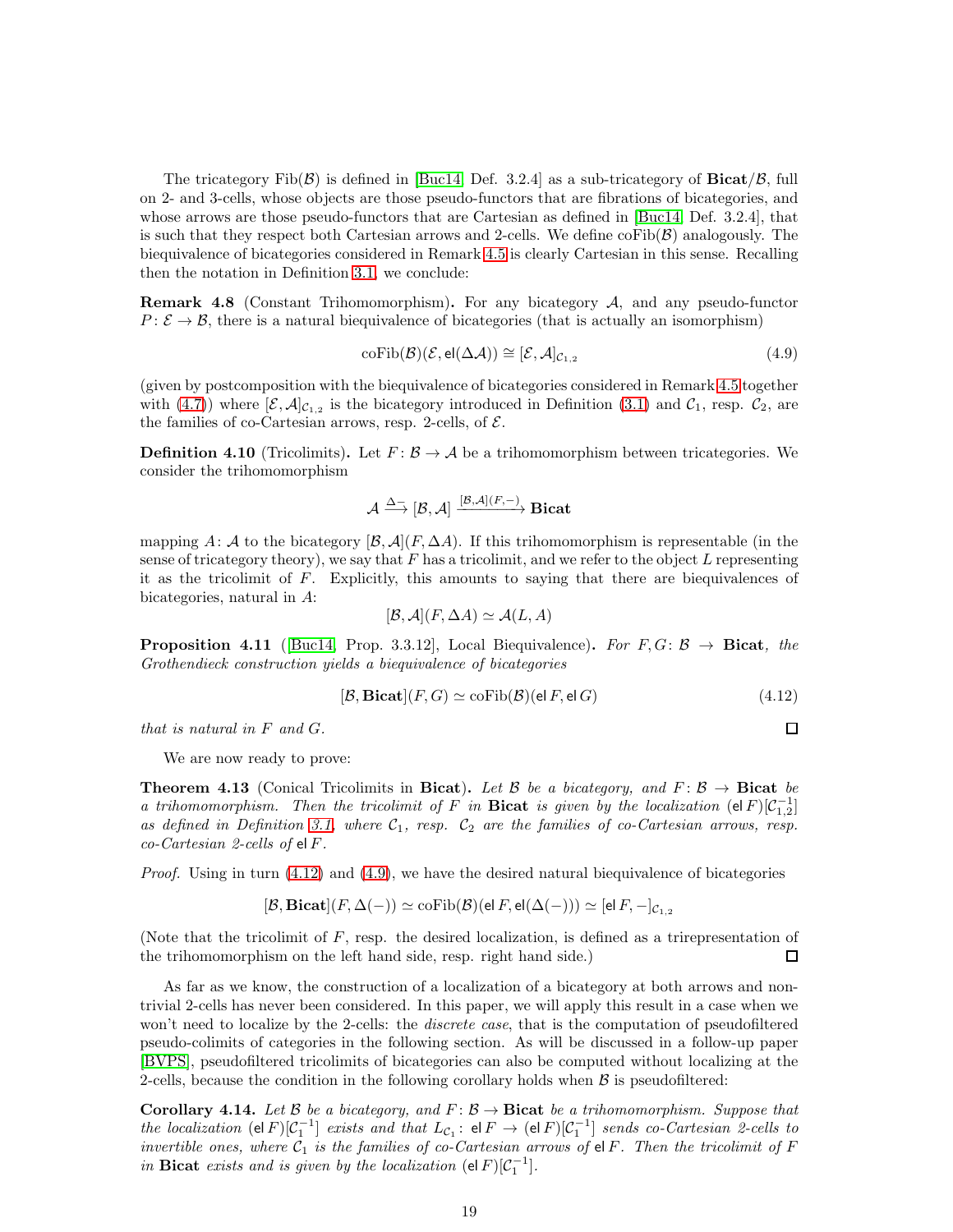*Proof.* For  $D$  a bicategory, as all pseudo-functors in  $[e|F, D]_{C_1}$  factor through  $L_{C_1}$  up to natural equivalence, they all send co-Cartesian 2-cells to invertible ones. Hence  $[el F, \mathcal{D}]_{C_1} \subseteq [el F, \mathcal{D}]_{C_{1,2}}$ . We also have by definition  $[e|F, \mathcal{D}]_{\mathcal{C}_{1,2}} \subseteq [e|F, \mathcal{D}]_{\mathcal{C}_{1}}$ . This implies that both universal properties coincide: a localization by  $C_1$  is equivalently a localization by  $C_{1,2}$ . The result is then a direct consequence of Theorem [4.13](#page-18-0) above. □

### <span id="page-19-2"></span>4.2 Pseudofiltered pseudo-colimits in Cat

We consider now a pseudo-functor  $F: \mathcal{B} \to \mathbf{Cat}$  from  $\mathcal{B}$  a bicategory, and view it as a discrete trihomomorphism  $dF: \mathcal{B} \to \mathbf{Bicat}$ . Looking at the proof of Theorem [4.13](#page-18-0) in this case, we notice that we have equivalences of categories (natural in  $E: Cat$ )

 $[\mathcal{B}, \mathbf{Cat}](F, \Delta \mathbf{E}) \cong [\mathcal{B}, \mathbf{Bicat}](dF, \Delta d\mathbf{E}) \simeq \mathrm{coFib}(\mathcal{B})(\mathsf{el}(dF), \mathsf{el}(\Delta d\mathbf{E})) \cong [\mathsf{el}(dF), d\mathbf{E}]_{C_1, C_2}$ 

By looking explicitly at the proof of the local equivalence of the Grothendieck construction in [\[Buc14,](#page-32-1) Prop. 3.3.12], we can observe that the only mere equivalence ( $\simeq$ ) left in this chain is, like the others, actually an isomorphism (≅). Indeed, in the discrete case it is immediate that the inverse Grothendieck construction is an actual inverse, rather than only a quasi-inverse. Noting that E has only trivial 2-cells, we can continue this chain of natural isomorphisms as follows:

 $[\mathsf{el}(dF), d\mathbf{E}]_{\mathcal{C}_{1,2}} \cong [\mathsf{el}(dF), d\mathbf{E}]_{\mathcal{C}_{1}} \cong [\pi_0 \mathsf{el}(dF), \mathbf{E}]_{[\mathcal{C}_1]} \cong [(\pi_0 \mathsf{el}(dF))[[\mathcal{C}_1]^{-1}], \mathbf{E}].$ 

where  $[\mathcal{C}_1]$  is the family of equivalence classes of co-Cartesian arrows after applying  $\pi_0$ , as in Lemma [3.7.](#page-12-0) Noting that a pseudo-colimit of a pseudo-functor between bicategories is defined as a strict representation of the pseudo-functor  $[\mathcal{B}, \mathbf{Cat}](F, \Delta \mathbf{E})$ , we conclude:

<span id="page-19-0"></span>**Corollary 4.15** (Discrete Case). Let  $F: \mathcal{B} \to \mathbf{Cat}$  be a pseudo-functor. Then the pseudo-colimit of F is given by the category  $\pi_0(\text{el } dF)[W^{-1}]$ , where  $W = [\mathcal{C}_1]$  is the family of equivalence classes of co-Cartesian arrows.  $\Box$ 

**Remark 4.16.** Note that when  $\beta$  is a pseudofiltered bicategory, by Proposition [4.3,](#page-17-3) Corollary [3.15](#page-16-2) and Lemma [3.7,](#page-12-0) the category  $(\pi_0 \text{el } dF)[W^{-1}]$  can be computed as a category of fractions.

We fix a pseudofiltered bicategory B and a pseudo-functor  $F: \mathcal{B} \to \mathbf{Cat}$ . We will now give an explicit formula of its pseudo-colimit, by describing the category  $(\pi_0 \text{ el } dF)[W^{-1}]$ . An idea to have in mind, in order to understand the content of the following proposition and its proof, is that the computation of this category as a category of fractions has redundant information, and the presentation of Proposition [4.17](#page-19-1) is what we get by discarding this redundancy. When  $\beta$  is a (strict) 2-category, and  $F$  is a (strict) 2-functor, this construction can immediately be seen to match the one in [\[DS06\]](#page-32-3).

<span id="page-19-1"></span>**Proposition 4.17.** Let B be a pseudofiltered bicategory and  $F: \mathcal{B} \to \mathbf{Cat}$  a pseudo-functor. The pseudo-colimit of F can be constructed as the category  $\overrightarrow{\text{colim}_{\mathcal{B}}}$  F defined by the following data:

**Objects:** Pairs  $(A, x)$  where  $A: \mathcal{B}$  is an object and  $x: FA$  is an object of  $FA$ .

**Premorphisms:** Quadruples  $(C, u, v, \xi)$ :  $(A, x) \rightarrow (B, y)$  where  $C$ : B is an object,  $u: A \rightarrow C$  and  $v: B \to C$  are arrows and  $\xi: Fu(x) \to Fv(y)$  is an arrow of FC.

**Homotopies:** Quintuples  $(C, w_1, w_2, \alpha, \beta)$ :  $(C_1, u_1, v_1, \xi_1) \equiv (C_2, u_2, v_2, \xi_2)$ , where  $C: \mathcal{B}$  is an object,  $w_1: C_1 \to C$  and  $w_2: C_2 \to C$  are arrows and  $\alpha: w_1u_1 \simeq w_2u_2$  and  $\beta: w_1v_1 \simeq w_2v_2$  are invertible 2-cells such that

<span id="page-19-3"></span>
$$
Fw_1 \circ Fu_1(x) \xrightarrow{F_{w_1}(x_1)} F(w_1u_1)(x) \xrightarrow{(F\alpha)_x} F(w_2u_2)(x) \xrightarrow{(F_{w_2,w_2})_x} Fw_2 \circ Fu_2(x)
$$
  
\n
$$
Fw_1(\xi_1) \xrightarrow{F_{w_1}(\xi_1)} Fw_1 \circ Fv_1(y) \xrightarrow{(F_{w_1,v_1})_y} F(w_1v_1)(y) \xrightarrow{(F\beta)_y} F(w_2v_2)(y) \xrightarrow{(F_{w_1,v_2})_y} Fw_2 \circ Fv_2(y)
$$
\n
$$
(4.18)
$$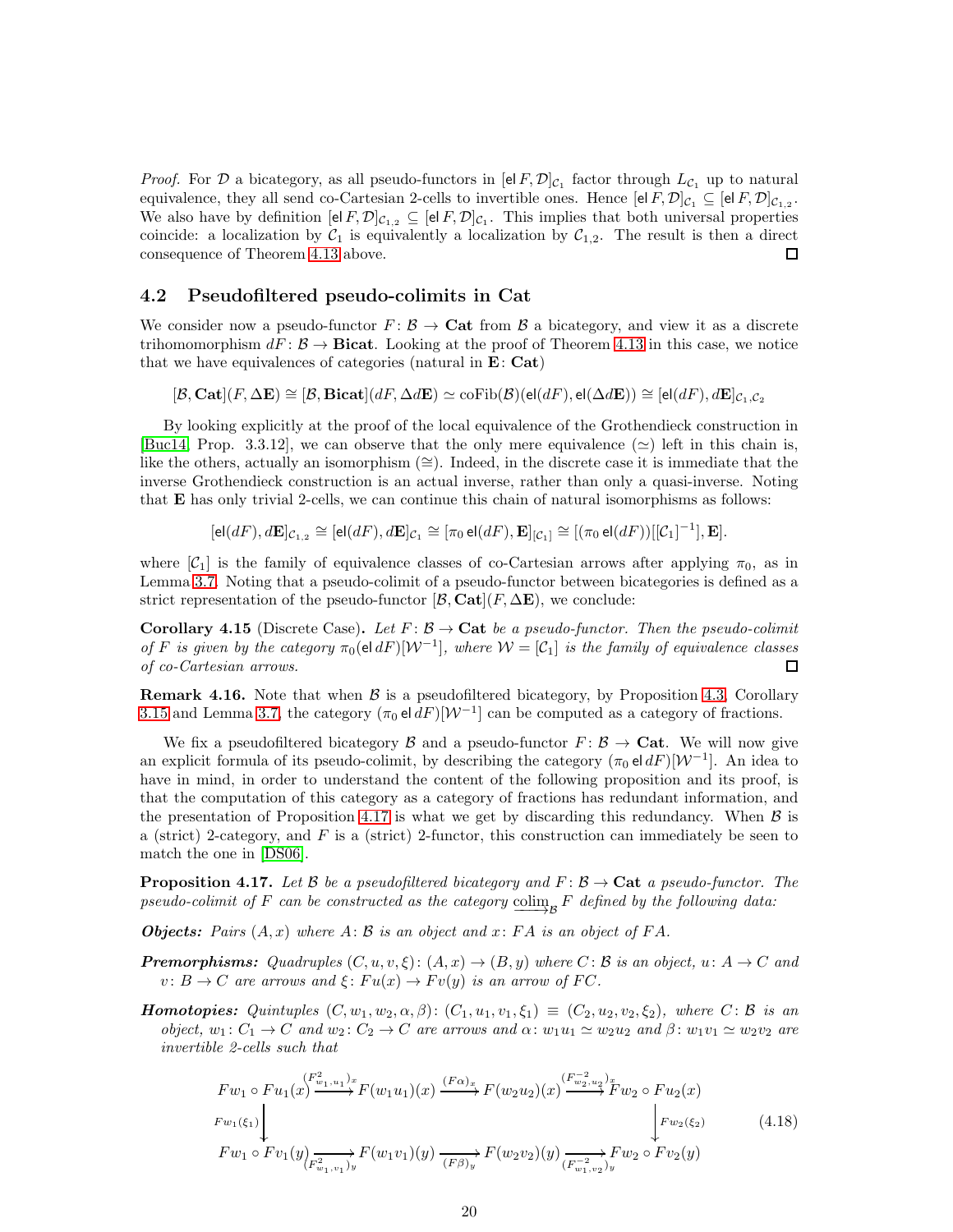Arrows: Equivalence classes of premorphisms under the homotopy relation in which two premorphisms are said to be homotopic if there is a homotopy between them.

**Identities:** For  $(A, x)$  an object we define  $1_{(A, x)} = [(A, 1_A, 1_A, 1_{F1_A(x)})]$ .

**Composition:** For  $(A, x) \xrightarrow{[(C_1, u_1, v_1, \xi_1)]} (B, y) \xrightarrow{[(C_2, u_2, v_2, \xi_2)]} (C, z)$  we define the composite as follows. For any  $D: \mathcal{B}$  and  $f: C_1 \rightarrow D$ ,  $g: C_2 \rightarrow D$  such that we have an invertible 2-cell  $\gamma: f_{v_1} \simeq gu_2$ , which can be constructed using for example **0-pFIt** (and Lemma [2.11\)](#page-9-4), we define

<span id="page-20-1"></span>
$$
[(C_2, u_2, v_2, \xi_2)] \circ [(C_1, u_1, v_1, \xi_1)] =
$$
  
\n
$$
[(D, fu_1, gv_2, (F_{g, v_2})_z \circ Fg(\xi_2) \circ (F_{g, u_2})_y \circ (F\gamma)_y \circ (F_{f, v_1}^2)_y \circ Ff(\xi_1) \circ (F_{f, u_1}^{-2})_x)]
$$
 (4.19)

*Proof.* The category  $(\pi_0 \text{el } dF)[W^{-1}]$ , which we know from Corollary [4.15](#page-19-0) to be the pseudo-colimit of  $F$ , can be rather complicated to describe. Indeed, two quotient-like constructions interfere: an identification of arrows  $(\pi_0)$  and a free inversion of arrows (localization by calculus of fractions). In order to sort out this interplay, we introduce the above category  $\underline{\text{colim}} F$  which can be seen as a "sub-category" of  $(\pi_0 \text{ el } dF)[\mathcal{W}^{-1}]$ : it has the same objects, but a priori fewer arrows and a priori fewer homotopies between these arrows. The inclusion of  $\text{colim}_F F \hookrightarrow (\pi_0 \text{el } dF)[W^{-1}]$  is denoted by K in the proof. The notion of identities and composition chosen for colim  $F$  are sent to the corresponding notions in  $(\pi_0 \text{ el } dF)[W^{-1}]$  by this inclusion (as detailed in Remark [4.23\)](#page-23-0). As we later prove that existence of homotopies in  $(\pi_0 \, \mathsf{el} \, dF)[\mathcal{W}^{-1}]$  implies existence of homotopies in colim  $F$ , we get for free that  $\frac{\text{colim}}{f(x)} F$  as described in the proposition is a well-defined category. The proof is then structured as follows: we first unfold the definition of  $(\pi_0 \text{ el } dF)[W^{-1}]$ , then we construct the functors  $H : \underline{\text{colim}} F \leftrightarrow (\pi_0 \text{ el } dF)[\mathcal{W}^{-1}] : K$  and finally we prove that the pair forms an isomorphism of categories.

We first construct the category  $(\pi_0 \text{el } dF)[W^{-1}]$  as a category of fractions. Its objects are then pairs  $(A, x)$ , just as in the Proposition. Its arrows  $(A, x) \rightarrow (B, y)$  are equivalence classes of roofs as follows:

Roof:  $(L, x) \rightarrow (C, z) \rightarrow (v, \nu)$ <br>  $(L, x) \rightarrow (B, y)$ with  $C, u, v$  as in the Proposition,  $z: FC, \mu: Fu(x) \to z$ 

an arrow of FC, and  $\nu$ :  $Fv(y) \simeq z$  an isomorphism of FC.

Equivalence of roofs: Two roofs are in the same class, as usual, if they can be made part of a third common roof. That is, if there exists a cospan between their "ridges"



in eld $F$  such that the equivalence class of the right leg is in W and such that these two equations hold in  $\pi_0$  el dF:

<span id="page-20-0"></span>
$$
[(w'_1,\kappa)(u_1,\mu_1)] = [(w'_2,\lambda)(u_2,\mu_2)] \qquad \qquad [(w'_1,\kappa)(v_1,\nu_1)] = [(w'_2,\lambda)(v_2,\nu_2)] \in \mathcal{W}. \tag{4.20}
$$

**Construction of H.** We construct an assignement  $H: (\pi_0 \in dF)[W^{-1}] \to \underline{\text{colim}}_B F$  on objects and arrows, which is the identity on objects, and is defined on the arrows as follows. Note that starting with a roof  $((C, z), (u, \mu), (v, \nu))$  we can construct a premorphism  $(C, u, v, \xi)$  by defining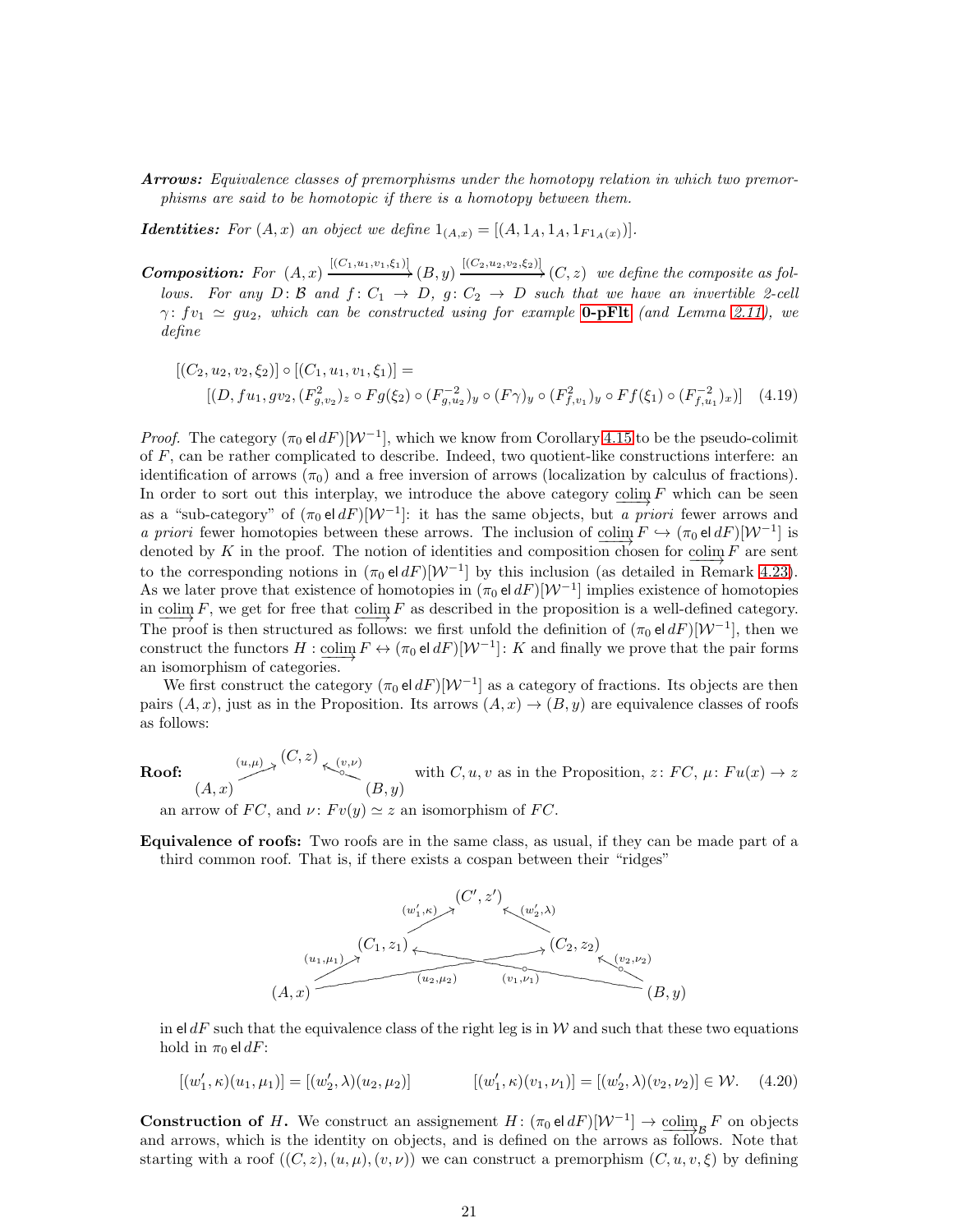$\xi = \nu^{-1}\mu$ . We will show now that two equivalent roofs yield homotopic premorphisms (with the notion of homotopy defined in the statement of the proposition), so that  $H$  is well defined.

Let's describe explicitly what [\(4.20\)](#page-20-0) means. By the first of these two equations, in  $\mathsf{el} dF$ we have arrows  $(h_0, \sigma_0), \ldots, (h_n, \sigma_n) : (A, x) \to (C', z')$  such that  $(h_0, \sigma_0) = (w'_1, \kappa)(u_1, \mu_1)$  and  $(h_n, \sigma_n) = (w'_2, \lambda)(u_2, \mu_2)$ , and 2-cells  $\{\alpha_i\}$  linking those arrows together in a "zig-zag" of length n. Since these are 2-cells in eldF, we have a commutative diagram in  $FC'$  given on the left of [\(4.21\)](#page-21-0) below (the orientation of the arrows  $\{\alpha_i\}$  is not fixed, so their direction in the diagram is arbitrary).

Looking at the second equation in [\(4.20\)](#page-20-0), by definition, we have an arrow  $(k, \tau)$  of W such that  $[(w'_1,\kappa)(v_1,\nu_1)]=[(k,\tau)] = [(w'_2,\lambda)(v_2,\nu_2)],$  hence with  $\tau$  an invertible arrow of  $FC'$ . These two equalities lead to two zig-zags of 2-cells as above, and by concatenating them we have arrows  $(k_0, \tau_0), \ldots, (k_m, \tau_m)$  such that  $(k_0, \tau_0) = (w'_1, \kappa)(v_1, \nu_1)$  and  $(k_m, \tau_m) = (w'_2, \lambda)(v_2, \nu_2)$ , and 2-cells  $\{\beta_j\}$  linking them such that the diagram on the right of [\(4.21\)](#page-21-0) below is commutative, with the further assumption that one of the  $\tau_j$  is invertible.

<span id="page-21-0"></span>

We now consider all the connected data given by the 2-cells  $\{\alpha_i\}, \{\beta_j\}$  in the pseudofiltered bicategory  $\mathcal B$ , as on the left of the diagram below, and we take a pseudo-cocone  $(C, \phi)$  on it. We will define a homotopy using the data of the pseudo-cocone. More precisely (see the diagram below on the right), we define  $w_1 = \phi_{C_1}$ ,  $w_2 = \phi_{C_2}$ ,  $\alpha = \phi_{u_2}^{-1} \phi_{u_1}$ :  $w_1 u_1 \simeq w_2 u_2$ :  $A \rightarrow C$  and  $\beta = \phi_{v_2}^{-1} \phi_{v_1} : w_1 v_1 \simeq w_2 v_2 : B \to C$ 



We will now show that equation [\(4.18\)](#page-19-3) holds for  $\alpha$  and  $\beta$ . As el  $dF \rightarrow \beta$  is a co-fibration, we can lift  $\phi_{C'}$  to the co-Cartesian arrow  $(\phi_{C'}, 1_{F \phi_{C'}(z')})$  (as described in Buckley's cleavage introduced in [\[Buc14,](#page-32-1) Prop. 3.3.4]). Furthermore, as  $\mathsf{el} \, dF \to \mathcal{B}$  is discrete, there exist unique lifts of  $\phi_{w'_1}^{-1}$  and  $\phi_{w'_2}^{-2}$ , which are necessarily co-Cartesian and invertible, that can be denoted by the same names.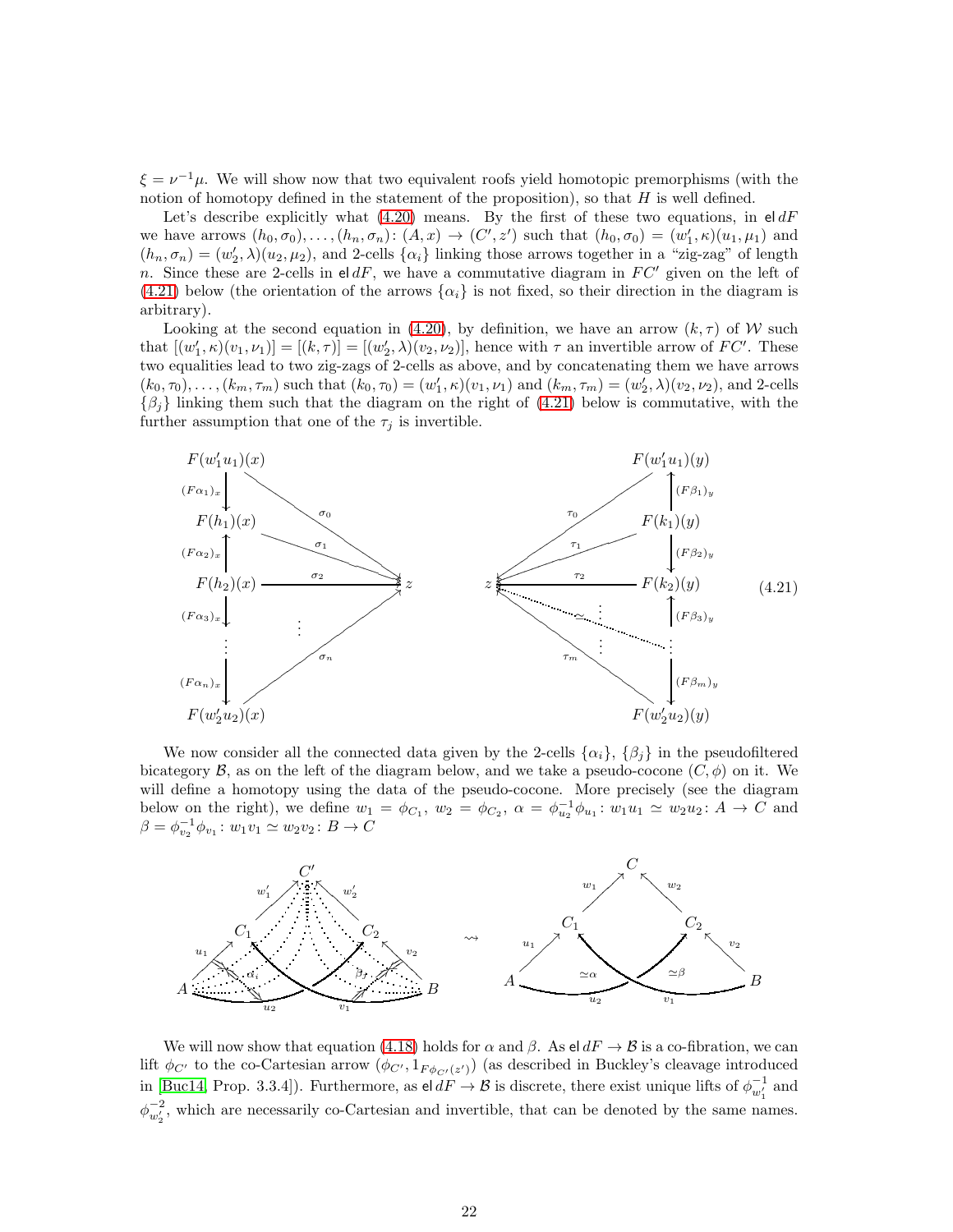We then have the following diagrams:

<span id="page-22-0"></span>

(4.22)

where  $\Box_1$  is defined by the lifting of the co-Cartesian 2-cell  $\phi_{w'_1}^{-1}$ , or more explicitly (with notation as in Remark [4.1\)](#page-16-3),

$$
Fw_1(z_1)\xrightarrow{F\phi_{w_1}^{-1}(z_1)} F(\phi_{C'}w_1')(z_1)\xrightarrow{(F^2_{\phi_{c'},w_1'})_{z_1}} F(\phi_{C'})F(w_1')(z_1)\xrightarrow{F\phi_{c'}(\kappa)} F\phi_{C'}(z')
$$

and similarly  $\Box_2$  is defined by replacing all appearances of the subindex 1 by 2, and  $\kappa$  by  $\lambda$  in the above. Now we note that, since  $(C, \phi)$  is a pseudo-cocone, in particular it satisfies axiom **[PC2](#page-6-5)** in Definition [2.1](#page-6-4) for each of the 2-cells  $\alpha_i$  and  $\beta_j$ . This means that, once whiskered by  $\phi_{C'}$ , these 2-cells can be expressed with coherence 2-cells of  $\phi$ . Firstly, this implies that all the whiskerings  $\phi_{C'} \star \alpha_i$  and  $\phi_{C'} \star \beta_i$  are invertible. Secondly, this implies that the pastings of the diagrams in [\(4.22\)](#page-22-0) can be computed and are the liftings of respectively  $\alpha$  and  $\beta$  to eldF.

The diagrams in [\(4.22\)](#page-22-0), and the observation above, show that  $(\phi_{C'}, 1_{F \phi_{C'}(z')})(w'_1, \kappa)(v_1, \nu_1) \simeq$  $(\phi_{C'}, 1_{F \phi_{C'}(z')})(k_j, \tau_j)$  for all j, and we consider it for the value of j such that  $\tau_j$  is invertible (that exists as shown above  $(4.21)$ ). As both arrows on the right hand side of this equality are co-Cartesian arrows, using in turn Propositions [1.11](#page-5-3) and [1.12](#page-5-4) we conclude that so is  $(\phi_{C'}, 1_{F \phi_{C'}(z')})(w'_1, \kappa)$ . By definition of the co-fibration eld F (see Proposition [4.3\)](#page-17-3), this means that  $F \phi_{C'}(\kappa)$  is invertible (since it is an equivalence in a discrete bicategory), and hence so is the arrow  $\Box_1$  as defined above.

Now, by definition of the 2-cells of  $\mathsf{el} dF$  (as in Remark [4.1\)](#page-16-3), the fact that the pastings of the diagrams in [\(4.22\)](#page-22-0) are respectively  $\alpha$  and  $\beta$  means that we have the following two commutative diagrams in  $FC$ :



with  $\Box_1^u$  (resp. with  $1 \leftrightarrow 2$ ,  $u \leftrightarrow v$ ,  $x \leftrightarrow y$  and  $\mu \leftrightarrow \nu$ ) defined as the composition

$$
F(w_1u_1)(x) \xrightarrow{(F_{w_1,u_1}^{-2})_x} F(w_1)F(u_1)(x) \xrightarrow{F_{w_1}(\mu_1)} F_{w_1}(z_1).
$$

We can then combine the two commutative diagrams above in the following commutative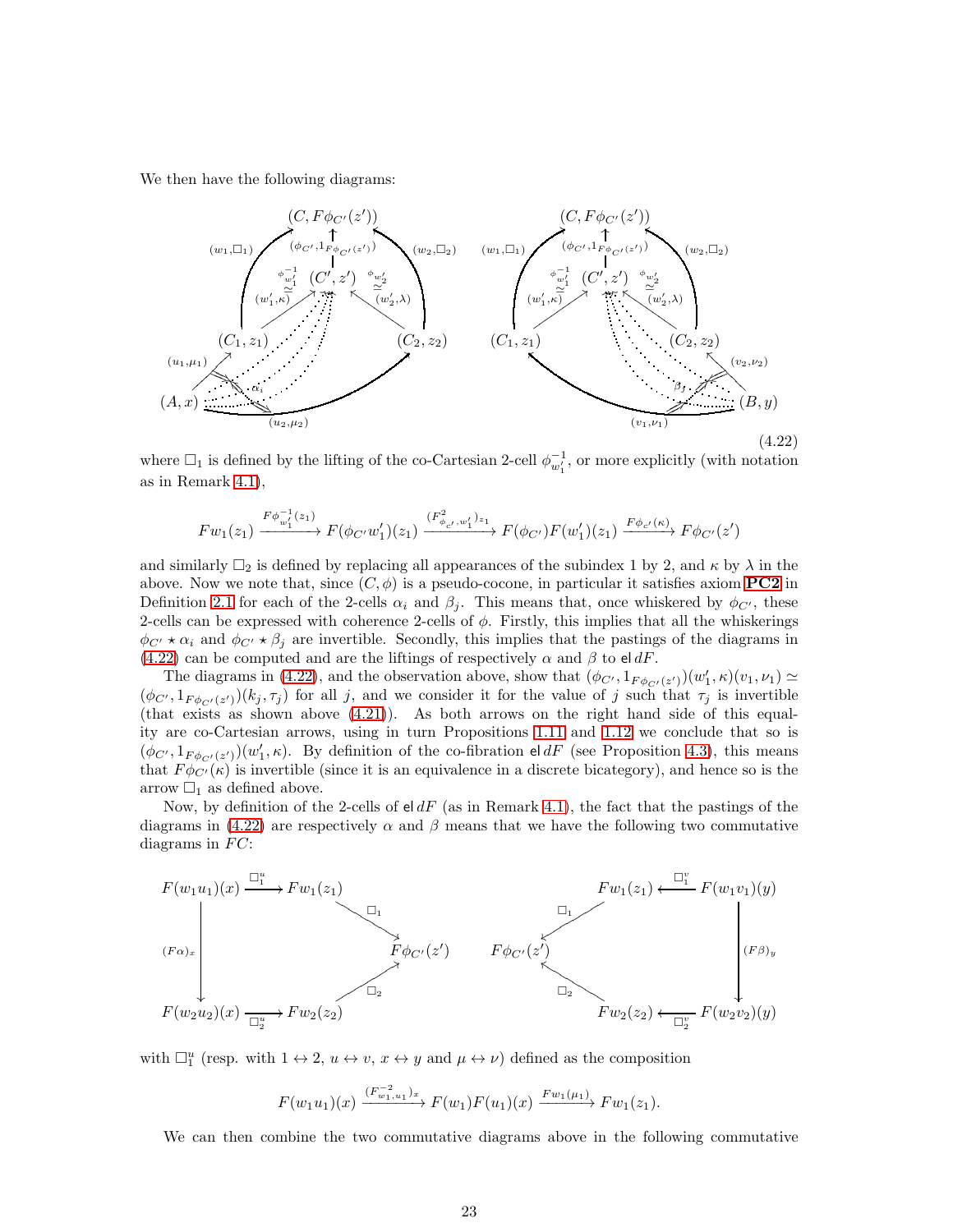diagram, where all the arrows are invertible:

$$
F(w_1u_1)(x) \xrightarrow{(F\alpha)_x} F(w_2u_2)(x) \qquad F(w_1u_1)(x) \xrightarrow{(F\alpha)_x} F(w_2u_2)(x)
$$
  
\n
$$
\Box_{1}^{u} \downarrow \qquad \qquad \Box_{2}^{u} \qquad \qquad \Box_{1}^{u} \downarrow \qquad \qquad \Box_{2}^{u}
$$
  
\n
$$
Fw_1(z_1) \xrightarrow{\Box_{2}^{-1}\circ\Box_{1}} Fw_2(z_2) \qquad \leadsto \qquad Fw_1(z_1) \xrightarrow{\Box_{2}^{-1}\circ\Box_{1}} Fw_2(z_2)
$$
  
\n
$$
\Box_{1}^{v} \uparrow \qquad \qquad \Box_{2}^{v}
$$
  
\n
$$
F(w_1v_1)(y) \xrightarrow{(F\beta)_y} F(w_2v_2)(y) \qquad \qquad F(w_1v_1)(y) \xrightarrow{(F\beta)_y} F(w_2v_2)(y)
$$

Taking  $\xi_1 = \nu_1^{-1} \mu_1$  and  $\xi_2 = \nu_2^{-1} \mu_2$ , the diagram on the right above is precisely the diagram  $(4.18).$  $(4.18).$ 

**Construction of K.** We now construct an assignement K:  $\underline{\text{colim}}_B F \rightarrow (\pi_0 \text{el } dF)[W^{-1}]$  on objects and arrows, which is the identity on objects, and maps a premorphism  $(C, u, v, \xi)$  to the roof

$$
(A,x) \longrightarrow \overset{(C,Fv(y))}{\longrightarrow} \underset{(B,y)}{\overset{(v,1_{Fv(y)})}{\longleftarrow}}.
$$

Note that K is well-defined since any homotopy  $(C, w_1, w_2, \alpha, \beta)$  as in the proposition yields the roof

$$
(C, Fw_2 \circ Fv_2(y))
$$
  
\n
$$
(w_1, k) \rightarrow (w_2, 1_{Fw_2 \circ Fv_2(y)})
$$
  
\n
$$
(u_1, \xi_1) \rightarrow (u_2, \xi_2) \rightarrow (v_1, 1_{Fv_1(y)})
$$
  
\n
$$
(A, x)
$$
  
\n
$$
(B, y)
$$

where  $\kappa = F_{w_2, v_2}^{-2}(y) \circ (F\beta)_y \circ F_{w_1, v_1}^2(y)$ .

**Isomorphism of Categories.** Starting with a premorphism, and applying  $K$  and  $H$  consecutively, we get the same premorphism we started with. In particular, note that two premorphisms are homotopic if and only if the associated roofs are equivalent, so the homotopy relation is indeed an equivalence relation. Starting instead with a roof and applying  $H$  and  $K$  consecutively, we get a new roof which is in the same class, furthermore they have not only a common roof but what's called in [\[Fri11,](#page-32-9) Rem. 3.6] an elementary equivalence:



This establishes the existence of the isomorphism of categories

$$
\underline{\text{colim}}\, F \simeq (\pi_0 \,\mathsf{el}\, dF)[\mathcal{W}^{-1}]
$$

<span id="page-23-0"></span>Remark 4.23 (Composition). The formula in [\(4.19\)](#page-20-1) for the composition of arrows in the pseudocolimit is independent of the choices of  $f, g$ , and  $\gamma$ . Indeed, this formula is no other than the one coming from the composition of roofs in the category of fractions, using the assignements

 $\Box$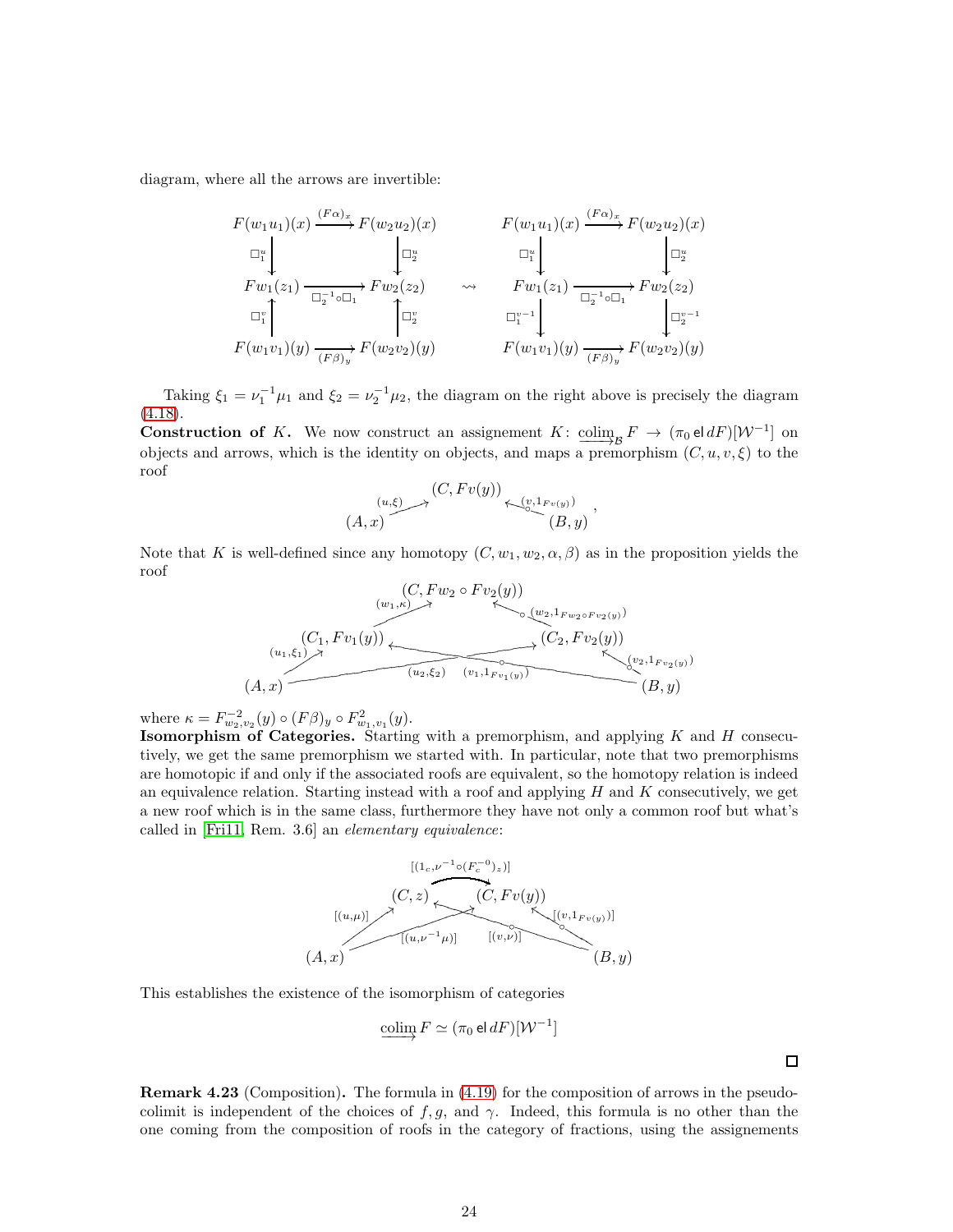K and  $H$  constructed in the proof of Proposition [4.17.](#page-19-1) We make this explicit as follows: given  $[(C_1, u_1, v_1, \xi_1)]$ ,  $[(C_2, u_2, v_2, \xi_2)]$  as in [\(4.19\)](#page-20-1) we apply K and we have two roofs,



and f, g, and  $\gamma$  provide the 2-cell  $\gamma$  in eldF in the diagram below, so that the square commutes in  $\pi_0$  el  $dF$ 

<span id="page-24-1"></span>

The arrow  $\Box$ , that exists by the fibration properties of el dF, can be defined as the composition

$$
FfFv_1(y) \xrightarrow{(F_{f,v_1}^2)y} F(fv_1)(y) \xrightarrow{(F\gamma)_y} F(gu_2)(y) \xrightarrow{(F_{g,u_2}^{-2})y} FgFu_2(y) \xrightarrow{Fg(\xi_2)} FgFv_2(z).
$$

The formula in  $(4.19)$  is the one obtained by applying H to the roof in  $(4.24)$  formed by the four outer arrows.

Remark 4.25 (Elementary Homotopy). As in Fritz's work [\[Fri11,](#page-32-9) Rem. 3.6], we have a notion of elementary homotopy here too: a triple  $(w, \alpha, \beta)$ :  $(c_1, u_1, v_1, \xi_1) \equiv (C_2, u_2, v_2, \xi_2)$  where  $w: C_1 \rightarrow$  $C_2$  is an arrow and  $\alpha: wu_1 \simeq u_2$  and  $\beta: wv_1 \simeq v_2$  are invertible 2-cells such that

$$
Fw \circ Fu_1(x) \xrightarrow{F_{w,u_1}^2} F(wu_1)(x) \xrightarrow{(Fa)x} F(u_2)(x)
$$
  
\n
$$
Fw(\xi_1) \downarrow \qquad \qquad \downarrow \xi_2
$$
  
\n
$$
Fw \circ Fv_1(y) \xrightarrow{(F_{w,v_1}^2)_y} F(wv_1)(y) \xrightarrow{(F\beta)_y} F(v_2)(y)
$$

Those elementary homotopies then generate the whole equivalence relation. In particular, for any premorphism  $(C, u, v, \xi)$  and any arrow  $w: C \to C'$ , we have an elementary homotopy generated by  $w$ :

$$
(w, 1_{wu}, 1_{wv}) \colon (C, u, v, \xi) \equiv (C', wu, wv, \widehat{Fw(\xi)})
$$

where  $\widehat{Fw(\xi)} = (F_{w,v}^2)_y \circ Fw(\xi) \circ (F_{w,u}^{-2})_x$ .

## <span id="page-24-0"></span>5 Two Basic Properties of Bicategories of Fractions

We show in this section the generalization of two classical results from [\[GZ67\]](#page-33-0) to bicategories:

1. In [\[GZ67\]](#page-33-0) it is shown that each hom-set of the category of fractions can be constructed as a filtered colimit of sets, that is indexed over a slice category. We show in Section [5.1](#page-25-0) that for a bicategory of fractions one has a similar diagram  $(5.5)$  given by a **Cat**-valued pseudofunctor, whose domain is filtered (see Lemma [5.3\)](#page-25-1), and finally that the hom-categories of the bicategory of fractions can be constructed as the pseudo-colimit of this pseudo-functor (see Proposition [5.6\)](#page-26-0).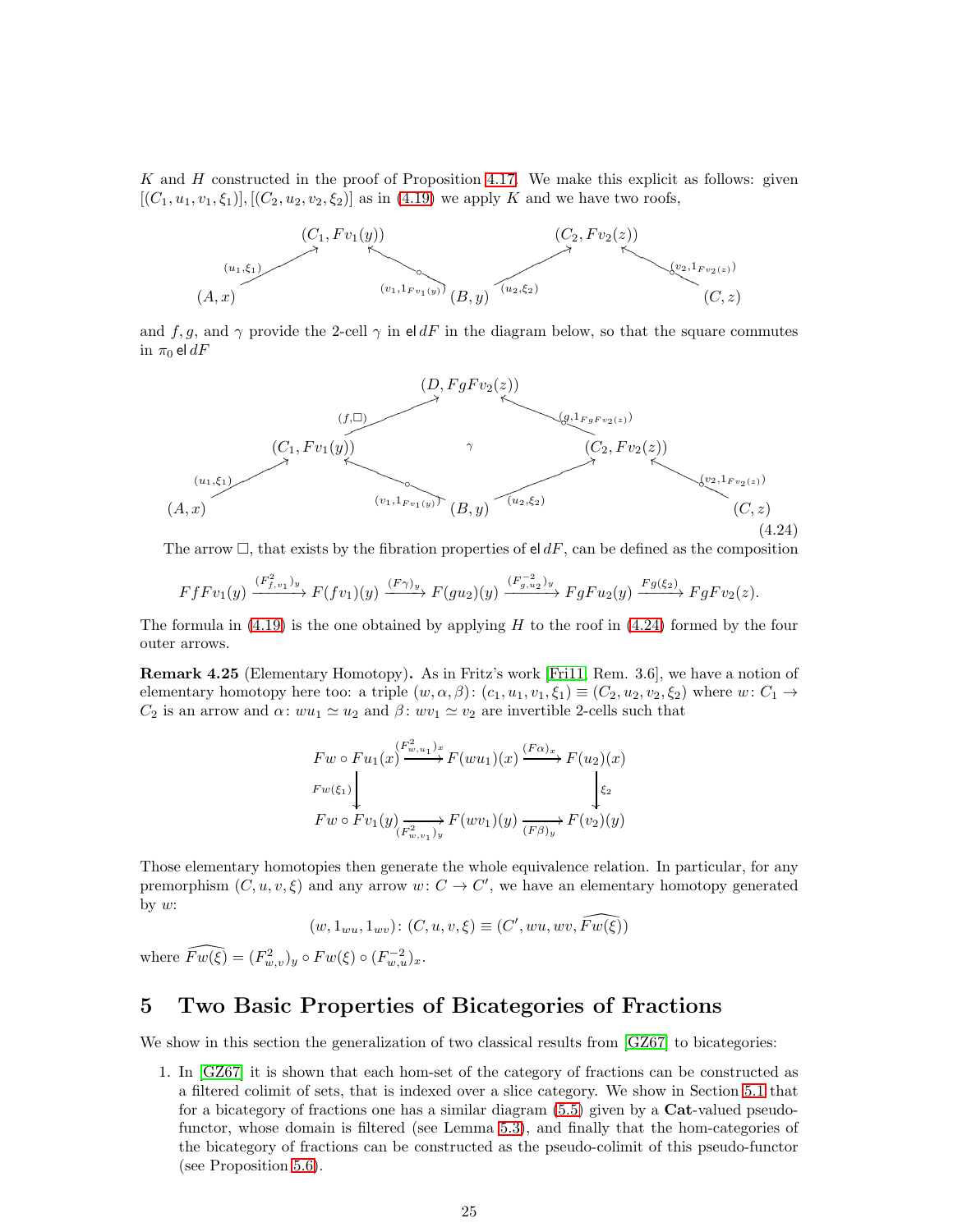2. In Section [5.2](#page-30-0) we generalize to bicategories another basic result from [\[GZ67,](#page-33-0) Chapter I.3]: the fact that the localization by fractions is exact.

We consider in this section a family  $W$  of arrows of a bicategory  $\mathcal{B}$ , containing the identities and closed under composition and invertible 2-cells, whose arrows we denote by  $\rightarrow \rightarrow$ .

#### <span id="page-25-0"></span>5.1 Hom-categories of the localization are filtered colimits

<span id="page-25-3"></span>**Definition 5.1** (Slice  $W/A$ ). For A: B, we have a bicategory  $W/A$  defined as the full subbicategory of the pseudo-slice bicategory  $\mathcal{B}/A$ , whose objects are given by the arrows in W. More explicitly, it has

**Objects:**  $(C, w)$ , where  $C: \mathcal{B}$  and  $w: C \rightarrow A$  in W.

- **Arrows:**  $(f, \alpha)$ :  $(C_1, w_1) \to (C_2, w_2)$ , where  $f: C_1 \to C_2$  is an arrow of B and  $\alpha: w_1 \Rightarrow w_2 f$  is an invertible 2-cell.
- **2-cells:**  $\xi$ :  $(f_1, \alpha_1) \rightarrow (f_2, \alpha_2)$  where  $\xi$ :  $f_1 \Rightarrow f_2$  is a 2-cell of B such that we have the equality of pasting diagrams



 $W/A$  comes equipped with a forgetful pseudo-functor (that is in fact a strict functor)  $U: W/A \rightarrow$ B.

<span id="page-25-2"></span>**Remark 5.2.** We can also define the lax slice bicategory  $\frac{\mathcal{B}}{\mathcal{A}}$ , just as above, but without asking for the 2-cell " $\alpha$ " appearing in the arrows to be invertible. This is a particular case of a lax comma bicategory of a diagram  $\mathcal{C} \stackrel{F}{\longrightarrow} \mathcal{B} \stackrel{G}{\longleftarrow} \mathcal{D}$ , as constructed for example in [\[Buc14,](#page-32-1) 4.2.1] (take  $F = 1_{\mathcal{B}}$ ,  $\mathcal{D} = 1$ , and  $G = \tilde{A}$ ). It follows from [\[Buc14,](#page-32-1) 4.2.5] that  $U : \mathcal{B}/\mathcal{A} \to \mathcal{B}$  is a fibration. Note that the Cartesian arrows in  $\mathcal{B}/\mathcal{A}$  are precisely those for which the 2-cell  $\alpha$  is invertible. Also note that, since we assume  $W$  to be closed:

(\*) given any Cartesian arrow  $(f, \alpha)$ :  $(C_1, w_1) \to (C_2, w_2)$  of  $\mathcal{B}/\mathcal{A}$ , if f and  $w_2$  are in W, then so is  $w_1$  (that is,  $(C_1, w_1)$  is an object of  $W/A$ ).

<span id="page-25-1"></span>**Lemma 5.3** (Cofiltered Slices). Let A: B. If W satisfies right fractions, then  $W/A$  is a cofiltered bicategory as in Definition [2.2.](#page-6-0)

*Proof.* In view of Remark [5.2,](#page-25-2) applying Lemma [3.12](#page-14-0) to the fibration  $U: \mathcal{B}/\mathcal{A} \to \mathcal{B}$ , we get that the family  $\mathcal{C}_{W}$  of Cartesian arrows over W (that is the arrows  $(f, \alpha)$  as in Definition [5.1](#page-25-3) such that f is in W and  $\alpha$  is invertible) satisfies fractions in  $\mathcal{B}/\mathcal{A}$ . We show how this implies that this same family  $\mathcal{C}_{\mathcal{W}}$  also satisfies fractions when restricted to  $\mathcal{W}/\mathcal{A}$  (note that  $\mathcal{W}/\mathcal{A}$  is locally full in  $\mathcal{B}/\mathcal{A}$ ). Consider axiom **[0-Frc](#page-10-0)** for  $\mathcal{C}_{\mathcal{W}}$  in  $\mathcal{B}/\mathcal{A}$ :



If  $A, B, C$ , and f are in  $\mathcal{W}/A$ , then by the statement marked  $(\star)$  in Remark [5.2](#page-25-2) so is D, and by Propositions [1.11](#page-5-3) and [1.12](#page-5-4) so is h. It also follows from ( $\star$ ) that  $\mathcal{C}_{\mathcal{W}}$  satisfies the axioms [1-Frc](#page-10-2) and **[2-Frc](#page-11-1)** in  $\mathcal{W}/A$ . Finally, since  $\mathcal{W}/A$  has  $(A, id_A)$  as a (bi)terminal object, and the arrows into it are in  $\mathcal{C}_{W}$ , we conclude by Remark [3.11.](#page-13-3) □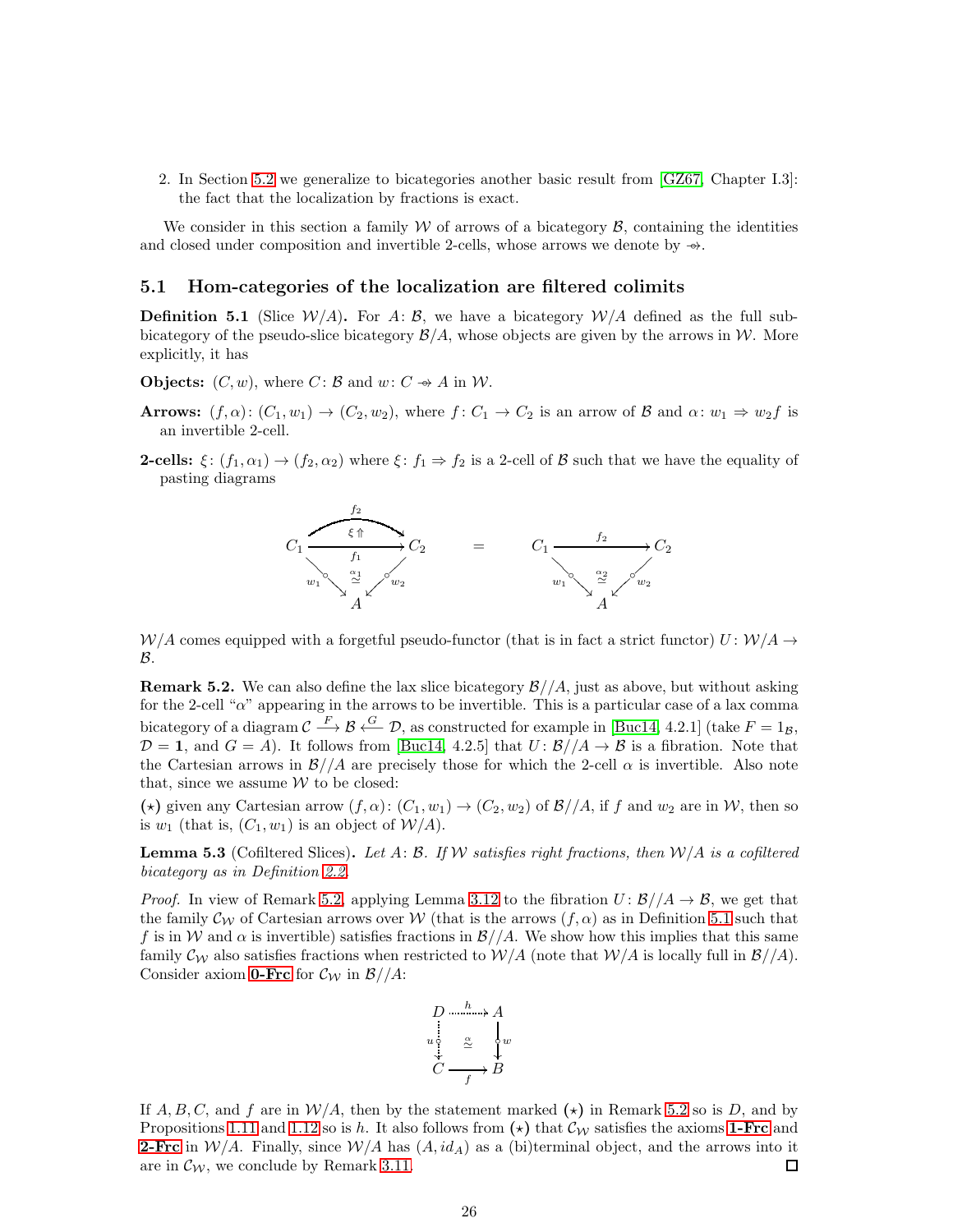A proof of the following result could also be obtained using the properties of the fibration  $U: \mathcal{B}/\mathcal{A} \to \mathcal{B}$ , without asking  $\gamma$  to be invertible, but we consider a direct explicit proof of this case to be clearer.

<span id="page-26-2"></span>**Lemma 5.4.**  $U: W/A \to B$  has the following lift of squares property: given a cospan

$$
(C, w) \stackrel{(u, \alpha)}{\longrightarrow} (C_2, w_2) \stackrel{(v, \beta)}{\longleftarrow} (C', w')
$$

an object D: B, arrows h:  $D \to C$ , g:  $D \to C'$  and an invertible 2-cell  $\gamma: v \text{g} \simeq uh$  as on the left, the diagram on the left in  $\mathcal B$  can be lifted to a diagram in  $\mathcal W/A$ :



*Proof.* We simply note that the lift of g, whose second coordinate is denoted by  $\Box$  in the diagram above, can be (uniquely) defined to make  $\gamma$  into a 2-cell of  $\mathcal{W}/A$ . Indeed, for this to happen the equation in Definition [5.1](#page-25-3) has to be satisfied, that is:



We observe that  $\Box$  is uniquely defined as the pasting of the 2-cell on the left and the inverse of  $\beta \star g$ . 口

Let  $A, B: \mathcal{B}$  and define a pseudo-functor

<span id="page-26-1"></span>
$$
F_A^B: (\mathcal{W}/A)^{\text{op}} \xrightarrow{U} \mathcal{B}^{\text{op}} \xrightarrow{\mathcal{B}(-,B)} \mathbf{Cat} \tag{5.5}
$$

<span id="page-26-0"></span>**Proposition 5.6.** When  $W/A$  is cofiltered, the pseudo-colimit of  $F_A^B$  as constructed in Proposition [4.17](#page-19-1) is a category that is isomorphic to the following one (that we denote as  $\mathcal{B}[W^{-1}](A, B)$ , since it matches the one constructed in [\[Pro96,](#page-33-3) §2.3] as the hom-categories of the bicategory of fractions  $\mathcal{B}[\mathcal{W}^{-1}])$ :

**Objects (arrows in B**[ $W^{-1}$ ]): Triples  $(C, w, f): A \rightarrow B$  where  $C: B$  is an object,  $w: C \rightarrow A$  is an arrow of W, and  $f: C \rightarrow B$  is an arrow



Arrows (2-cells in  $\mathcal{B}[W^{-1}]$ ): Equivalence classes of quintuples

$$
(C, u, v, \alpha, \xi) \colon (C_1, w_1, f_1) \to (C_2, w_2, f_2)
$$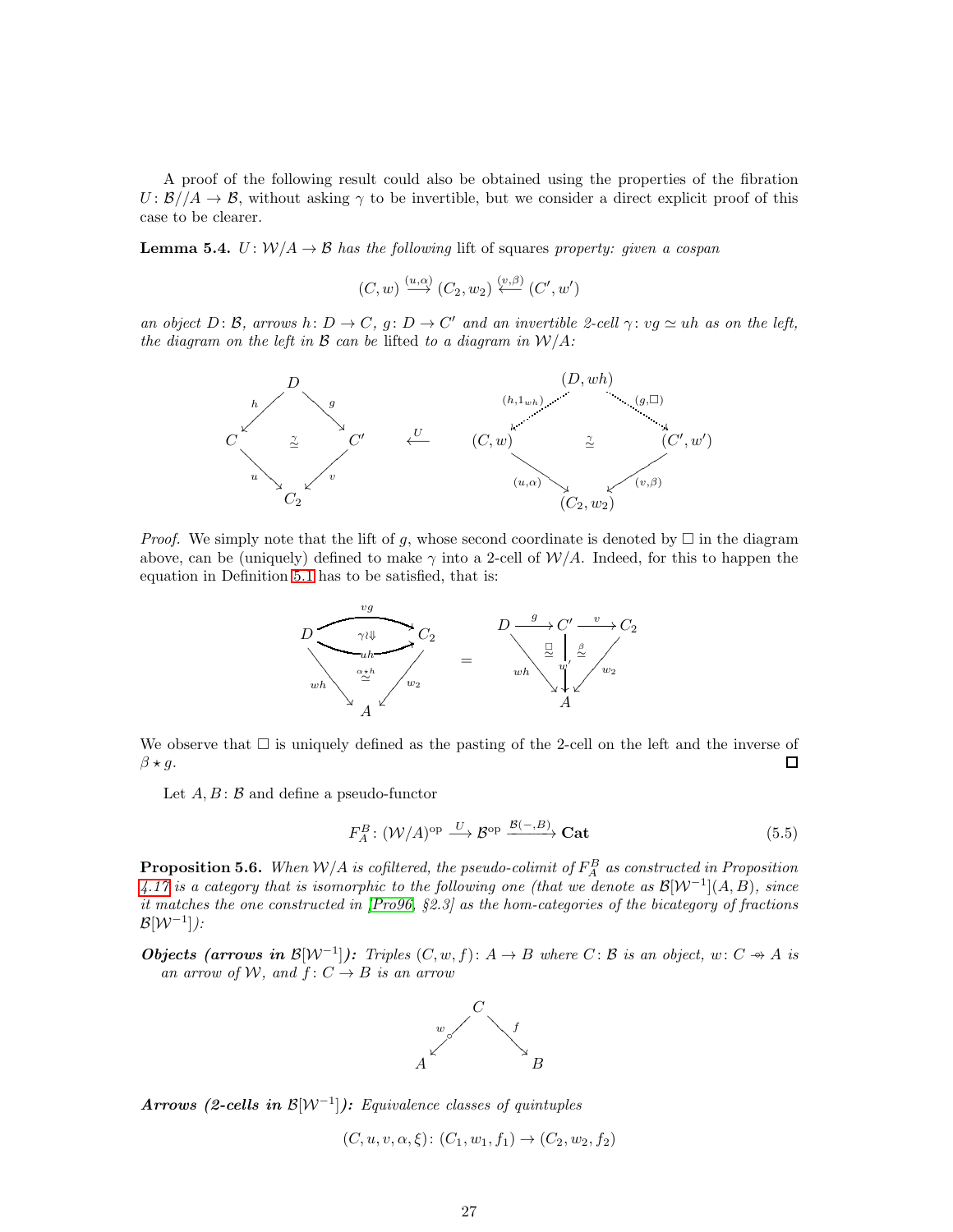where  $C: \mathcal{B}$  is an object,  $u: C \to C_1$ ,  $v: C \to C_2$  are arrows,  $\alpha: w_1u \simeq w_2v$  is an invertible 2-cell, and  $\xi: f_1u \to f_2v$  is a 2-cell such that  $w_1u$  (and therefore also  $w_2v$ ) is isomorphic to<sup>[3](#page-27-0)</sup> an arrow in W,

(5.7)



Two such quintuples,  $(C, u, v, \alpha, \xi)$ ,  $(\tilde{C}, \tilde{u}, \tilde{v}, \tilde{\alpha}, \tilde{\xi})$ :  $(C_1, w_1, f_1) \rightarrow (C_2, w_2, f_2)$  are equivalent if there exists a homotopy

$$
(\bar{C}, h, \tilde{h}, \gamma, \delta) \colon (C, u, v, \alpha, \xi) \to (\tilde{C}, \tilde{u}, \tilde{v}, \tilde{\alpha}, \tilde{\xi})
$$

where  $\bar{C}$ : B is an object, h:  $\bar{C} \to C$ ,  $\tilde{h}$ :  $\bar{C} \to \tilde{C}$  are arrows,  $\gamma$ : uh  $\simeq \tilde{u} \tilde{h}$  and  $\delta$ : vh  $\simeq \tilde{v} \tilde{h}$  are invertible 2-cells such that  $w_1uh$  is isomorphic to an arrow in W and we have the equalities of pastings of 2-cells:

<span id="page-27-1"></span>

<span id="page-27-2"></span>**Identities:** For  $(C, w, f)$  an object, we have the identity  $1_{(C, w, f)} = [(C, 1_C, 1_C, 1_{w1_C}, 1_{f1_C})]$ .

**Composition** (vertical composition in  $\mathcal{B}[W^{-1}]$ ): As defined in [\[Pro96,](#page-33-3) p.258], and recalled in the proof of this proposition.

*Proof.* Computing the pseudo-colimit of  $F_A^B$  using the formula in Proposition [4.17](#page-19-1) gives the following category

**Objects:** Pairs  $((C, w), f)$ , which we can consider as triples  $(C, w, f)$  as in Proposition [5.6.](#page-26-0)

**Premorphisms:** Quadruples  $((C, w), (u, \alpha_u), (v, \alpha_v), \xi) : (C_1, w_1, f_1) \to (C_2, w_2, f_2)$ , with C, u, v and  $\xi$  as in Proposition [5.6,](#page-26-0) w: C → A an arrow of W, and  $\alpha_u : w \simeq w_1u$  and  $\alpha_v : w \simeq w_2v$ invertible 2-cells.

Note that such a premorphism yields a quintuple as in Proposition [5.6](#page-26-0) by taking  $\alpha = \alpha_v \alpha_u^{-1}$ .

<span id="page-27-0"></span><sup>&</sup>lt;sup>3</sup>In [\[Pro96,](#page-33-3) §2.3], since W is assumed to be closed under invertible 2-cells, the words "isomorphic to" can be omitted, but note that this result holds without that assumption.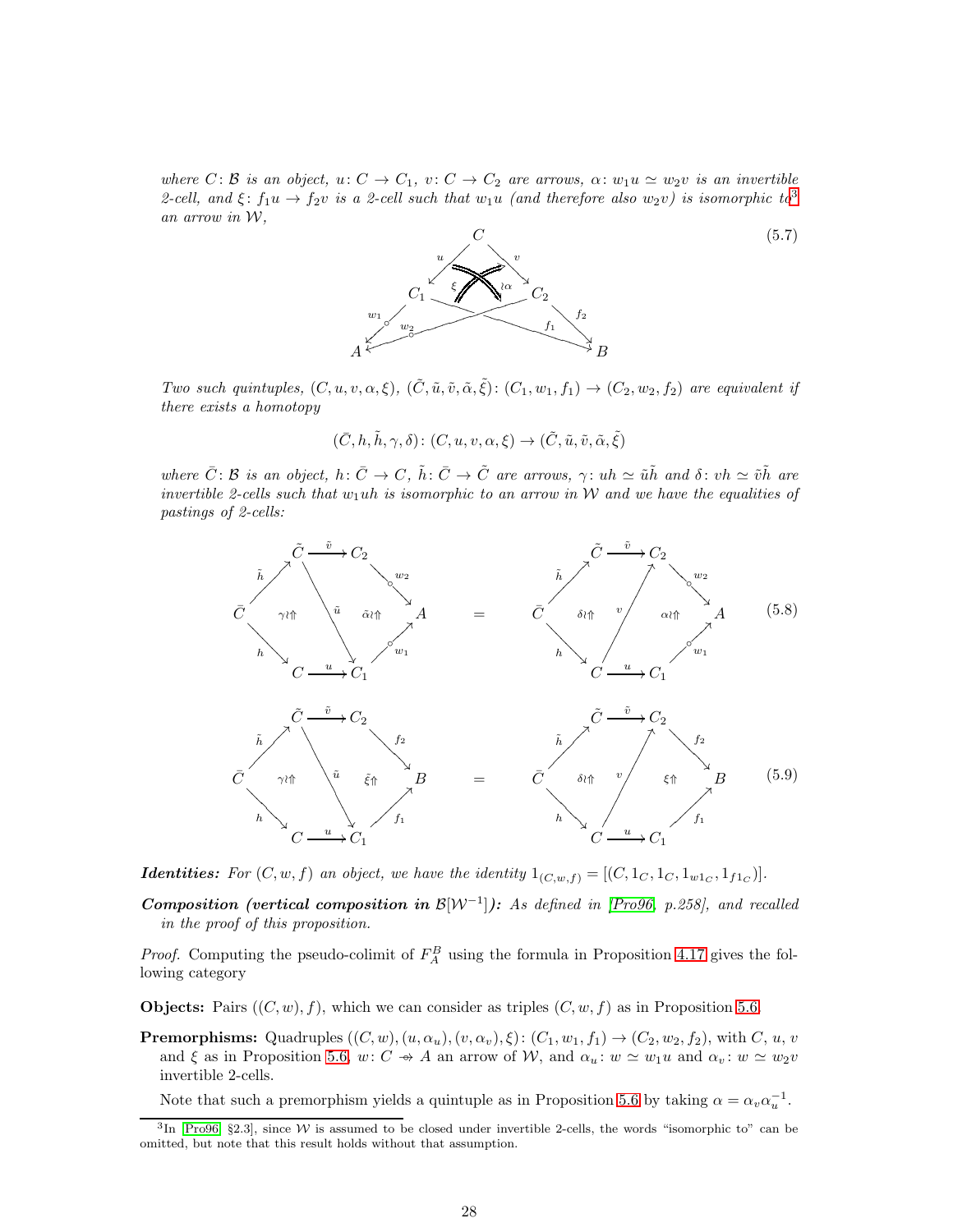#### Homotopies: Quintuples

$$
((\bar{C}, \bar{w}), (h, \varepsilon), (\tilde{h}, \tilde{\varepsilon}), \gamma, \delta) \colon ((C, w), (u, \alpha_u), (v, \alpha_v), \xi) \equiv ((\tilde{C}, \tilde{w}), (\tilde{u}, \tilde{\alpha_u}), (\tilde{v}, \tilde{\alpha_v}), \tilde{\xi}),
$$

with  $\bar{C}, h, \tilde{h}, \gamma, \delta$  as in Proposition [5.6,](#page-26-0)  $\bar{w}: \bar{C} \rightarrow C$  is an arrow in  $\mathcal{W}, \varepsilon: \bar{w} \simeq wh$  and  $\tilde{\varepsilon}: \bar{w} \simeq \tilde{wh}$ are invertible 2-cells and the following three equations hold (the first two state that  $(h, \varepsilon)$ ,  $(\tilde{h}, \tilde{\varepsilon})$ ) are morphisms in  $\mathcal{W}/A$ , and the third one is [\(4.18\)](#page-19-3))



Note that, taking  $\alpha = \alpha_v \alpha_u^{-1}$  and  $\tilde{\alpha} = \tilde{\alpha}_v \tilde{\alpha_u}^{-1}$ , and combining the first two equations, [\(5.8\)](#page-27-1) follows and [\(5.9\)](#page-27-2) is the third equation. This shows that any homotopy between two premorphisms yields an equivalence between the assigned quintuples, and in this way we have an assignement on objects and arrows  $H: \underline{\text{colim}} F_B^A \to \mathcal{B}[\mathcal{W}^{-1}](A, B)$  that we will show is in fact an isomorphism of categories.

First, we note that any quintuple  $(C, u, v, \alpha, \xi)$  as in Proposition [5.6](#page-26-0) defines a premorphism by choosing an arrow  $w: C \rightarrow A \in W$ , an isomorphism  $\alpha_u: w \simeq w_1u$  and putting  $\alpha_v$  as the composition  $w \stackrel{\alpha_u}{\simeq} w_1 u \stackrel{\alpha}{\simeq} w_2 v$ . And finally, we let the reader check that any quintuple  $(\bar{C}, h, \tilde{h}, \gamma, \delta)$ as in Proposition [5.6](#page-26-0) defines a homotopy between the so-defined premorphisms, by choosing an arrow  $\bar{w}: \bar{C} \rightarrow A \in \mathcal{W}$ , an isomorphism  $\bar{w} \simeq w_1uh$  and putting

$$
\varepsilon \colon \bar{w} \simeq w_1 u h \stackrel{\alpha_u^{-1} \star h}{\simeq} wh, \qquad \qquad \tilde{\varepsilon} \colon \bar{w} \simeq w_1 u h \stackrel{w_1 \star \delta}{\simeq} w_1 \tilde{u} \tilde{h} \stackrel{\tilde{\alpha}_u^{-1} \star \tilde{h}}{\simeq} \tilde{w} \tilde{h}.
$$

These constructions are clearly mutually inverse, so we have an assignement on objects and arrows  $K: \mathcal{B}[\mathcal{W}^{-1}](A, B) \to \underline{\text{colim}} F_B^A$ , strictly inverse to H. K maps identities to identities by definition, so we will finish the proof by showing that  $K$  preserves the composition of the categories.

We consider thus two composable arrows of  $\mathcal{B}[\mathcal{W}^{-1}](A, B)$ ,

$$
(C_1, w_1, f_1) \xrightarrow{[(C, u, v, \alpha, \xi)]} (C_2, w_2, f_2) \xrightarrow{[(C', u', v', \alpha', \xi')]} (C_3, w_3, f_3),
$$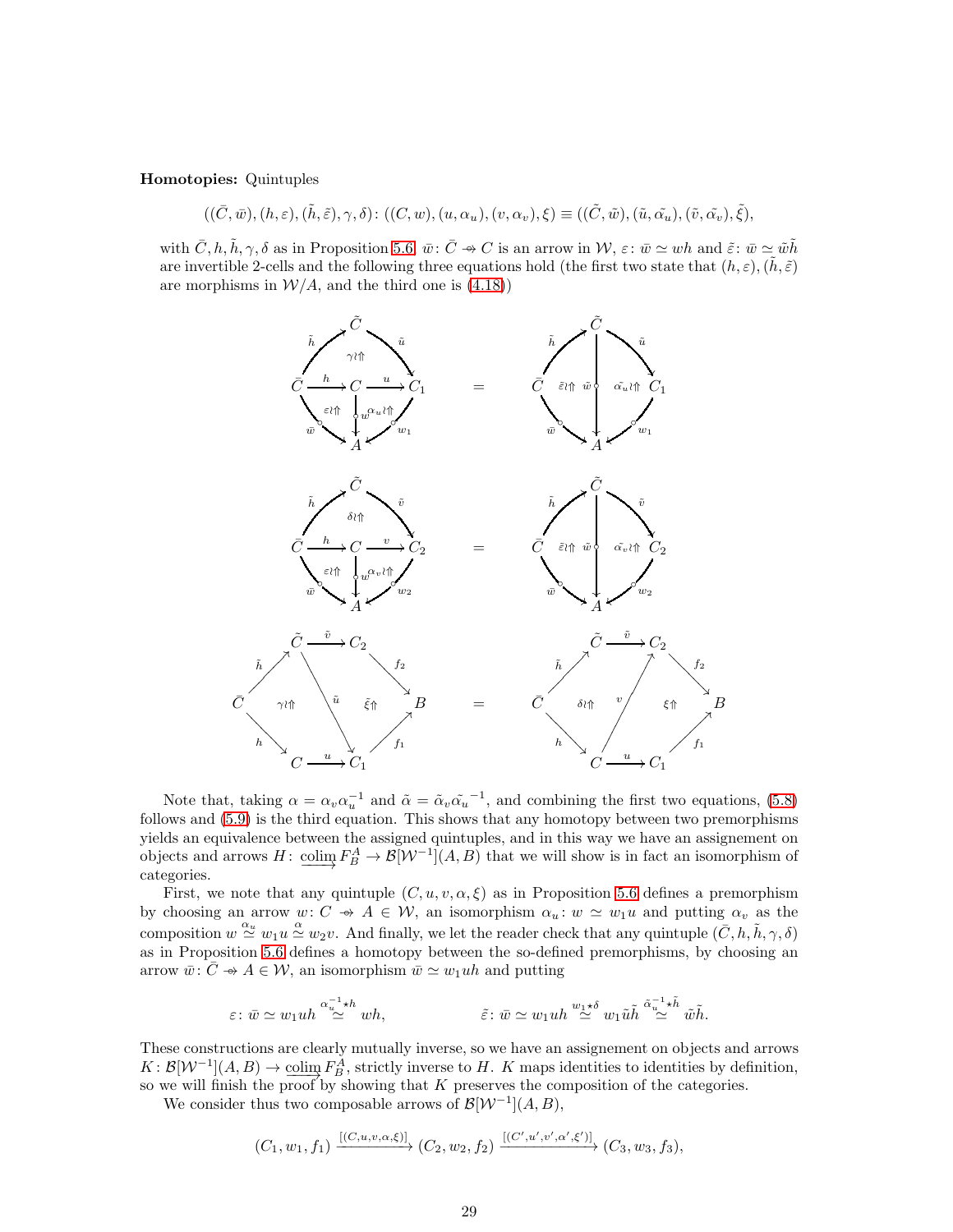and an invertible 2-cell  $\gamma$  fitting as follows:



In the situation in [\[Pro96\]](#page-33-3), when defining the vertical composition in the bicategory of fractions,  $\gamma$ is a chosen square, and the new quintuple whose class gives the composition is defined by pasting respectively the  $\alpha$ 's with  $\gamma$ , and the ξ's with  $\gamma$  (see [\[Pro96,](#page-33-3) p.258] for details).

We can apply K to this new arrow of  $\mathcal{B}[\mathcal{W}^{-1}](A, B)$ , and we claim that we get the same premorphism if we lift  $\gamma$  to a 2-cell of  $W/A$  and use this 2-cell to compute the composition between the two induced premorphisms of  $\underline{\text{colim}} F_B^A$ , this is just a matter of following these constructions: we first apply  $K$  to each of the two arrows above:

$$
((C_1,w_1),f_1)\xrightarrow{[(C,w)(u,\alpha_u)(v,\alpha_{\alpha_u}),\xi)]} ((C_2,w_2),f_2)\xrightarrow{[(C',w')(u',\alpha_{u'})(v',\alpha'\alpha_{u'}),\xi')]}\big((C_3,w_3),f_3\big).
$$

We see then that we can compose these premorphisms of  $\text{colim}_{f} F_A^A$  as in the item **Composition**<br>in Premarition 4.17, by charging on investible 2, call in  $(\mathcal{M}/\Lambda)_{\text{QCD}}$  of the following farm in Proposition [4.17,](#page-19-1) by choosing an invertible 2-cell in  $(\mathcal{W}(\overline{A})^{\text{op}})$  of the following form



and in fact the composition in the category  $\text{colim } F_A^A$  is independent of this choice, as shown in Remark [4.23.](#page-23-0) If we choose this 2-cell by lifting  $\gamma$  to  $W/A$  as below, using Lemma [5.4:](#page-26-2)



then we can compute the composition of the premorphisms by replacing the values in the formula [\(4.19\)](#page-20-1). We let the reader check that applying the assignement  $H: \underline{\text{colim}} F_B^A \to \mathcal{B}[\mathcal{W}^{-1}](A, B)$  $\Box$ described above to this premorphism gives back precisely the formulas in [\[Pro96,](#page-33-3) p.258].

Remark 5.10. We note that this proof shows, in particular, that the vertical composition of 2-cells in [\[Pro96,](#page-33-3) p.258] does not depend on the choice of the 2-cell  $\gamma$  in  $\beta$ . This result is proved directly in [\[Tom16,](#page-33-5) Prop. 5.1]. Note that Propositions [5.6](#page-26-0) (the homs of the bicategory of fractions are filtered pseudo-colimits of categories) and [4.17](#page-19-1) (filtered pseudo-colimits of categories are 1 categories of fractions), combined, state that the homs of the bicategory of fractions are 1-categories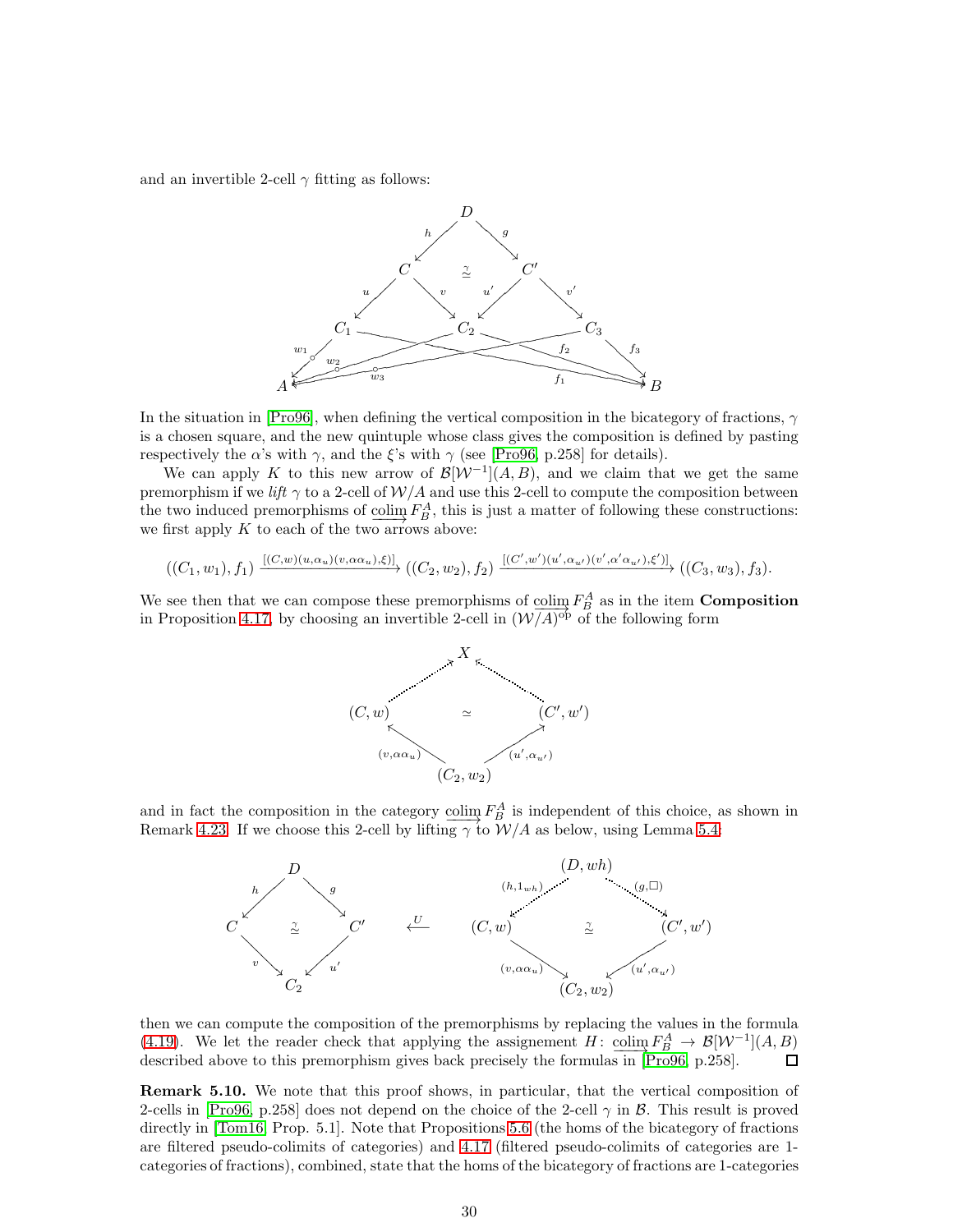of fractions. In view of this, and as explained in Remark [4.23,](#page-23-0) we show here that the basic reason why this vertical composition is independent of this choice is that the composition of arrows in the 1-category of fractions is independent of the choice of the commutative square.

#### <span id="page-30-0"></span>5.2 On the exactness of the calculus of fractions

We show now how Proposition [5.6](#page-26-0) is one of the two *ingredients* needed in order to generalize the exactness of the localization by fractions from categories([\[GZ67,](#page-33-0) I, Prop 3.1]) to bicategories. The other required result is the commutativity in Cat of filtered pseudo-colimits with finite limits. This has been shown in [\[Can16\]](#page-32-5), [\[DDS18a\]](#page-32-6) for the strict case, and we generalize it here to the bicategorical case.

Let B, C be bicategories,  $F: \mathcal{B} \times \mathcal{C} \to \mathbf{Cat}$ ,  $W: \mathcal{C} \to \mathbf{Cat}$  be pseudo-functors. We denote Wweighted bilimits by  $\varprojlim_{W}$  and conical bicolimits, with indexing bicategory B, by  $\varinjlim_{\mathcal{B}}$ . There is a canonical functor

<span id="page-30-1"></span>
$$
\Diamond: \underset{\mathcal{B}}{\text{colim}} \lim_{N} F \longrightarrow \underset{W}{\text{lim}} \underset{\mathcal{B}}{\text{colim}} F
$$
\n(5.11)

and the  $(W$ -weighted) bilimit is said to commute with the (conical) bicolimit when this functor is an equivalence of categories (of course, this makes sense for any bicategory  $\mathcal D$  in place of Cat, considering equivalences in  $\mathcal D$  instead). In [\[Can16\]](#page-32-5), [\[DDS18a\]](#page-32-6), this is shown to be the case when  $\beta$  is filtered, W is a finite weight (which implies in particular that C is finite, see [\[DDS18a,](#page-32-6) Def. 3.1]), and assuming furthermore when  $\mathcal{B}, \mathcal{C}, W$ , and F are required to be strict:

<span id="page-30-3"></span>**Theorem 5.12.** Let  $\mathcal{B}, \mathcal{C}$  be (strict) 2-categories such that  $\mathcal{B}$  is filtered, let  $W : \mathcal{C} \to \mathbf{Cat}$  be a (strict) 2-functor that is a finite weight, and let  $F: \mathcal{B} \times \mathcal{C} \to \mathbf{Cat}$  be a (strict) 2-functor. Then the canonical functor  $\Diamond$  in [\(5.11\)](#page-30-1) is an equivalence of categories.  $\Box$ 

<span id="page-30-4"></span>**Remark 5.13.** Let  $\mathcal{C}, \mathcal{D}$  be bicategories and  $F: \mathcal{C} \to \mathcal{D}$ ,  $W: \mathcal{C} \to \mathbf{Cat}$  be pseudo-functors. Recall that the W-weighted bilimit  $\varprojlim_{W} F$  is defined as a birepresentation of the pseudo-functor (pseudopresheaf) given by the composition

$$
\mathrm{Cones}^F_W(-)\colon \mathcal{D}^{\mathrm{op}} \xrightarrow{\ \ \mathcal{K}_{\mathcal{D}^{\mathrm{op}}\}}[\mathcal{D},\mathbf{Cat}] \xrightarrow{\ F^*}\ [\mathcal{C},\mathbf{Cat}] \xrightarrow{[\mathcal{C},\mathbf{Cat}](W,-)} \mathbf{Cat}
$$

where  $\ddot{\star}$  denotes the Yoneda embedding and  $F^*$  denotes the pre-composition by F. Note that this pseudofunctor maps  $D: \mathcal{D}$  to the category of pseudo-natural transformations

$$
\mathrm{Cones}_W^F(D) = [\mathcal{C}, \mathbf{Cat}](W, \mathcal{D}(D, F(-)))
$$

from W to  $\mathcal{D}(D, F(-))$ :  $\mathcal{C} \to \mathbf{Cat}$ , which is the formula that can be found in the original definition of weighted bilimit in [\[Str80,](#page-33-12) (1.12)].

We recall that, by definition, being birepresentable is a property that is stable under equivalences in  $[\mathcal{D}^{op}, \mathbf{Cat}]$  (see [\[Str80,](#page-33-12) (1.11)]). Hence, if another indexing bicategory  $\mathcal{C}'$ , another weight  $W' : C' \to \mathbf{Cat}$ , and another pseudo-functor  $F' : C' \to \mathcal{D}$  induce an equivalent pseudo-presheaf, then the bilimit  $\lim_{k \to \infty} F$  will coincide with  $\lim_{k \to \infty} F'$ . We will use this to show in (A) and (B) how equivalent choices of  $\mathcal{C}, W$  and F lead to equivalent pseudo-presheaves and hence to the same bilimit. Recall also (see Remark [1.4,](#page-4-3) and for example [\[PW14,](#page-33-13) 1.10] for a proof) that equivalences are pointwise in functor bicategories.

(A) For each pseudo-functor  $S: \mathcal{C}' \to \mathcal{C}$ , we can consider  $S^*: [\mathcal{C}, \mathbf{Cat}] \to [\mathcal{C}', \mathbf{Cat}]$ , and we have an induced pseudo-natural transformation given by the pasting

<span id="page-30-2"></span>
$$
\mathcal{D}^{\text{op}} \xrightarrow{\&_{\mathcal{D}^{\text{op}}}} [\mathcal{D}, \mathbf{Cat}] \xrightarrow{F^*} [\mathcal{C}, \mathbf{Cat}] \xrightarrow{[\mathcal{C}, \mathbf{Cat}](W, -)} \mathbf{Cat}
$$
\n
$$
\xrightarrow{F^*} [\mathcal{C}', \mathbf{Cat}] \xrightarrow{\& \mathcal{S}^*_{W, -}} [\mathcal{C}, \mathbf{Cat}](W, -)} [\mathcal{C}, \mathbf{Cat}](W, -)
$$
\n
$$
[C', \mathbf{Cat}] \xrightarrow{[\mathcal{C}, \mathbf{Cat}](W, -)} [\mathcal{C}, \mathbf{Cat}]
$$
\n
$$
(5.14)
$$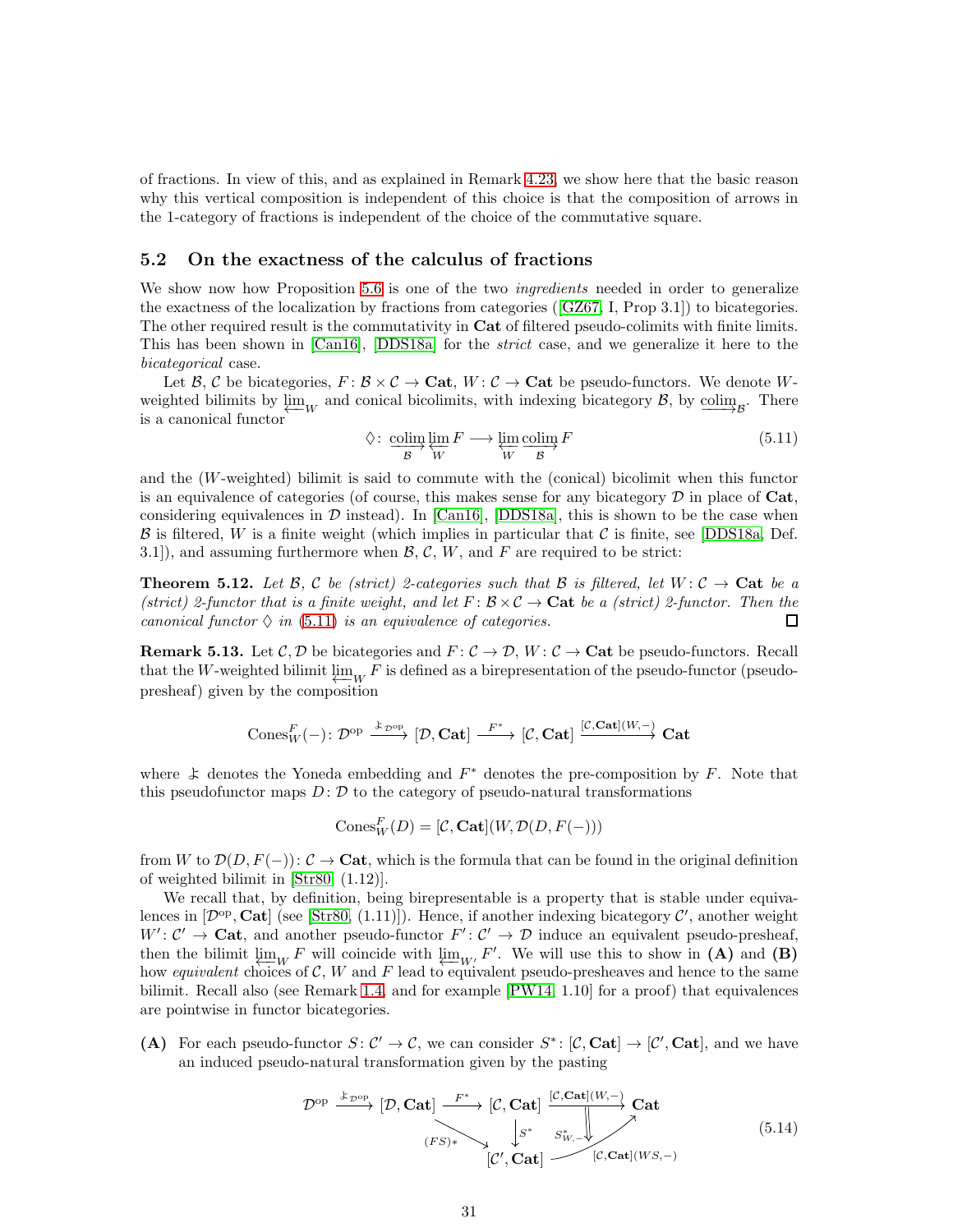where the triangle on the left-hand side is strictly commutative and the 2-cell on the righthand side is given by the local hom-functors of the pseudofunctor  $S^*$ ,

$$
S^*_{W, -} \colon [\mathcal{C}, \mathbf{Cat}](W, -) \to [\mathcal{C}', \mathbf{Cat}](S^*(W), S^*(-)).
$$

If S is a biequivalence, then so is  $S^*$  and, since biequivalences are locally equivalences and natural pointwise equivalences are equivalences, so is the pseudo-natural transformation in [\(5.14\)](#page-30-2). As we explained above, we then have  $\varprojlim_{W} F = \varprojlim_{WS} FS$ .

(B) For each pair of pseudo-natural tranformations  $\alpha: W' \Rightarrow W$  and  $\beta: F \Rightarrow F'$ , we have an induced pseudo-natural transformation given by the pasting

<span id="page-31-1"></span>
$$
\mathcal{D}^{\mathrm{op}} \xrightarrow{\mathbf{\pounds}_{\mathcal{D}^{\mathrm{op}}}} [\mathcal{D}, \mathbf{Cat}] \xrightarrow{\begin{array}{|c|c|c|c|c|c} \hline F^* & & [\mathcal{C}, \mathbf{Cat}](W, -) \\ \hline \hline \mathcal{F}'^* & & [\mathcal{C}, \mathbf{Cat}](W', -) \end{array}} \mathbf{Cat} \tag{5.15}
$$

where  $\hat{\alpha}$  denotes the pseudo-natural transformation  $\mathcal{L}_{[C, \text{Cat}]^{\text{op}}}(\alpha) = [C, \text{Cat}](\alpha, -)$ . Similarly to  $(A)$ , if  $\alpha$  and  $\beta$  are equivalences, then so is the pseudo-natural transformation in [\(5.15\)](#page-31-1) and we have  $\varprojlim_{W} F = \varprojlim_{W'} F$ .

Similarly, one can do the same operations  $(A)$  and  $(B)$  for (weighted) colimits.

Using this remark, we can now generalize the commutativity result in Theorem [5.12](#page-30-3) to the bicategorical setting:

<span id="page-31-2"></span>**Corollary 5.16.** The result in Theorem [5.12](#page-30-3) also holds for  $\mathcal{B}, \mathcal{C}$  bicategories, and  $W, F$  pseudofunctors.

Proof. We first note that, since finite weighted bilimits can be constructed using bicotensors with a finite category, biproducts and biequalizers (this result goes back to [\[Str80\]](#page-33-12), see also [\[DDS18b,](#page-32-10) p.208] and [\[Can16,](#page-32-5) Cor. 6.12] for a detailed explanation and proof), it suffices to prove Corollary [5.16](#page-31-2) in these three cases (which is in fact precisely how Theorem [5.12](#page-30-3) is proved in [\[DDS18b\]](#page-32-10) and [\[Can16\]](#page-32-5)). Observe that in these three cases  $\mathcal C$  and  $\mathcal W$  are already strict, so we can assume this for this proof, and we do so in what follows.

We consider the 2-category  $\mathsf{st}(\mathcal{B})$ , the biequivalence  $\mathsf{st}(\mathcal{B}) \simeq \mathcal{B}$ , and the induced biequivalence  $\text{st}(\mathcal{B}) \times \mathcal{C} \simeq \mathcal{B} \times \mathcal{C}$ . Note that, since they are equivalent bicategories, if  $\text{st}(\mathcal{B})$  is filtered, then so is  $\beta$ . Composing F with this pseudo-functor, and applying item  $(A)$  in Remark [5.13,](#page-30-4) we see that we can assume without loss of generality  $\beta$  to be a 2-category. We can then use the fact (see [\[Pow89,](#page-33-14) 4.2], or the nLab entry on pseudo-functors) that any Cat-valued pseudo-functor with domain a 2-category is equivalent to a 2-functor. Using item  $(B)$  in Remark [5.13](#page-30-4) (taking  $\beta$  to be this equivalence, and  $\alpha$  the identity), we can then also assume without loss of generality that F is a 2-functor, as in Theorem [5.12.](#page-30-3)  $\Box$ 

Combining Corollary [5.16](#page-31-2) with Proposition [5.6,](#page-26-0) we have:

<span id="page-31-0"></span>**Theorem 5.17.** Let  $\beta$  be a bicategory and  $\mathcal{W}$  be a (right) calculus of fractions. Then the localization pseudo-functor  $L_W : \mathcal{B} \to \mathcal{B}[W^{-1}]$  commutes with finite weighted bilimits. In other words, for C a finite bicategory,  $W : \mathcal{C} \to \mathbf{Cat}$  a finite weight, and  $F : \mathcal{C} \to \mathcal{B}$  a pseudo-functor, such that the finite weighted bilimit of F by W exists, the finite weighted bilimit of  $L_W \circ F$  by W exists and the canonical arrow

$$
L_{\mathcal{W}}(\varprojlim_{W} F) \longrightarrow \varprojlim_{W} (L_{\mathcal{W}} \circ F)
$$

is an equivalence in  $\mathcal{B}[\mathcal{W}^{-1}]$ .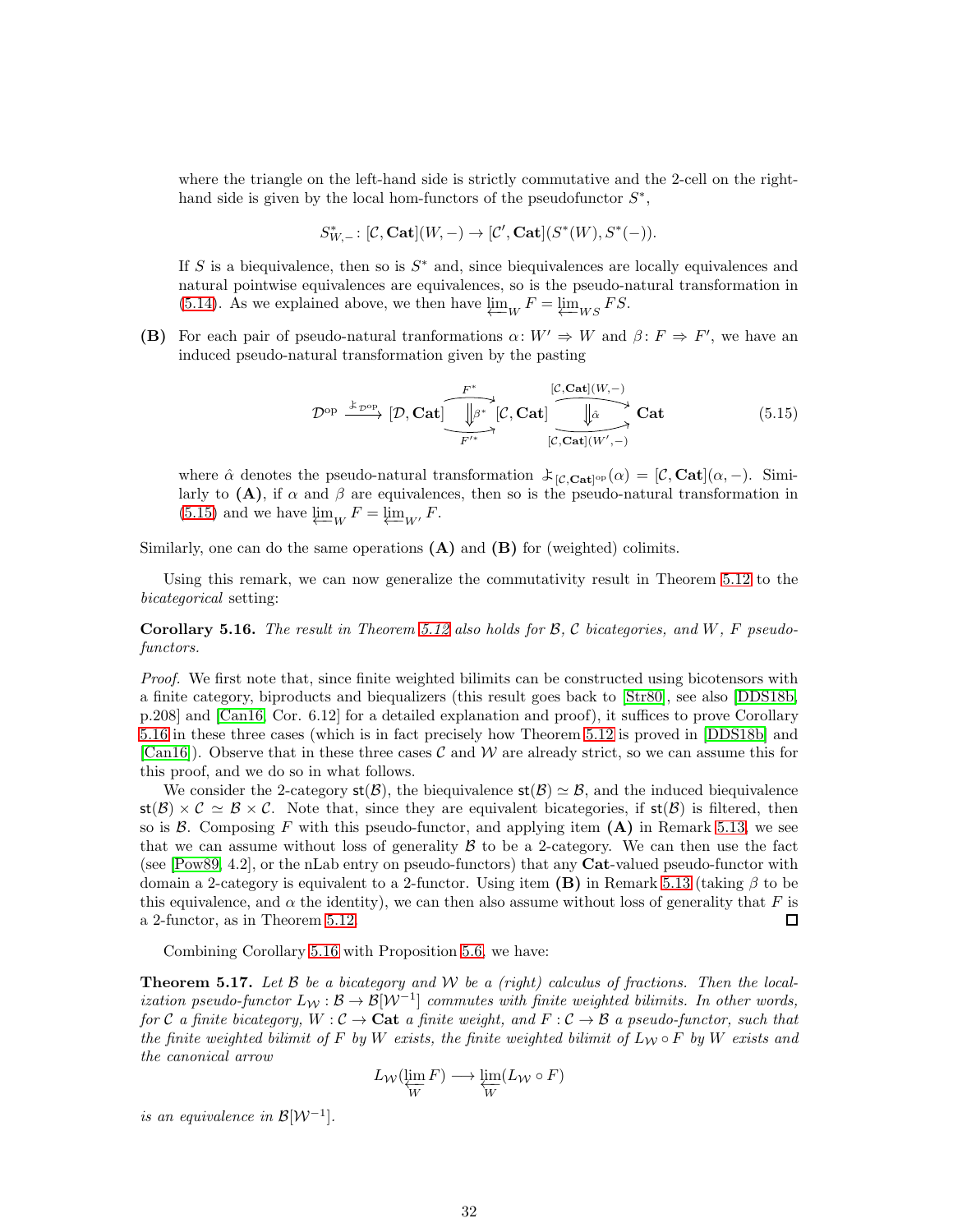Proof. The proof is formally similar to the one in [\[GZ67,](#page-33-0) I, Prop 3.1]. We want to show that for each  $A: \mathcal{B}$  the canonical functor

$$
\mathcal{B}[\mathcal{W}^{-1}](A, \varprojlim_{W} F) \longrightarrow \varprojlim_{W} \mathcal{B}[\mathcal{W}^{-1}](A, F(-))
$$

is an equivalence of categories. By Proposition [5.6,](#page-26-0) this amounts to showing that so is

$$
\underset{(W/A)^{\text{op}}}{\text{colim}} \mathcal{B}(U_A(-), \underset{W}{\varprojlim} F) \longrightarrow \underset{W}{\varprojlim} \underset{(W/A)^{\text{op}}}{\text{colim}} \mathcal{B}(U_A(-), F(-))
$$

or, equivalently, since representables preserve limits [\[Str80,](#page-33-12) (1.21)],

$$
\underset{(W/A)^{\rm op}}{\underbrace{\operatorname{colim}}}\ \underset{W}{\varprojlim}\ \mathcal{B}(U_A(-),F(-)) \longrightarrow \underset{W}{\varprojlim}\ \underset{(W/A)^{\rm op}}{\underbrace{\operatorname{colim}}}\ \mathcal{B}(U_A(-),F(-)),
$$

where  $U_A$  denotes the forgetful strict functor from  $\mathcal{W}/A$ . This is precisely the content of Corollary [5.16](#page-31-2) (for the pseudo-functor  $W/A^{op} \times \mathcal{C} \xrightarrow{U_A \times F} \mathcal{B}^{op} \times \mathcal{B} \xrightarrow{\mathcal{B}(-,-)} \mathbf{Cat}$ ).  $\Box$ 

## References

- <span id="page-32-0"></span>[Bak] Igor Baković. Fibrations of Bicategories. <http://www.irb.hr/korisnici/ibakovic/groth2fib.pdf> Last visited in August 2021.
- <span id="page-32-8"></span>[Bén67] Jean Bénabou. Introduction to Bicategories. In Reports of the Midwest Category Seminar, pages 1–77. Springer Berlin Heidelberg, Berlin, Heidelberg, 1967.
- <span id="page-32-1"></span>[Buc14] Mitchell Buckley. Fibred 2-Categories and Bicategories. Journal of Pure and Applied Algebra, 218(6):1034–1074, June 2014.
- <span id="page-32-2"></span>[BVPS] Pablo Bustillo Vazquez, Dorette A. Pronk, and Martin Szyld. The Three F's for Bicategories II: Minimal Fractions and Tricolimits of Bicategories. In preparation.
- <span id="page-32-5"></span>[Can16] Nicolas Abel Canevali. Los Bicol´ımites 2-Filtrantes conmutan con los Bil´ımites Pesados Finitos en Cat. mathesis, Universidad de Buenos Aires, March 2016. Supervised by Dubuc, Eduardo J.
- <span id="page-32-4"></span>[Dat14] Matías Ignacio Data. Una Construcción de Bicolímites 2-Filtrantes de Categorías. mathesis, Universidad de Buenos Aires, December 2014. Supervised by Dubuc, Eduardo J.
- <span id="page-32-6"></span>[DDS18a] M. E. Descotte, E. J. Dubuc, and M. Szyld. A Construction of Certain Weak Colimits and an Exactness Property of the 2-Category of Categories. Theory and Applications of Categories, 33(8):192–215, March 2018.
- <span id="page-32-10"></span>[DDS18b] M. E. Descotte, E. J. Dubuc, and M. Szyld. Sigma Limits in 2-Categories and Flat Pseudofunctors. Advances in Mathematics, 333:266–313, July 2018.
- <span id="page-32-3"></span>[DS06] Eduardo J. Dubuc and Ross Street. A Construction of 2-Filtered Bicolimits of Categories. Cahiers de topologie et géométrie différentielle catégoriques, 47(2), 2006.
- <span id="page-32-7"></span>[DS21] Eduardo J. Dubuc and Ross Street. Corrections to: A Construction of 2-Filtered Bicolimits of Categories. Cahiers de topologie et géométrie différentielle catégoriques, 62(2), 2021.
- <span id="page-32-9"></span>[Fri11] Tobias Fritz. Categories of Fractions Revisited. <https://arxiv.org/abs/0803.2587>, 2011.